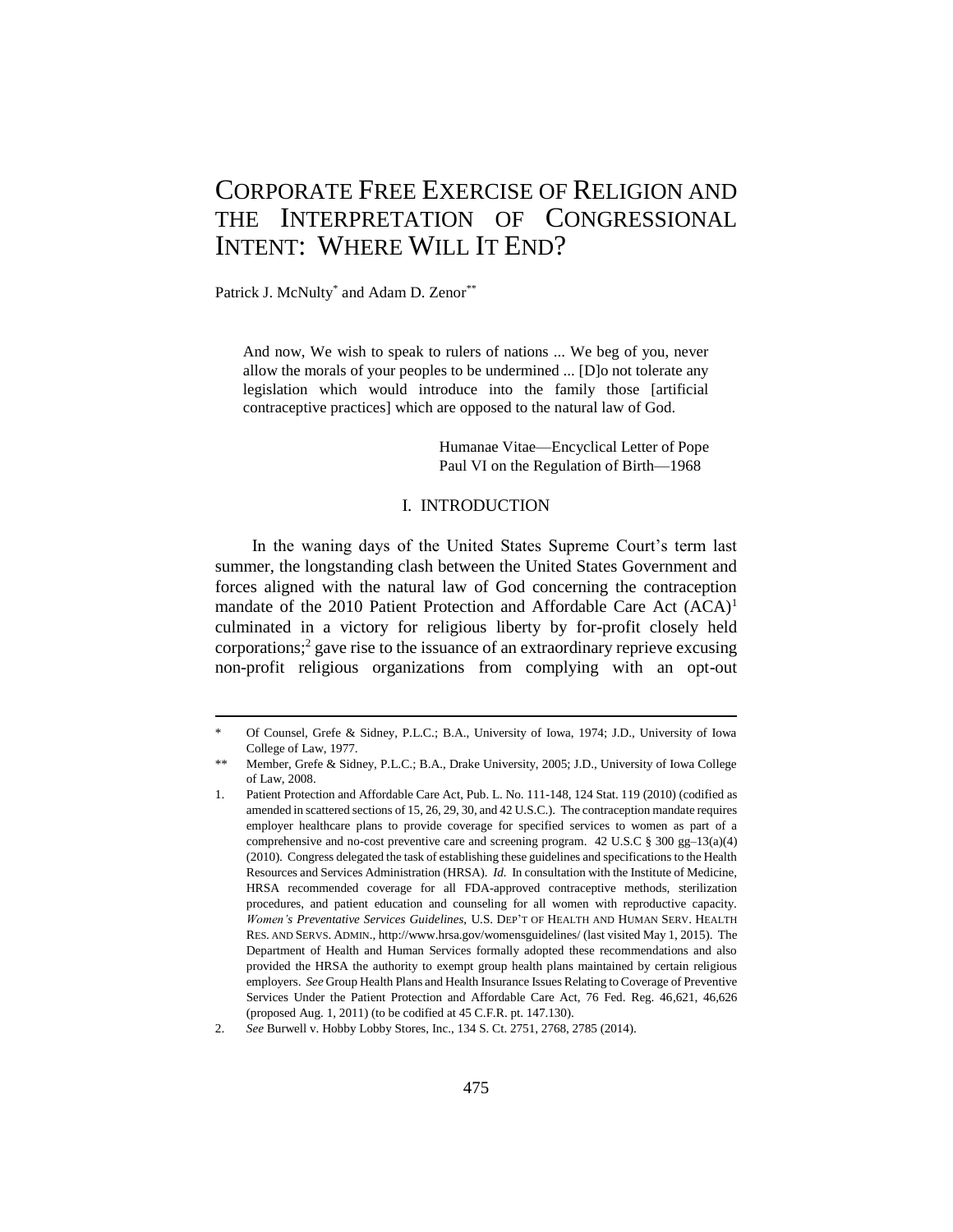notification provision of the mandate;<sup>3</sup> and sparked cries of bewilderment and betrayal by the dissenting justices in each of the two cases.<sup>4</sup> In the first decision, the Court divined an intent of Congress—dating back to the 1993 passage of the Religious Freedom Restoration Act  $(RFRA)^5$  —to bestow upon for-profit corporations the right to exercise religion.<sup>6</sup> The legislative rulers of our nation, the Court declared in the consolidated cases of *Burwell v. Hobby Lobby Stores, Inc.*<sup>7</sup> and *Conestoga Wood Specialties Corp. v. Burwell*, <sup>8</sup> granted for-profit corporations relief from government-imposed substantial burdens on religiously motivated business practices if a less restrictive means of achieving the compelling governmental objective exists.<sup>9</sup> Applied to the contraception mandate, the Court held that if human shareholders of for-profits sincerely believe the natural law of God forbids the use of certain female contraceptive drugs and devices, then their companies are excused from adhering to the earthly obligation to subsidize insurance coverage for such services unless the government can show there is no other way to achieve the goals of the mandate.<sup>10</sup> The government could not make such a showing, the Court concluded, because it already had established an accommodative process for non-profit religious organizations.<sup>11</sup>

The religious empowerment of for-profits hinges on the change in definition of "exercise of religion" in the 2000 amendment to RFRA.<sup>12</sup> In 1993, Congress defined "exercise of religion" to mean "the exercise of religion under the First Amendment to the Constitution."<sup>13</sup> In 2000, Congress tweaked the terminology to "religious exercise" and changed the definition to "any exercise of religion, whether or not compelled by, or

<sup>3.</sup> *See* Wheaton Coll. v. Burwell, 134 S. Ct. 2806, 2807 (2014) (order granting emergency application for injunction pending appellate review).

<sup>4.</sup> *See Hobby Lobby*, 134 S. Ct. at 2787 (Ginsburg, J., dissenting); *Wheaton Coll.*, 134 S. Ct. at 2808 (Sotomayor, J., dissenting).

<sup>5.</sup> Religious Freedom Restoration Act of 1993 (RFRA), Pub. L. No. 103-141, 107 Stat. 1488 (codified as amended at 42 U.S.C. §§ 2000bb–bb4 (2012)), *invalidated as to states and subdivisions by* City of Boerne v. Flores, 521 U.S. 507 (1997).

<sup>6.</sup> *Hobby Lobby*, 134 S. Ct. at 2768–69.

<sup>7.</sup> *Hobby Lobby*, 134 S. Ct. 2751.

<sup>8.</sup> *Id.*

<sup>9.</sup> *Id.* at 2759.

<sup>10.</sup> *Id.*

<sup>11.</sup> *Id.* at 2759–60.

<sup>12.</sup> *See id.* at 2761 (noting the most relevant part of RFRA for purpose of analyzing the scope of free exercise protection is contained in the 2000 amendment). This amendment was enacted as part of another statute. Religious Land Use and Institutionalized Persons Act of 2000 (RLUIPA), Pub. L.No. 106-274, § 7(a)(3), 114 Stat. 803, 806.

<sup>13.</sup> RFRA, Pub. L. No. 103-141, § 5(4), 107 Stat. 1488, 1489 (1993).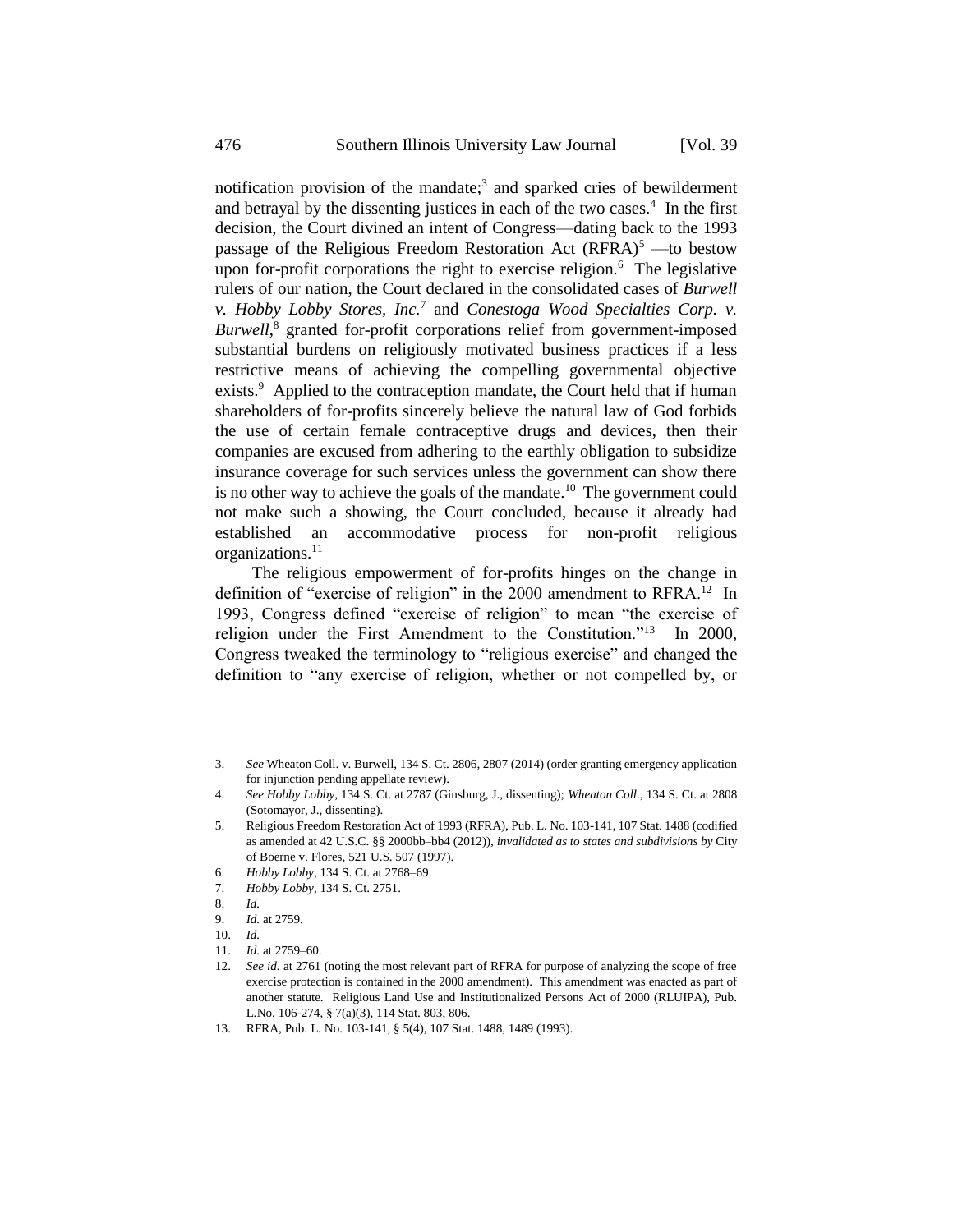central to, a system of belief."<sup>14</sup> A revolutionary change? Apparently.<sup>15</sup> A change in which Congress broke free from the gravitational and narrow orbit of First Amendment jurisprudence the Court itself had recently imposed?<sup>16</sup> Absolutely, according to the five-justice majority, which announced the 2000 definitional change amounted to nothing less than a "complete separation from First Amendment case law."<sup>17</sup> RFRA now rules the world of religious liberty in situations in which the federal government attempts to substantially burden the exercise thereof.<sup>18</sup> The Free Exercise Clause has been rendered moot on governing the validity of federal action, the result of a Congressional *coup d'état* brought on by the Court's own failed stewardship.<sup>19</sup> The Court suffered this reversal of power gracefully—at least in the area presented by the facts of these consolidated cases—sexual morality and contraceptive use. $20$ 

Justice Ginsburg dissented.<sup>21</sup> Joined by three of her colleagues, she saw RFRA as restorative of a prior line of Supreme Court cases, not as a bold initiative by Congress to expand protection for a class of commercial entities whose owners could impose their religious beliefs on others.<sup>22</sup> A minefield of litigation surrounding the scope of religious excuses would ensue, she feared.<sup>23</sup>

Three days later, on July 3, 2014, the Court enjoined the Secretary of Health and Human Services (HHS) from enforcing a regulation that a nonprofit religious organization, otherwise exempt from providing contraceptive care under HHS rules, must certify its religious objections on a governmentissued form and send a copy of the completed form to the third-party

<sup>14.</sup> *See* RLUIPA §§ 7(a)(3), 8(7)(A), 114 Stat at 806.(the definition is contained in section 8(7)(A) and is incorporated into section 7, the section containing the 2000 amendments to RFRA).

<sup>15.</sup> *See Hobby Lobby*, 134 S. Ct. at 2767 (recognizing that Congress, by enacting RFRA, went far beyond what the Court held is constitutionally required).

<sup>16.</sup> *See id.* at 2761 (recognizing Congress enacted RFRA in response to *Employment Division, Department of Human Resources of Oregon v. Smith*, 494 U.S. 872 (1990), a decision in which the Court had repudiated its twenty-seven-year-old balancing test Congress was now restoring).

<sup>17.</sup> *Id.* at 2762.

<sup>18.</sup> *See id.* at 2785 (acknowledging there is no need to reach the constitutional free exercise claim, a claim which is judged by a more rigorous standard). In fact, the majority did not comment on the dissent's point that the First Amendment indisputably would not provide any relief to the claims of Hobby Lobby and Conestoga. *Id.* at 2787 (Ginsburg, J., dissenting).

<sup>19.</sup> *See* RFRA, Pub. Law. No. 103-141, § 2, 107 Stat. 1488, 1488 (1993) (amended 2000) (finding the unalienable and constitutional right of free exercise needed to be protected by restoring the compelling-interest balancing test the Supreme Court had virtually eliminated in *Smith*).

<sup>20.</sup> *See Hobby Lobby*, 134 S. Ct. at 2760, 2785 (recognizing that RFRA largely repudiated its prior method of analyzing free-exercise claims, and that the wisdom of RFRA is not the Court's concern, only its interpretation, as written).

<sup>21.</sup> *Id.* at 2787 (Ginsburg, J., dissenting).

<sup>22.</sup> *Id.* at 2791–92.

<sup>23.</sup> *Id.* at 2805–06.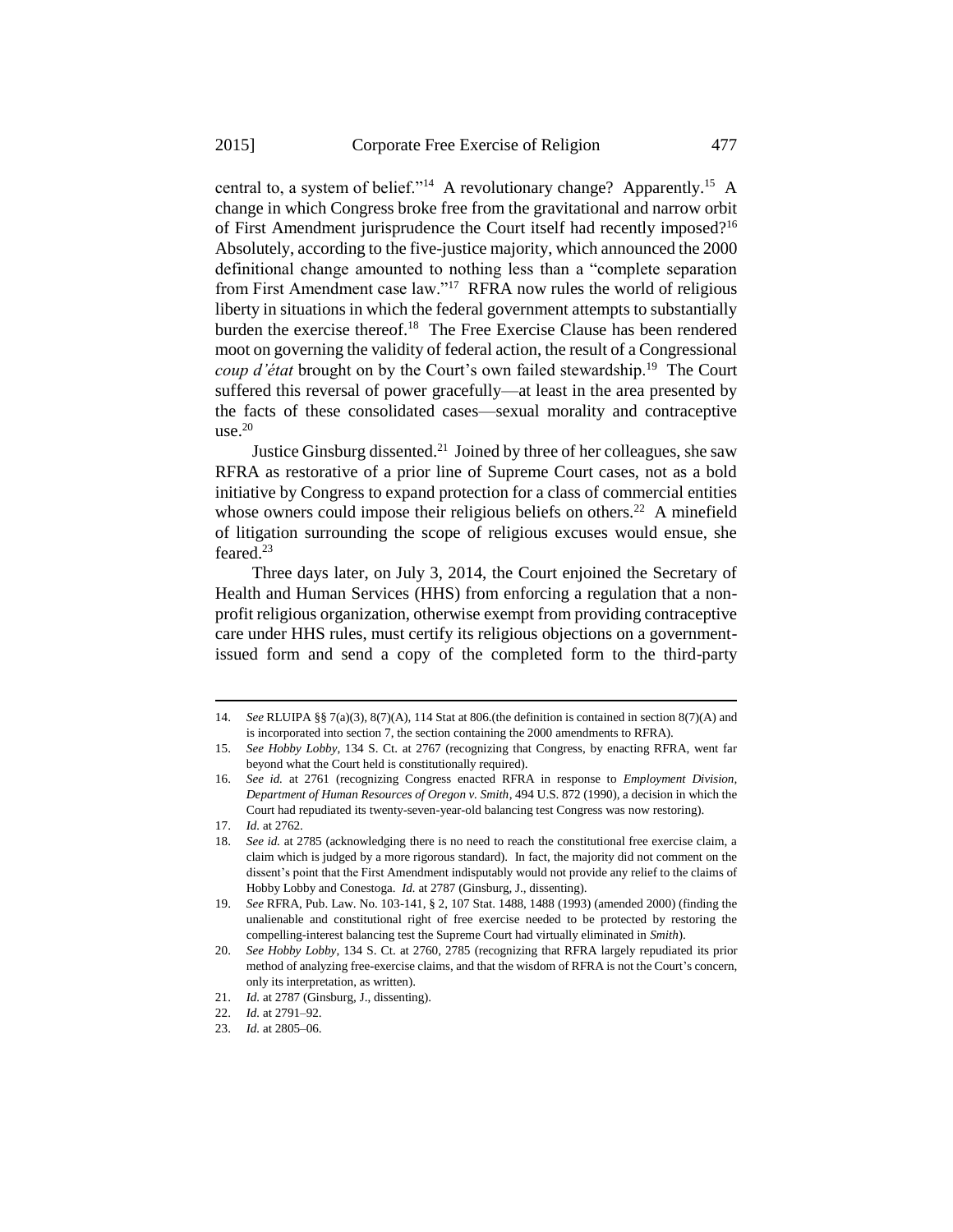administrator of its health insurance plan.<sup>24</sup> All Wheaton College had to do, pending appellate disposition of its contention that sending the form to its third-party administrator made it complicit in the evil of delivery of emergency contraceptives, was notify HHS in writing that it was a non-profit that had religious objections to providing contraceptive coverage.<sup>25</sup> Although HHS was aware of the identity of Wheaton College's third-party administrator, it is unclear how HHS is supposed to contact health care coverage representatives of exempt organizations in other cases given the limited notice required by the Court.<sup>26</sup> Justice Sotomayor dissented, believing along with the other two female justices, that the Court had retreated from its assurances made three days previous that the joinder of forprofits in the same accommodative status as religious non-profits, would have no impact on the ability of women from obtaining what Congress had mandated—no-cost preventive contraceptive care.<sup>27</sup> The Court is guilty of misleading the country, she exhorted.<sup>28</sup>

There we have it—two decisions in three days with one unmistakable message: Religiously based, anti-contraceptive beliefs held by either nonprofit religious organizational employers or shareholders of for-profit closely held corporations are entitled to wide latitude in determining whether no-cost contraceptive insurance coverage furthers the public-health interests of the country. HHS responded quickly to these judicial developments, promulgating a set of interim final regulations on August 27, 2014.<sup>29</sup> In addition to recognizing the rights of for-profit, closely held corporations to lodge religious objections to the contraception mandate, $30$  the department proposed an alternate method of notice for the self-certification requirement.<sup>31</sup> Now a conscientious religious objector has the option of notifying HHS of its objections, along with the name and contact information of its health plan representative, so that HHS can, in the words of the Court in *Wheaton College*, "facilitate the provisions of full contraceptive coverage" $32$  to employees and dependents. $33$ 

<sup>24.</sup> Wheaton Coll. v. Burwell, 134 S. Ct. 2806, 2807 (2014) (order granting emergency application for injunction pending appellate review).

<sup>25.</sup> *Id.* at 2807.

<sup>26.</sup> *Id.* at 2815 (Sotomayor, J., dissenting).

<sup>27.</sup> *Id.* at 2808.

<sup>28.</sup> *See id.* (stating Americans could not take the Court at its word, and that the Court's action evinces disregard for even the newest of precedent and undermines confidence in the Court).

<sup>29.</sup> Coverage of Certain Preventative Services Under the Affordable Care Act, 79 Fed. Reg. 51,092, 51,101 (proposed Aug. 27, 2014) (to be codified at 45 C.F.R. 147.131(c)(1), (c)(2)(i)).

<sup>30.</sup> *Id.* at 51,094.

<sup>31.</sup> *Id.* at 51,101.

<sup>32.</sup> *Wheaton Coll.*, 134 S. Ct. at 2807.

<sup>33.</sup> *See* Coverage of Certain Preventative Services Under the Affordable Care Act, 79 Fed. Reg. at 51,101.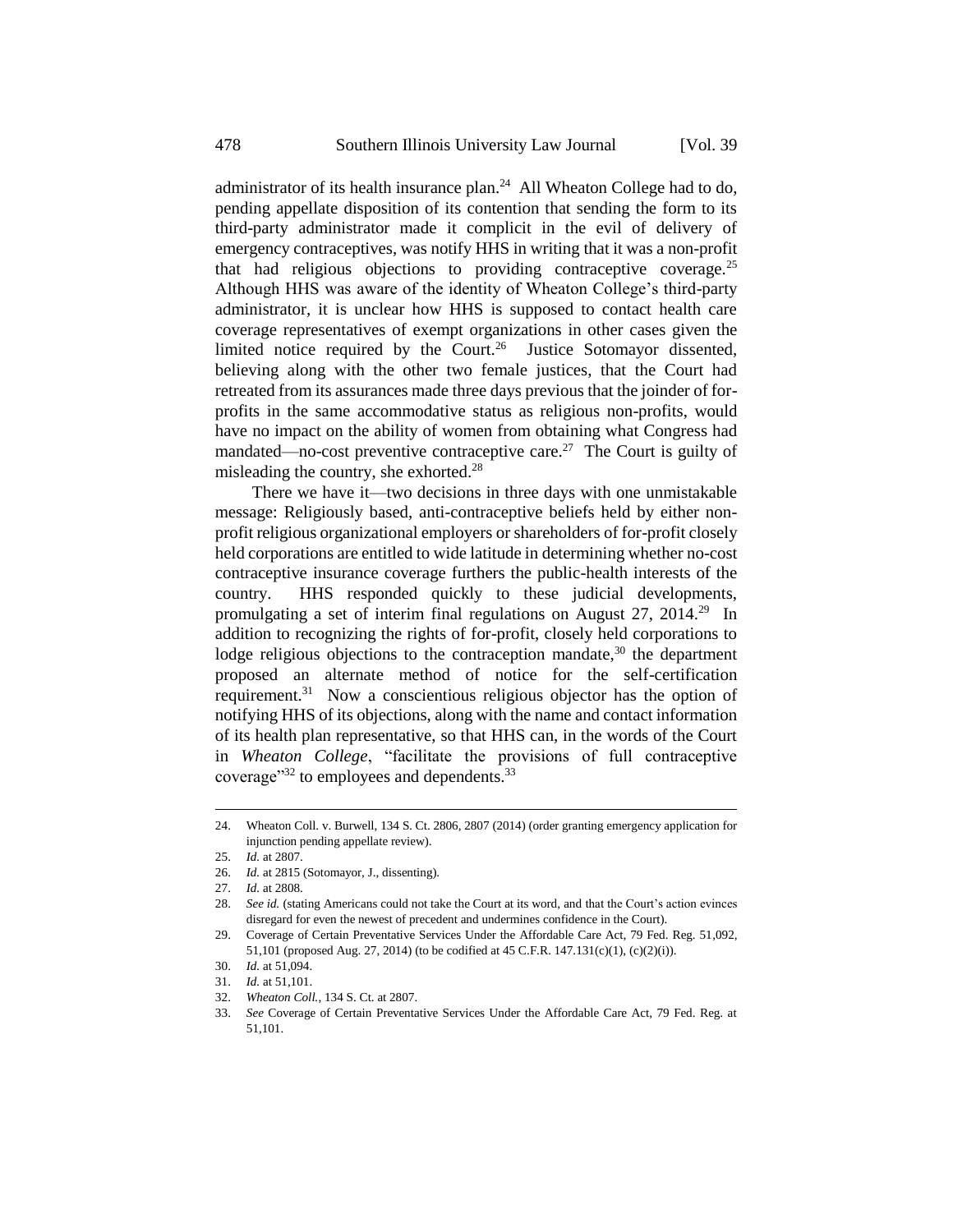Not surprisingly, this alternate means of notification did not placate all litigants, some of whom successfully argued that submitting a notice of exemption makes them accomplices in the sinful act of contraception, and thus, substantially burdens their free-exercise rights under RFRA, justifying the entry of a preliminary injunction against HHS from enforcing the mandate.<sup>34</sup> The end game for these twenty-first century conscientious objectors, the authors submit, is the judicial establishment of a religious principle akin to the 1968 papal decree that any legislative sanctioning of the use of contraceptives cannot be tolerated. $35$  This is outrageous. ACA proponents prevailed in the halls of Congress. Must the victors now conform their conduct to the religious necessities of human shareholders of corporations that are in the business of making money, not tending to souls? This Article examines why RFRA was enacted and amended; the questionable rationale employed by the Court to invent a for-profit freeexercise right; why the plain language of RFRA and constitutional tradition command a different result; and why the Establishment Clause of the First Amendment is the last refuge against religiously based, anti-contraceptive beliefs becoming the official position of the United States Government.

We begin with the story of the religious plight of two unemployed peyote smokers in Oregon in the mid-1980s. Their tale of woe is the first link in the causal chain of how the natural law of God, embodied in the anticontraceptive beliefs of profit-seeking human shareholders, emerged as a papal-like beacon shining through the morass of immoral legislation.

## II. SACRAMENTAL PEYOTE AND THE ENSUING LEGISLATIVE / JUDICIAL TUSSLE

Peyote usage was a felony in Oregon in the 1980's.<sup>36</sup> Alfred Smith and Galen Black, Oregon residents and members of a Native American Church, ingested peyote for sacramental purposes during a religious ceremony at their church.<sup>37</sup> When their employer found out, they were fired.<sup>38</sup> They applied for unemployment compensation benefits but initially were denied on the

<sup>34.</sup> Catholic Benefits Ass'n LCA v. Burwell, No. 5:14-cv-00685-R, 2014 WL 7399195, at \*4, \*7 (W.D. Ok. Dec. 29, 2014); Insight for Living Ministers v. Burwell, No. 4:14-cv-675, 2014 WL 6706921, at \*2-3, \*5 (E.D. Tex. Nov. 25, 2014); Ave Maria School of Law v. Burwell, No. 2:13-cv-795-JSM-CM, 2014 WL 5471054, at \*1, \*4 (M.D. Fla. Oct. 28, 2014). One court has rejected this argument. School of the Ozarks, Inc. v. U.S. Dep't of Health and Human Serv., No. 13-03157-cv-5-BP, slip op. at 6-9 (W.D. Mo. Jan. 13, 2015).

<sup>35.</sup> Pope Paul VI, *Humane Vitae: Encyclical Letter of His Holiness Paul VI on Regulation of Birth, Vatican* (July 25, 1968), *available at* http://www.vatican.va/holy\_father/paul\_vi/encyclicals/ documents/hf\_p-vi\_enc\_25071968\_humanae-vitae\_en.html.

<sup>36.</sup> Emp't Div., Dep't of Human Res. of Or. v. Smith, 494 U.S. 872, 874 (1990).

<sup>37.</sup> *Id.*

<sup>38.</sup> *Id.*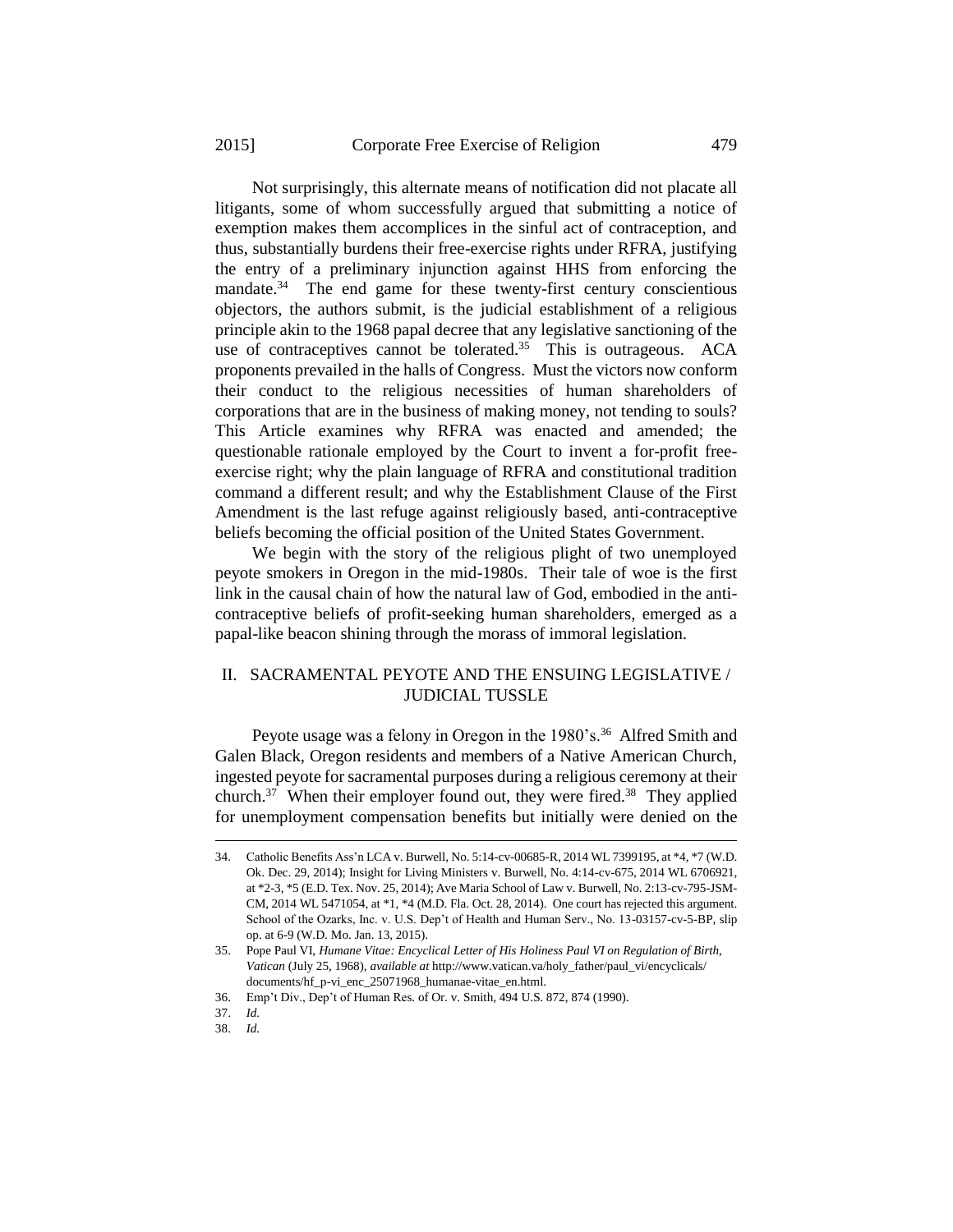basis of felonious misconduct.<sup>39</sup> The state administrative denial eventually reached the United States Supreme Court, and the Court faced the question whether the First Amendment free-exercise rights of Smith and Black had been violated.<sup>40</sup> In its 1990 decision, the Court answered no,<sup>41</sup> and in the process, fundamentally changed the constitutional prism of how claims of governmental interference with religious freedom are to be viewed. No more ascertaining whether the governmental action is a substantial burden on sincere religious exercise; no more fear of stepping into the abyss of evaluating the importance and centrality of religious doctrine; and no more scrutinizing whether a compelling governmental interest, if any, outweighs a claim of free exercise. $42$  In its place, a new constitutional viewfinder took focus, one based on the legitimacy of the purpose and scope of the governmental action.<sup>43</sup> The Court held that as long as the law at issue is neutral and generally applicable, the right of free exercise does not excuse compliance.<sup>44</sup>

Congress was not happy, and indeed, its members were nearly united in their reaction. By a unanimous vote in the House of Representatives and with only three dissenters in the Senate, it enacted RFRA in 1993.<sup>45</sup> Returning to the days of yesteryear, at least those years between 1963 and 1990, Congress cast aside the neutral and general applicability standard, restored the compelling interest test, and added or ratified (depending on your perspective) a requirement that any substantial burden on a person's exercise of religion be accomplished by the least restrictive means available.<sup>46</sup> Congress did not define "person" or "person's," and its definition of "exercise of religion"—"the exercise of religion under the First Amendment to the Constitution"<sup>47</sup>—did not break new ground. In other words, Congress had no problem with the Court's past decisions on the scope of protected exercise; it just wanted to resurrect a test which had struck a sensible balance

1

42. *Id.* at 885–89.

<sup>39.</sup> *Id.*

<sup>40.</sup> *Id.* at 875–76.

<sup>41.</sup> *Id.* at 890.

<sup>43.</sup> *Id.* at 879.

<sup>44.</sup> *Id.*

<sup>45.</sup> Burwell v. Hobby Lobby Stores, Inc., 134 S. Ct. 2751, 2791 (Ginsburg, J., dissenting).

<sup>46.</sup> RFRA*,* Pub. L. No. 103-141, §§ 2–3, 107 Stat. 1488-89 (1993) (amended 2000). In her dissenting opinion in *Hobby Lobby*, Justice Ginsburg acknowledged the confusion on whether the least restrictive alternative element was part of the judicial strict scrutiny analysis prior to *Smith*. *See Hobby Lobby*, 134 S. Ct. at 2793 (Ginsburg, J., dissenting). *Compare* City of Boerne v. Flores, 521 U.S. 507, 509 (1997) (RFRA's "least restrictive means requirement was not used in the pre-*Smith* jurisprudence RFRA purported to codify") (Syllabus of Court), *with* Sherbert v. Verner, 374 U.S. 398, 407 (1963) ("[I]t would plainly be incumbent upon the [government] to demonstrate that no alternative forms of regulation would combat [the problem] without infringing First Amendment rights.").

<sup>47.</sup> RFRA, § 5(4), 107 Stat. at 1489 (prior to 2000 amendment).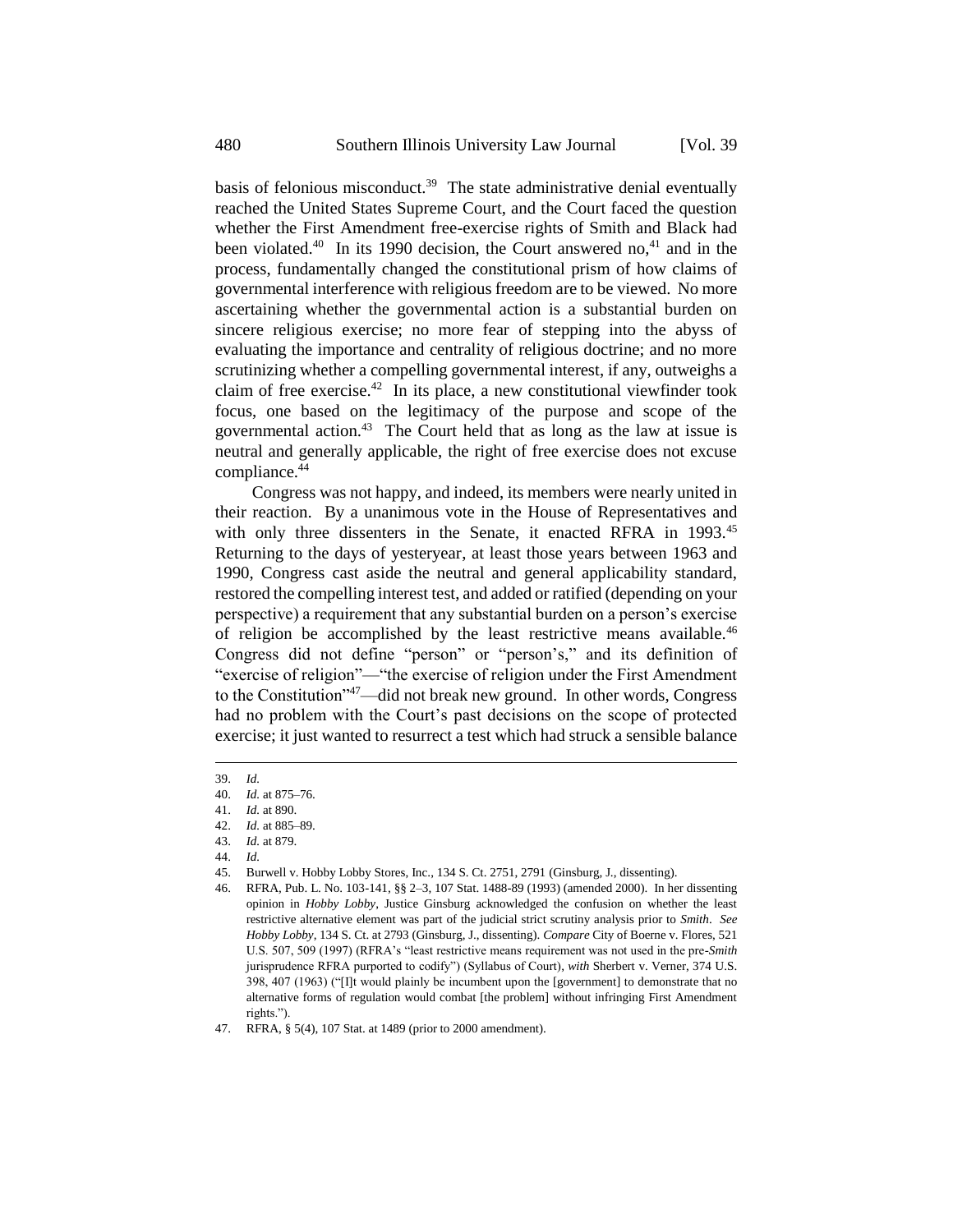between the traditional exercise of religious liberty and competing governmental interests.<sup>48</sup>

As noted previously, however, Congress modified the definition of "exercise of religion" in 2000. $49$  The path to this legislative adjustment is a bit serpentine. In 1997 the Supreme Court declared that Congress had exceeded its enforcement powers under the Fourteenth Amendment in imposing RFRA's requirements on the states.<sup>50</sup> The decision arose from a refusal by local zoning authorities to issue a building permit to the Archbishop of San Antonio to enlarge a church located in a historic district and the Archbishop's subsequent RFRA challenge.<sup>51</sup> Meanwhile, several federal appellate courts required RFRA plaintiffs (all prisoners) to show their religious exercise occupied a "central" role in their religion.<sup>52</sup> In response to both of these developments, Congress enacted the Religious Land Use and Institutionalized Persons Act of 2000 (RLUIPA).<sup>53</sup> State and local land use regulation and state and local correctional oversight became subject to the compelling interest/least restrictive alternative test if an affected person's religious exercise was substantially burdened.<sup>54</sup> And in a specific directive to the courts that it wanted to ensure maximum constitutional protection,<sup>55</sup> Congress defined religious exercise to include "any exercise of religion, whether or not compelled by, or central to, a system of belief."<sup>56</sup> Amending RFRA as part of the enactment of RLUIPA, Congress incorporated the new definition of "religious exercise"<sup>57</sup> and also removed the reference to state and local applicability.<sup>58</sup> "Religious exercise" as defined in the two statutes was now identical, and RFRA was expressly limited to actions of the federal government. This was the extent of the 2000 amendments to RFRA, a clarification or touching up, if you will, brought on by these separate developments.

Fast forward ten years to the regulatory rollout of the ACA.<sup>59</sup> Pursuant to a Congressional directive that certain employer-sponsored group health

<sup>48.</sup> *Id.* § 2, 107 Stat. at 1488.

<sup>49.</sup> *See supra* text accompanying notes 12–17.

<sup>50.</sup> *City of Boerne*, 521 U.S. at 536.

<sup>51.</sup> *Id.* at 511–12.

<sup>52</sup>*.* Weir v. Nix, 114 F.3d 817, 819–20 (8th Cir. 1997); Abdur-Rahman v. Mich. Dep't of Corr., 65 F.3d 489, 490-91 (6th Cir. 1995); Werner v. McCotter, 49 F.3d 1476, 1478, 1480 (10th Cir. 1995); Bryant v. Gomez, 46 F.3d 948, 948–49 (9th Cir. 1995).

<sup>53.</sup> RLUIPA, Pub. L. No. 106-274, 114 Stat. 803 (2000) (codified at 42 U.S.C. §§ 2000cc–cc5 (2000)).

<sup>54.</sup> *Id.* §§ 2-3, 114 Stat. at 803–04.

<sup>55.</sup> *Id.* § 5(g), 114 Stat. at 806.

<sup>56.</sup> *Id.* § 8(7)(A), 114 Stat. at 807.

<sup>57.</sup> *Id.* § 7, 114 Stat. at 806.

<sup>58.</sup> *Id.* § 7(b), 114 Stat. at 806.

<sup>59.</sup> Patient Protection and Affordable Care Act, Pub. L. No. 111-148, 124 Stat. 119 (2010) (codified as amended in scattered sections of 15, 26, 29, 30, and 42 U.S.C.).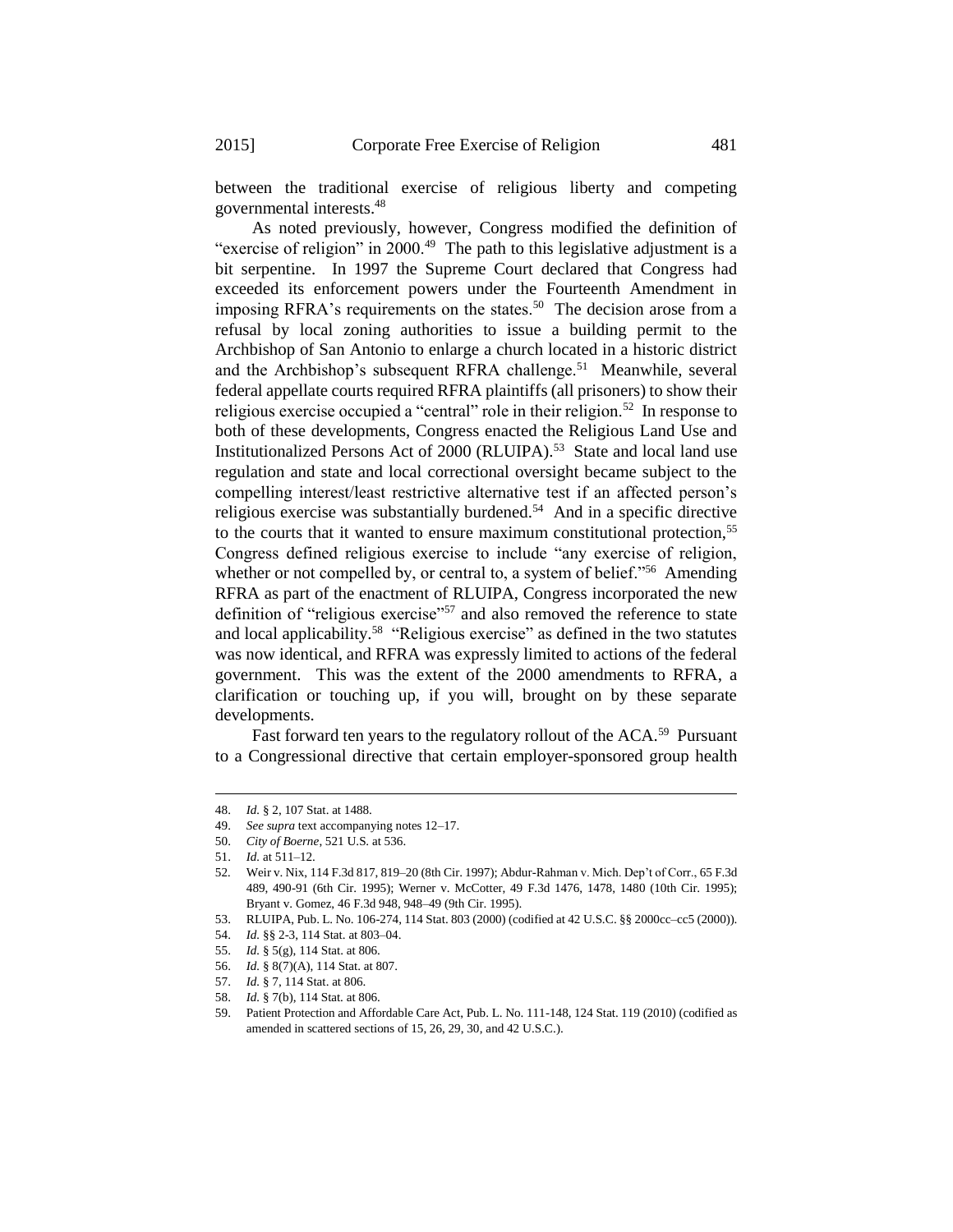plans cover preventive care and screenings at no cost for women,<sup>60</sup> the Health Resources and Service Administration (HRSA), in consultation with the Institute of Medicine at the National Academy of Science, developed a set of comprehensive guidelines.<sup>61</sup> With respect to contraceptive services, HRSA recommended that group health plans cover "[a]ll Food and Drug Administration [FDA] approved contraceptive methods, sterilization procedures, and patient education and counseling for women with reproductive capacity."<sup>62</sup> FDA-approved contraceptive methods include oral contraceptives, barrier methods, implants and injections, emergency oral contraceptives, and intrauterine devices.<sup>63</sup> HHS accepted the recommendations and also proposed a religious employer exemption.<sup>64</sup> Essentially covering only those in ministerial positions, the proposed exemption was limited to those religious employers whose purpose was the inculcation of religious values, who primarily employed and served people of their own faith, and who were non-profit organizations within the meaning of the Internal Revenue Code.<sup>65</sup>

<span id="page-7-0"></span>Contentious does not begin to capture the ensuing public debate over the scope of this religious exemption. Academics, religious leaders, health care professionals, and John Q. Public weighed in loudly and sometimes not so clearly;<sup>66</sup> Catholic and other Christian employers expressed moral outrage, arguing the mandate forces them to violate religious doctrine;<sup>67</sup> and dozens of lawsuits were filed seeking injunctive relief.<sup>68</sup> HHS expanded the breadth

<span id="page-7-1"></span>-

<sup>60.</sup> Patient Protection and Affordable Care Act, 42 U.S.C. § 300gg-13(a)(4) (2010).

<sup>61.</sup> U.S. DEP'T OF HEALTH AND HUMAN SERVS. HEALTH RES. AND SERVS. ADMN., *supra* note 1.

<sup>62.</sup> *Id.* Other types of female preventive service for which health care coverage was recommended include: well-women visits, screening for gestational diabetes, human papillomavirus testing, counseling for sexually transmitted infections, counseling and screening for human-immunedeficiency virus, breastfeeding support, supplies, and counseling, and screening and counseling for interpersonal and domestic violence. *Id.*

<sup>63.</sup> *Birth Control: Medicine to Help You*, FDA, http://www.fda.gov/forconsumers/byaudience/ forwomen/freepublications/ucm313215.htm (last updated Jan. 8, 2015).

<sup>64.</sup> Group Health Plans and Health Insurance Issues Relating to Coverage of Preventive Services Under the Patient Protection and Affordable Care Act, 76 Fed. Reg. 46,621, 46626 (proposed Aug. 1, 2011).

<sup>65.</sup> *Id.*

<sup>66.</sup> *See, e.g.*, Frederick Mark Gedicks & Rebecca G. Van Tassell, *RFRA Exemption from the Contraception Mandate: An Unconstitutional Accommodation of Religion*, 49 HARV. C.R.-C.L. L. REV. 343, 348 n.17 (2014) (collecting examples of heated religious liberty rhetoric). The government reports receiving over 400,000 comments to its proposed regulations. Coverage of Certain Preventive Services Under the Affordable Care Act, 79 Fed. Reg. 51,092, 51,094 (Aug. 27, 2014).

<sup>67.</sup> Gedicks & Van Tassell, *supra* not[e 66,](#page-7-0) at 344–45.

<sup>68.</sup> *HHS Mandate Information Central*, BECKET FUND FOR RELIGIOUS LIBERTY, http://www.becketfund.org/ hhsinformationcentral/ (last visited Apr. 23, 2015).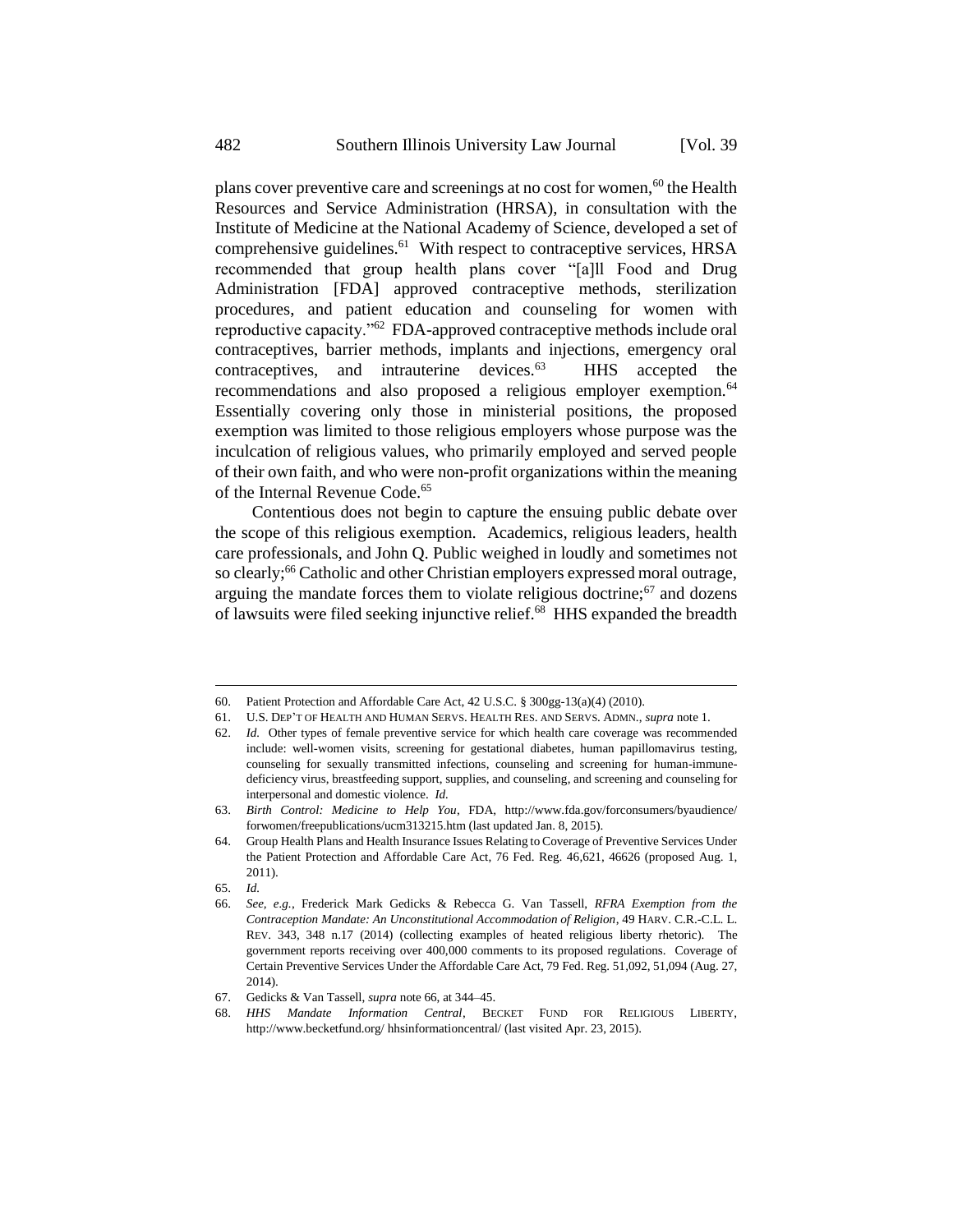of the religious exemption,<sup>69</sup> but the lawsuits kept coming.<sup>70</sup> The administrative parade of notice, comment, and revision came to an end on August 1, 2013, with the adoption of the final set of regulations delineating the scope of the religious employer exemption.<sup>71</sup> The HHS determined that churches and religious orders were exempt.<sup>72</sup> Other religious employers, denominated "eligible organizations," can claim an exemption if they are an organization 1) which holds itself out and operates as a non-profit entity and as a religious organization; 2) opposes providing coverage for some or all of the mandated contraceptive services on account of religious objections; and 3) is willing to certify that it is an organization which meets the preceding criteria.<sup>73</sup>

Secular, for-profit corporations obviously did not meet the criteria. Closely held, faith-based family corporations, in particular, objected, joining the cavalcade of litigation arguing that because their shareholders believe that human life begins at conception, because it is immoral to facilitate any act in contravention of that belief, and because they are dedicated to the operation of their corporations consistent with their faith, their free-exercise rights under RFRA and the First Amendment are being substantially burdened.<sup>74</sup> In the summer of 2013 the Third and Tenth Circuits reached conflicting results on the RFRA free-exercise claims of two of these for-profit corporations. Hobby Lobby Stores, Inc., a family owned multi-million dollar corporation with  $13,000$  employees prevailed in the Tenth Circuit;<sup>75</sup>

72. *See id.* at 39,896 (to be codified at 45 C.F.R. § 147.131(a)). The language of the regulation actually speaks of nonprofit entities organized and operated as such and referred to in sections  $6033(a)(3)(A)(i)$  and (iii) of the Internal Revenue Code.

74. Gilardi v. Sebelius, 926 F. Supp. 2d 273, 274–76 (D.D.C. 2013), *aff'd in part*, *rev'd in part sub nom.*, Gilardi v. U.S. Dep't of Health and Human Serv., 733 F.3d 1208 (D.C. Cir. 2013), *cert. granted, judgment vacated, and case remanded*, 134 S. Ct. 2902 (2014); Conestoga Wood Specialties Corp. v. Sebelius, 917 F. Supp. 2d 394, 399, 402–03 (E.D. Pa. 2013), *aff'd sub nom.*, Conestoga Wood Specialties Corp. v. Sec'y of the U.S. Dep't of Health and Human Serv., 724 F.3d 377 (3d Cir. 2013), *rev'd sub nom.*, Conestoga Wood Specialties Corp. v. Burwell, 134 S. Ct. 2751 (2014); Autocam Corp. v. Sebelius, No. 1:12-cv-1096, 2012 WL 6845677, at \*1-3 (W.D. Mich. Dec. 24, 2012), *aff'd*, 730 F.3d 618 (6th Cir. 2013), *cert. granted*, *judgment vacated, and case remanded sub nom.*, Autocam Corp. v. Burwell, 134 S. Ct. 2901 (2014); Korte v. U.S. Dep't of Health and Human Serv., 912 F. Supp. 2d 735, 738–39 (S.D. Ill. 2012), *rev'd*, 735 F.3d 654 (7th Cir. 2013); Hobby Lobby Stores, Inc. v. Sebelius, 870 F. Supp. 2d 1278, 1284–85 (W.D. Okla. 2012), *rev'd en banc*, 723 F.3d 1114 (10th Cir. 2013), *aff'd sub nom.*, Burwell v. Hobby Lobby Stores, Inc., 134 S. Ct. 2751 (2014).

<sup>69.</sup> Coverage of Certain Preventive Services Under the Affordable Care Act, 78 Fed. Reg. 8456, 8474– 75 (proposed Feb. 6, 2013).

<sup>70.</sup> *See HHS Mandate Information Central*, *supra* not[e 68](#page-7-1) (itemizing by date when relief was granted or denied in the injunctive suits challenging the mandate).

<sup>71.</sup> Coverage of Certain Preventive Services Under the Affordable Care Act, 78 Fed. Reg. 39,870, 39,896-97 (to be codified at 45 C.F.R. § 147.131).

<sup>73.</sup> *See id.* at 39,896 (to be codified at 45 C.F.R. § 147.131(b)(1-4)).

<sup>75.</sup> Hobby Lobby Stores, Inc. v. Sebelius, 723 F.3d 1114 (10th Cir. 2013), *aff'd sub nom.*, Burwell v. Hobby Lobby Stores, Inc., 134 S. Ct. 2751 (2014).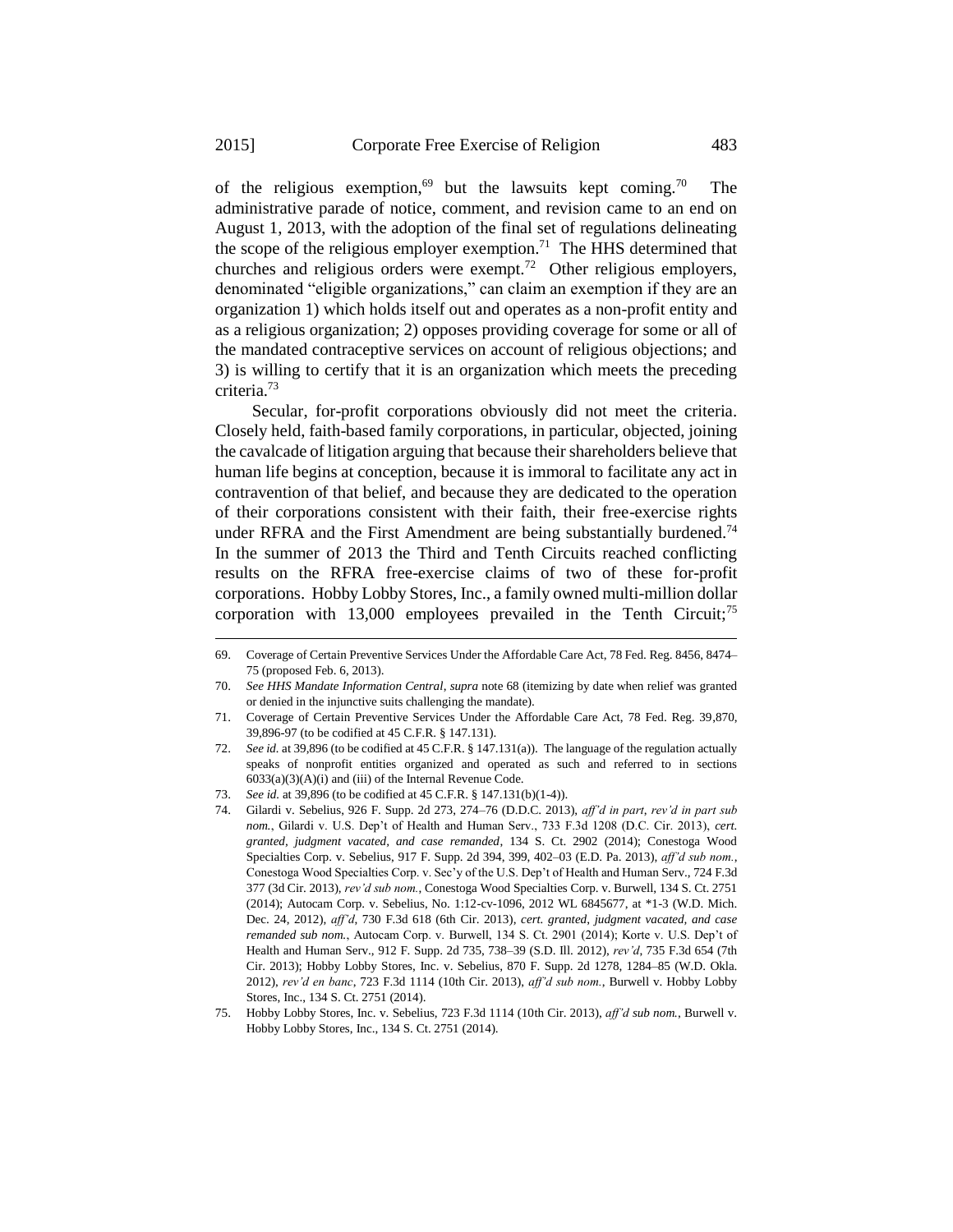Conestoga Wood Specialties, Corporation, a much smaller family operation out of Pennsylvania, was not successful.<sup>76</sup> By the time the Supreme Court granted certiorari, $77$  three more circuits had issued decisions on corporate free exercise.<sup>78</sup> A bit of background on all five cases is in order.

## III. HARVESTING CORPORATE PROFITS WITH A CONSCIENCE

The Mennonite Church, a Christian denomination, believes "[t]he fetus in its earliest stages  $\dots$  shares humanity with those who conceived it."<sup>79</sup> Norman and Elizabeth Hahn and their three sons are devout Mennonites.<sup>80</sup> They are the only shareholders of a family wood-working business, Conestoga Wood Specialties Corporation, which is organized under Pennsylvania law as a for-profit corporation.<sup>81</sup> It employs 950 persons.<sup>82</sup> The Hahns believe they are required to operate the company's business and endeavor to make a reasonable profit "in accordance with their religious beliefs and moral principles."<sup>83</sup> In addition, the Hahns, in their capacity as directors of the corporation, adopted a resolution titled "Statement on the Sanctity of Human Life" in which they profess their belief that human life begins at conception, and that it is sinful to be involved in the termination of human life after conception.<sup>84</sup> Of the twenty FDA-approved birth control methods, <sup>85</sup> the Hahns believe that four of them, two forms of "morning after" pills and two types of intrauterine devices, may operate after fertilization of

<sup>76.</sup> Conestoga Wood Specialties Corp. v. Sec'y of U.S. Dep't of Health and Human Serv., 724 F.3d 377 (3d Cir. 2013), *rev'd sub. nom.*, Conestoga Wood Specialties Corp. v. Burwell, 134 S. Ct. 2751 (2014).

<sup>77.</sup> Hobby Lobby Stores, Inc. v. Sebelius, 723 F.3d 1114 (10th Cir. 2013), *cert. granted*, 134 S. Ct. 678 (2013), *aff'd sub nom.*, Burwell v. Hobby Lobby Stores, Inc., 134 S. Ct. 2751 (2014); Conestoga Wood Specialties Corp. v. Sec'y of U.S. Dep't of Health and Human Serv., 724 F.3d 377 (3d Cir. 2013), *cert. granted*, 134 S. Ct. 678 (2013), *rev'd sub. nom.*, Conestoga Wood Specialties Corp. v. Burwell, 134 S. Ct. 2751 (2014).

<sup>78.</sup> Korte v. Sebelius, 735 F.3d 654 (7th Cir. 2013); Gilardi v. U.S. Dep't of Health and Human Serv., 733 F.3d 1208 (D.C. Cir. 2013), *cert. granted, judgment vacated, and case remanded*, 134 S. Ct. 2902 (2014); Autocam Corp. v. Sebelius, 730 F.3d 618 (6th Cir. 2013), *cert. granted, judgment vacated, and case remanded sub nom.*, Autocam Corp. v. Burwell, 134 S. Ct. 2901 (2014).

<sup>79.</sup> *Hobby Lobby*, 134 S. Ct. at 2764 (quoting *Statement on Abortion*, MENNONITE CHURCH USA (July 2003), http://resources.mennoniteusa.org/resource-center/resources/statements-and-resolutions/ statement-on-abortion/).

<sup>80.</sup> *Id.*

<sup>81.</sup> *Id.*

<sup>82.</sup> *Id.* 

<sup>83.</sup> *Id.* (quoting Conestoga Wood Specialties Corp v. Sebelius, 917 F. Supp. 2d 394, 402 (E.D. Pa. 2013), *aff'd sub nom.*, Conestoga Wood Specialties Corp. v. Sec'y of the U.S. Dep't of Health and Human Serv., 724 F.3d 377 (3d Cir. 2013)).

<sup>84.</sup> *Id.* at 2764–65.

<sup>85.</sup> *Id.* at 2766. The approved methods are found at FDA, *supra* note 63.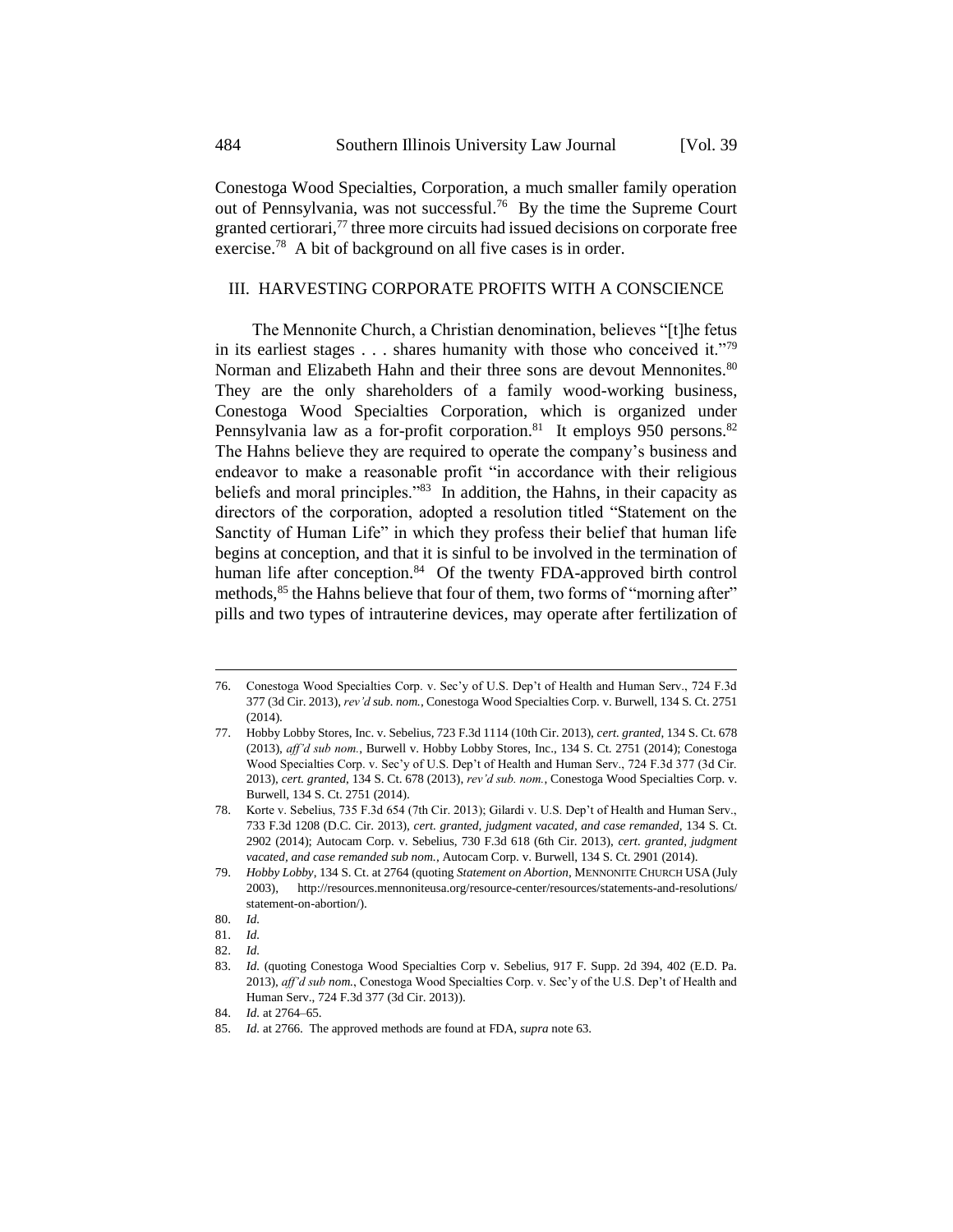an egg occurs.<sup>86</sup> Conestoga opposed the ACA requirement to provide coverage for these four so-called abortifacients because the payment or facilitation of the use of these drugs and devices would result in the Hahns engaging in immoral and sinful conduct.<sup>87</sup> Accordingly, Conestoga excluded from its group-health-insurance plan these four contraceptive methods and sought, along with the Hahns, an injunction against requiring their inclusion in the plan.<sup>88</sup> The district court denied a preliminary injunction, and a divided Third Circuit affirmed, holding that for-profit secular corporations cannot engage in religious exercise within the meaning of RFRA or the First Amendment.<sup>89</sup> The Third Circuit also rejected the claim brought by the Hahns themselves because the HHS mandate did not impose any requirement on them personally.<sup>90</sup>

The four alleged abortifacients were also the focus of injunctive actions brought by two Oklahoma for-profit corporations and their shareholders against HHS in federal court in Oklahoma.<sup>91</sup> Hobby Lobby Stores, Inc. and Mardel, Inc. are businesses collectively owned by David and Barbara Green and their children.<sup>92</sup> Hobby Lobby is an arts and crafts chain with over 500 stores and about 13,000 full-time employees. $93$  Mardel operates thirty-five Christian bookstores and employs close to 400 people.<sup>94</sup> Like the Hahns, the Greens believe that life begins at conception, and it would violate their religion to facilitate access to contraceptive drugs or devices that operate after that point.<sup>95</sup> Each family member signed a pledge to run the businesses in accordance with the family's religious beliefs.<sup>96</sup> Based on those beliefs, both corporations and all five Greens challenged the legality of the contraceptive mandate.<sup>97</sup> The district court denied a preliminary injunction but the Tenth Circuit, sitting *en banc* reversed, finding the companies are "persons" within the meaning of RFRA, that they had demonstrated irreparable harm, and that they had established a likelihood of success on their RFRA claims.<sup>98</sup> The

1

- 89. *Id.*
- 90. *Id.*
- 91. *Id.* at 2766.

97. *Id.* at 2766.

98. *Id.*

<sup>86.</sup> *Hobby Lobby*, 134 S. Ct. at 2765.

<sup>87.</sup> *Id.*

<sup>88.</sup> *Id.*

<sup>92.</sup> *Id.* at 2765. The Greens operate the businesses through a management trust, of which each family member is a trustee. *Id.* n.15.

<sup>93.</sup> *Id.*

<sup>94.</sup> *Id.*

<sup>95.</sup> *Id.* at 2766.

<sup>96.</sup> *Id.* The family also provided that the management trust would be governed according to the family members' religious principles. *Id.* at 2765 n.15.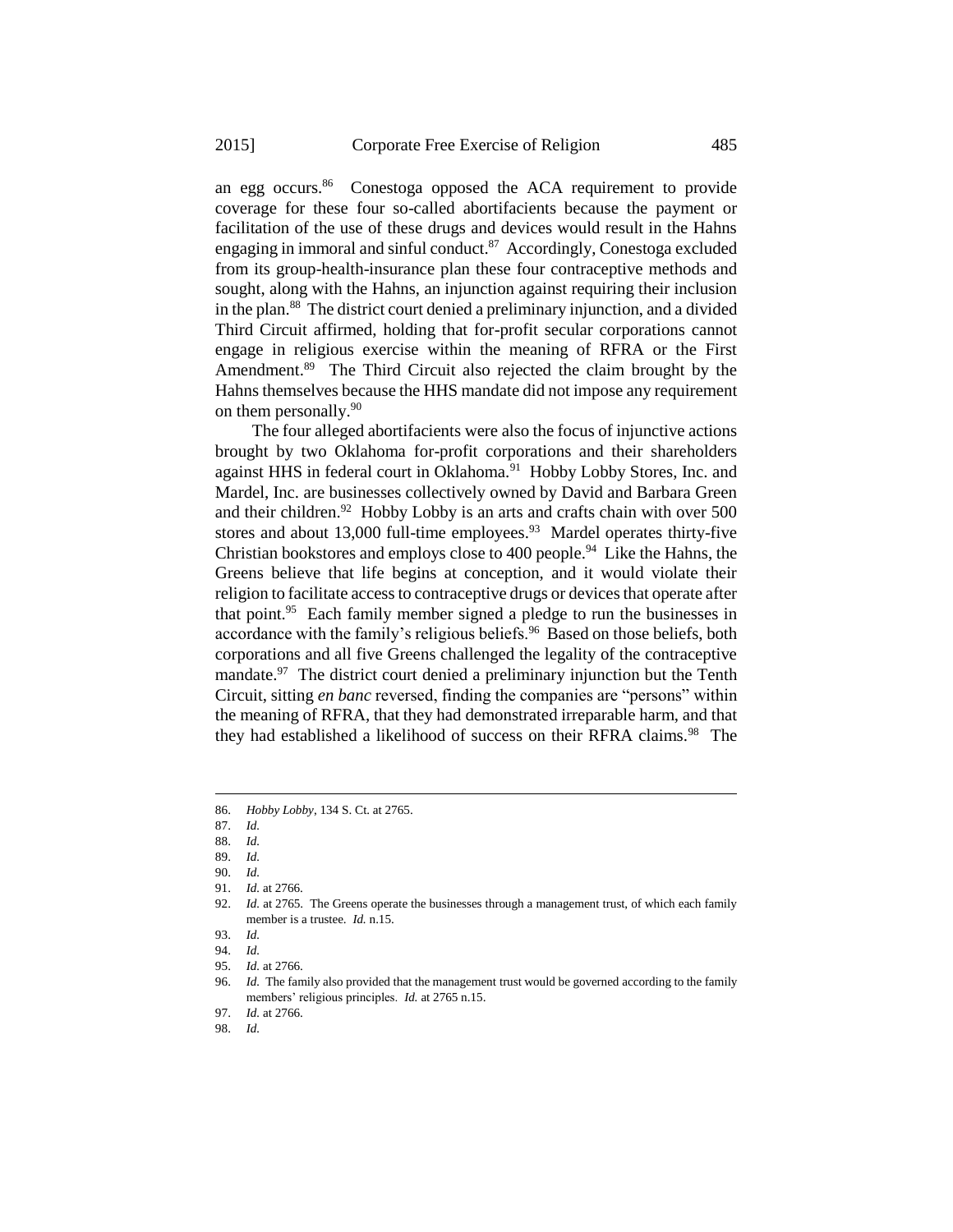case was remanded for the district court to consider the remaining factors of the preliminary injunction test.<sup>99</sup>

Before the Court granted the petitions for writ of certiorari in *Conestoga* and *Hobby Lobby* on November 26, 2013,<sup>100</sup> the Sixth, Seventh, and District of Columbia Circuits similarly weighed in on the rights of for-profit corporations to challenge the legality of the contraceptive mandate under RFRA.<sup>101</sup> All of the cases involve closely held corporations which are owned and controlled by family members, all of whom are Roman Catholics and believe, consistent with the church's doctrines that all forms of artificial contraception, not just the four so-called abortifacients, are against the natural law of God.<sup>102</sup> And like the Hahns and Greens, these Catholic family members believe that offering contraceptive drugs and devices as part of an employer-sponsored health plan is sinful as it makes them complicit in the morally wrongful act of another. $103$ 

The Sixth Circuit sided with the Third Circuit's approach in *Conestoga*, rejecting the general claim that the family corporation is a person under RFRA as well as the more specific argument that the shareholders' freeexercise rights pass through to the corporate shell such that the corporation is the real party in interest to assert their individual rights.<sup>104</sup> In addition, and consistent with the result in *Conestoga*, the family members' claims were dismissed based on the shareholder standing rule, namely, that shareholders cannot bring claims intended to redress injuries incurred by the corporation.<sup>105</sup> The Seventh Circuit, in contrast, tracked the reasoning of the Tenth Circuit in *Hobby Lobby*, holding that a corporation is a "person" within the meaning of RFRA.<sup>106</sup> The District of Columbia Circuit took a different

<sup>99.</sup> *Id.*

<sup>100.</sup> Hobby Lobby Stores, Inc. v. Sebelius, 723 F.3d 1114 (10th Cir. 2013), *cert. granted*, 134 S. Ct. 678 (2013), *aff'd sub nom.*, Burwell v. Hobby Lobby Stores, Inc., 134 S. Ct. 2751 (2014); Conestoga Wood Specialties Corp. v. Sec'y of U.S. Dep't of Health and Human Serv., 724 F.3d 377 (3d Cir.), *cert. granted*, *sub nom.*, Conestoga Wood Specialties Corp. v. Sebelius, 134 S. Ct. 678 (2013), *rev'd sub. nom.*, Conestoga Wood Specialties Corp. v. Burwell, 134 S. Ct. 2751 (2014).

<sup>101.</sup> Autocam Corp. v. Sebelius, 730 F.3d 618, 620 (6th Cir. 2013), *cert. granted, judgment vacated, and case remanded sub nom.*, Autocam Corp. v. Burwell, 134 S. Ct. 2901 (2014); Korte v. Sebelius, 735 F.3d 654, 658-59 (7th Cir. 2013); Gilardi v. U.S. Dep't of Health and Human Serv., 733 F.3d 1208, 1210 (D.C. Cir. 2013), *cert. granted*, *judgment reversed, and case remanded*, 134 S. Ct. 2902 (2014).

<sup>102.</sup> *Autocam Corp*, 730 F.3d at 620–21, *cert. granted, judgment vacated, and case remanded sub nom.*, Autocam Corp. v. Burwell, 134 S. Ct. 2901 (2014); *Korte*, 735 F.3d at 659, 662–64; *Gilardi*, 733 F.3d at 1210, *cert. granted, judgment reversed, and case remanded*, 134 S. Ct. 2902 (2014).

<sup>103.</sup> *Autocam Corp.*, 730 F.3d at 621; *Korte*, 735 F.3d at 659, 662–64; *Gilardi*, 733 F.3d at 1218.

<sup>104.</sup> *Autocam Corp.*, 730 F.3d at 624–28.

<sup>105.</sup> *Id.* at 623. Another panel of the Sixth Circuit followed the result in *Autocam* five weeks later. Eden Foods, Inc. v. Sebelius, 733 F.3d 626, 631–32 (6th Cir. 2013), *cert. granted, judgment vacated, and remanded sub nom.*, Eden Foods, Inc. v. Burwell, 134 S. Ct. 2902 (2014).

<sup>106.</sup> *Korte*, 735 F.3d at 682.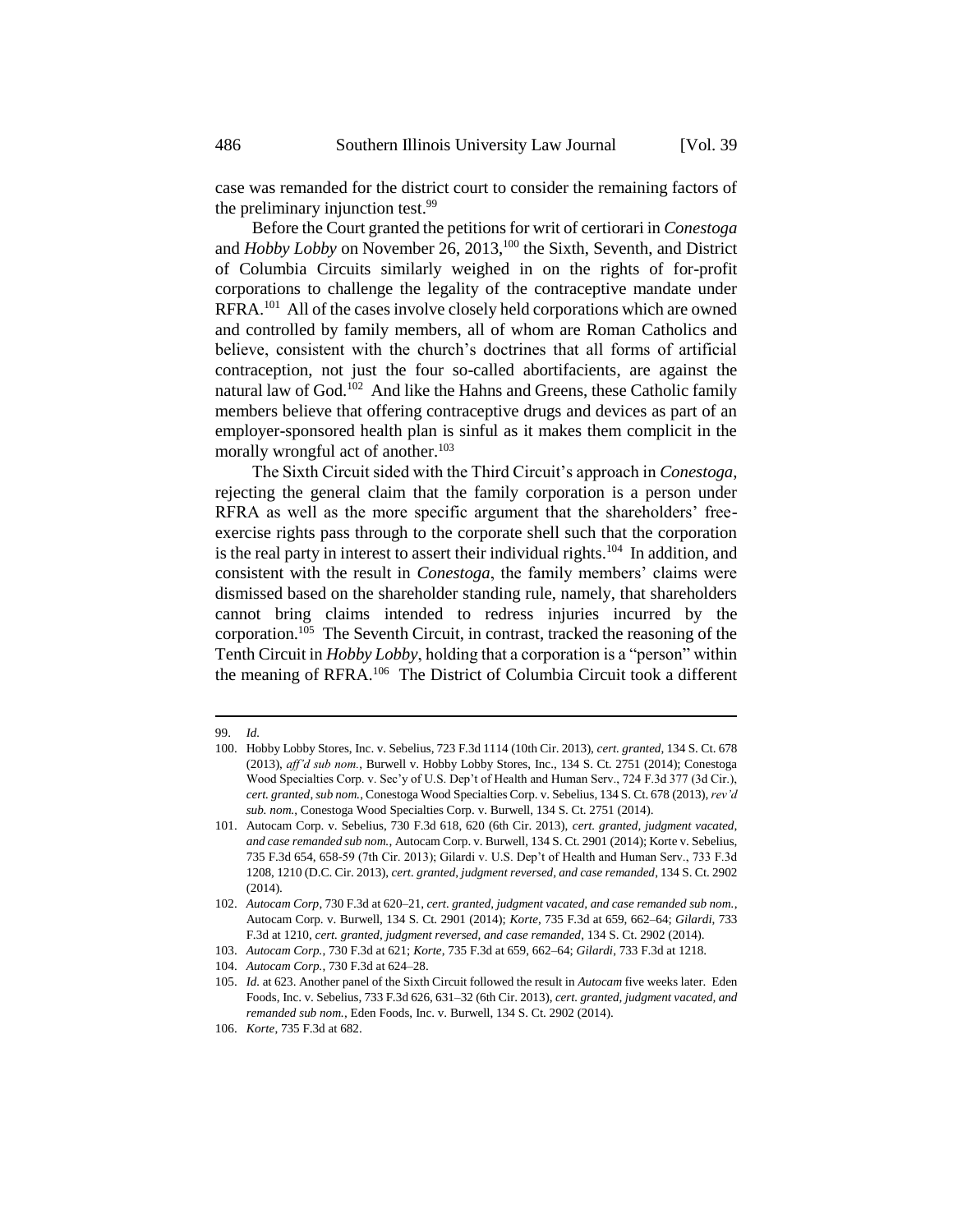path, holding that while a corporation is not a person under RFRA, the shareholders have standing to assert claims on their own behalf as they have been injured in a way that is separate and distinct from the harm incurred by the corporation, an injury which gets around the shareholder standing rule.<sup>107</sup>

Five circuit court decisions, fourteen opinions among those five decisions,<sup>108</sup> and three different approaches form the prelude to the ultimate resolution of the conflict between all forms of artificial contraception, $109$  as mandated by the ACA, and a person's religious objections thereto under RFRA. We turn now to the Court's decision in *Conestoga* and *Hobby Lobby* of June 30, 2014.

#### IV. THE CANONIZATION OF CORPORATE AND HUMAN SHAREHOLDER FREE EXERCISE

A. The Dogmatic View of Five

The question presented for writ of certiorari in both cases was identical: "Whether RFRA allows a for-profit corporation to deny its employees the heath coverage of contraceptives to which the employees are otherwise entitled by federal law, based on the religious objections of the corporation's owners."<sup>110</sup> The Court recast the issue stating it was charged with deciding whether RFRA permits an agency of the United States Government to demand that closely held for-profit corporations pay for female contraceptive health care coverage for their employees and their dependents in violation of the shareholders' religious beliefs.<sup>111</sup> By a 5-4 vote, the Court held HHS could not lawfully make such a demand because its regulations impose a

<sup>107.</sup> *Gilardi*, 733 F.3d at 1215-16.

<sup>108.</sup> The Tenth Circuit led the charge with six opinions. Hobby Lobby Stores, Inc. v. Sebelius, 723 F.3d 1114 (10th Cir. 2013) (en banc), *aff'd sub nom.*, Burwell v. Hobby Lobby Stores, Inc., 134 S. Ct. 2751 (2014). Each panel member in *Gilardi* wrote an opinion, while the *Conestoga* and *Korte* cases each produced two opinions. *Gilardi*, 733 F.3d 1208; Contestoga Wood Specialties Corp. v. Sec'y of the U.S. Dep't of Health and Human Serv., 724 F.3d 377 (3d Cir. 2013), *rev'd sub nom.*, Conestoga Woods Specialties Corp. v. Burwell, 134 S. Ct. 2751 (2014); *Korte*, 735 F.3d 654.. Finally, *Autocam* was unanimous. Autocam Corp. v. Sebelius, 730 F.3d 618 (6th Cir. 2013), *cert. granted, judgment vacated, and case remanded sub nom.*, Autocam Corp. v. Burwell, 134 S. Ct. 2901 (2014).

<sup>109.</sup> Counsel for Hobby Lobby and Conestoga conceded at oral argument that his RFRA-based argument encompasses objections to all forms of artificial contraception. Transcript of Oral Argument at 38– 39, *Hobby Lobby Stores*, 134 S. Ct. 2751 (No. 13-354, 13-356).

<sup>110.</sup> Brief for the Petitioner at (I), Sebelius v. Hobby Lobby Stores, Inc., *aff'd sub nom.*, Burwell v. Hobby Lobby Stores, Inc., 134 S. Ct. 2951 (2014) (No. 13-354); Brief for Petitioner at (I), Conestoga Wood Specialties Corp. v. Sebelius, *rev'd sub nom.*, Conestoga Wood Specialties Corp. v. Burwell, 134 S. Ct. 2751 (2014) (No. 13-356).

<sup>111.</sup> *Hobby Lobby*, 134 S. Ct. at 2757.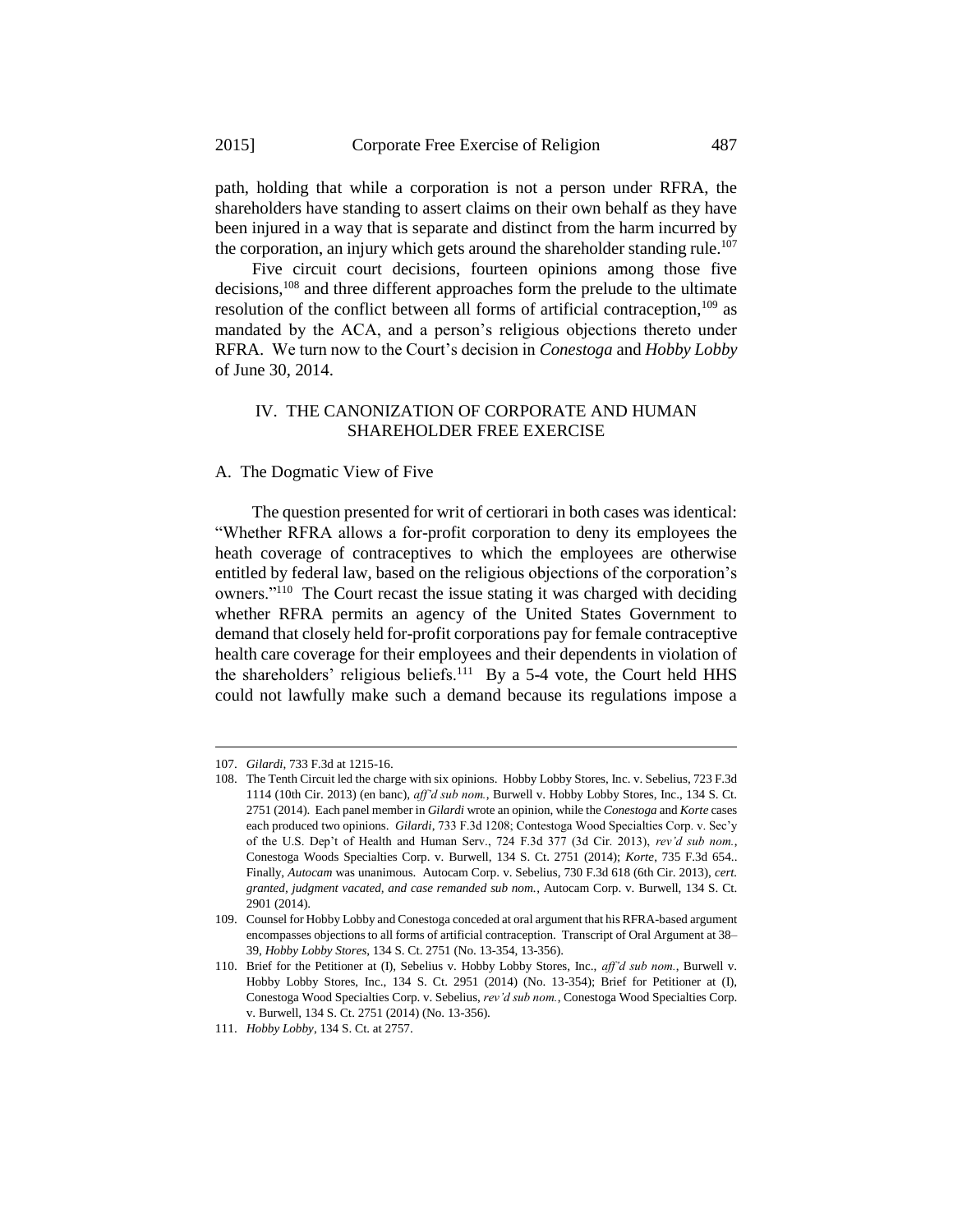substantial and impermissible burden on the free exercise of religion.<sup>112</sup> According to the majority, the protection provided in RFRA for a "person's exercise of religion" clearly encompasses free-exercise rights of for-profit corporations and the religious liberty of their human shareholders.<sup>113</sup> In fact, the majority declared, it is simply not possible to read the statute any other way.<sup>114</sup> Three major reasons were offered to support this unequivocal interpretation. The first two relate to the meaning of "person;" the third, to the scope of exercise of religion.

As RFRA does not define the term "person," it is necessary, the Court reasoned, to consult the Dictionary Act to determine its meaning.<sup>115</sup> Under the Dictionary Act, the word "person" includes corporations, companies, and the like as well as individuals, unless the context indicates otherwise.<sup>116</sup> The context of RFRA does not indicate otherwise, the Court held, because viable RFRA claims by non-profit corporations previously had been entertained, a fact the government conceded.<sup>117</sup> No conceivable definition of "person" could include individuals and non-profit corporations but exclude for-profit corporations, because giving the same word a different meaning for each corporate category would be to invent a statute rather than interpret one.<sup>118</sup>

Second, corporations are fictionalized conduits for which the rights of their human shareholders are formalized and protected.<sup>119</sup> In the Court's words: "[w]hen rights, whether constitutional or statutory, are extended to corporations, the purpose is to protect the rights of [the people associated with the corporations]."<sup>120</sup> Once lodged within the corporate shell and passed through to human owners, the religious rights of these shareholders can then be asserted by the corporation.<sup>121</sup> In other words, a for-profit corporate employer, an entity which must abide by the contraceptive mandate, has standing to invoke the "passed-through" religious beliefs of its human

<sup>112.</sup> It is impermissible because the governmental action does not constitute the least restrictive means of serving a compelling government interest. The government could have accommodated the free exercise rights of these corporations and shareholders much like it did eligible religious organizations by excluding contraceptive care from the group plan but allowing such care to be separately paid for by the insurer. *Id.* at 2782.

<sup>113.</sup> *Id.* at 2768.

<sup>114.</sup> *See id.* at 2772 (dismissing the argument that the statute's protection of the exercise of religion was limited to those religious practices previously recognized by the Court before the 1990 *Smith* decision).

<sup>115.</sup> *Id.* at 2768.

<sup>116.</sup> 1 U.S.C. § 1 (2012).

<sup>117.</sup> *Hobby Lobby*, 134 S. Ct. at 2768–69.

<sup>118.</sup> *Id.* at 2769.

<sup>119.</sup> *See id.* at 2708 (stating Congress indirectly employs the familiar legal fiction of corporation in RFRA, the purpose of which is to protect human shareholders).

<sup>120.</sup> *Id.* at 2769.

<sup>121.</sup> *See id.* (stating the exclusion of rights to corporations protects the free-exercise rights of the corporations and the religious liberty of the humans who own and control the corporations).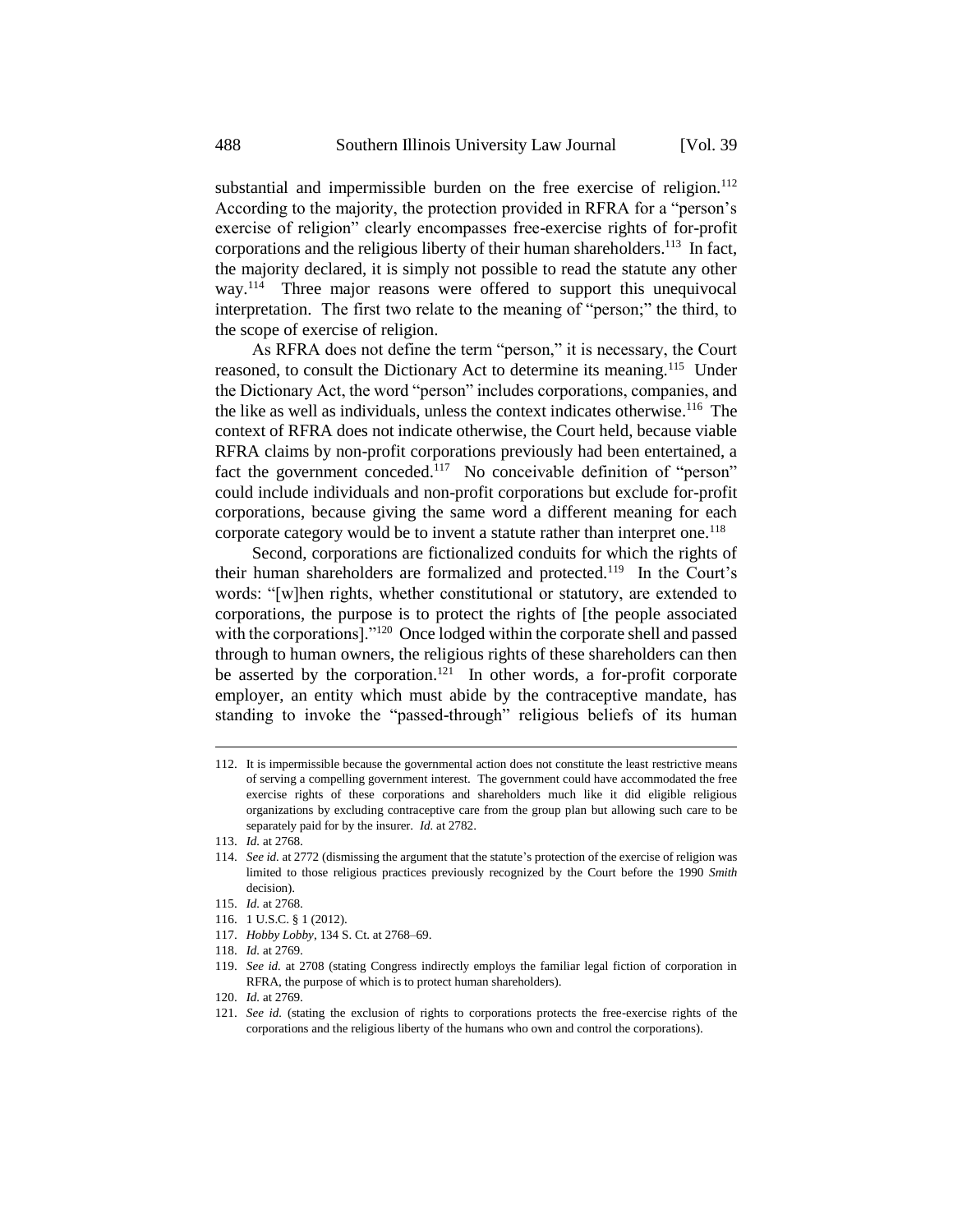shareholders as a reason not to comply.<sup>122</sup> The irrefutable truth that business corporations cannot exercise religion separate and apart from their owners is irrelevant.<sup>123</sup> They act through their human shareholders, intended thirdparty beneficiaries of Congressionally bestowed rights, who are the ones who pray, worship, observe sacraments, seek meaning and spiritual fulfillment, suffer the pangs of conscience, obey the commands of a higher authority, or obtain moral sanctuary from the evils of the world.<sup>124</sup>

The moral sanctuary which the human shareholders of Hobby Lobby and Conestoga sought for their companies was relief from the evils of facilitating access of certain contraceptives to their employees.<sup>125</sup> These anticontraceptive beliefs are religious in nature and part of a Christian and biblically-based value system which each set of owners perpetuated in the operation of their businesses, both in customer relations and in the delivery of employee benefits.<sup>126</sup> The perpetuation of this value system constitutes the exercise of religion within the meaning of RFRA according to the majority.<sup>127</sup> Invoking *Smith*'s noncontroversial observation that the exercise of religion includes belief, profession of belief, and performance of (or abstention from) acts, $128$  the Court found that the refusal to provide employees legally mandated no-cost contraceptive coverage based on Christian-based ethical objections "fell comfortably" within *Smith*'s description of religious exercise.<sup>129</sup>

The Court's triple play on the interpretation of RFRA, much like its baseball metaphorical counterpart, leaves an observer stunned and wondering how the event unfolded so quickly. How can a restorative statute be transformed into one in which business corporations, never before thought to enjoy religious protection, now do? How can the Dictionary Act's definition of person include corporation but only in the sense of an osmotic membrane for the passage of the rights of shareholders, as long as those shareholders are human beings? If Congress really wanted for-profit corporations, closely held by human shareholders, to enjoy the protections of the exercise of religion, why did it not just say so in plain English? Or, if Congress wanted to limit the extension of religious rights to family-owned corporations, what prevented it from expressing that clearly and

-

<sup>122.</sup> *See id.* at 2769 (allowing corporations to assert RFRA claims furthers and protects the individual religious freedom of human shareholders).

<sup>123.</sup> *Id.* at 2768.

<sup>124.</sup> *See id.* (acknowledging individuals exercise religion through belief and action).

<sup>125.</sup> *Id.* at 2765–66.

<sup>126.</sup> *Id.* at 2771 n.73.

<sup>127.</sup> *Id.* at 2769–70.

<sup>128.</sup> *Id.* at 2770 (quoting Emp't Div., Dep't of Human Resources of Or. v. Smith, 494 U.S. 872, 877 (1990)).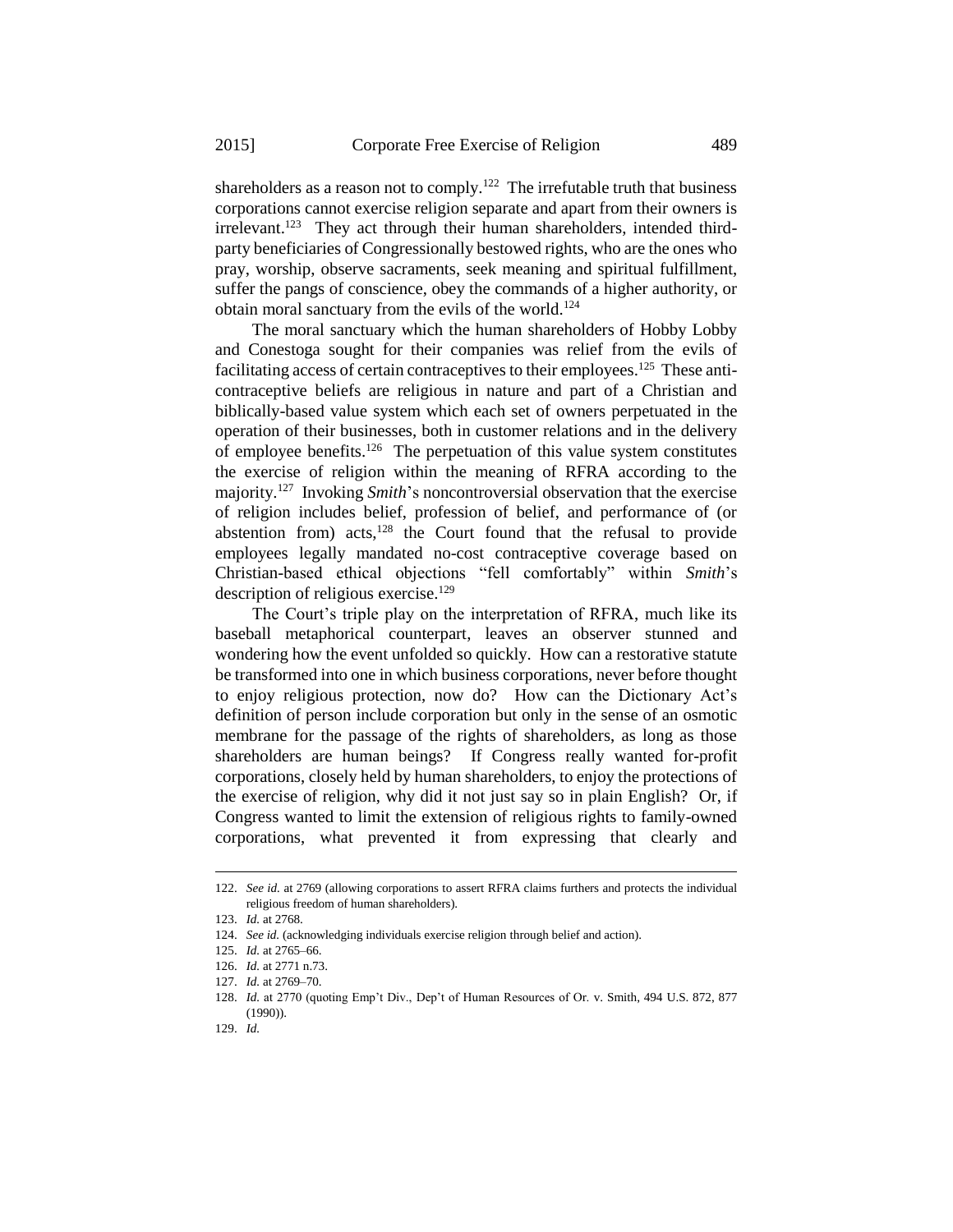unambiguously? Did Congress know, let alone foresee, that its silent and undefined treatment of "person" (a word never used in RFRA without a possessive qualifier) would be interpreted as a "corporation" under the Dictionary Act only to be "reversely pierced" in the same judicial breath to mean human shareholders? The Court ignored the purpose of RFRA, misinterpreted the text, and displaced the tradition of free exercise. Simply stated, it invented or re-wrote the statute.<sup>130</sup>

#### B. Text and Tradition Displaced

The purpose of RFRA is expressly stated: To restore the compelling interest test of *Sherbert* and *Yoder* in situations where government substantially burdens a person's free exercise of religion under the First Amendment.<sup>131</sup> "Restore" is not defined in RFRA so we must look to a dictionary to ascertain the word's ordinary, contemporary and common meaning.<sup>132</sup> And to make sure we do not go too far astray in interpreting that ordinary meaning, we shall keep in mind the "acid test" proposed by Justice Scalia that whether a word can reasonably bear a particular meaning is best determined if you can use the word in the sense ascribed at a cocktail party without having people look at you funny.<sup>133</sup> Although people at cocktail parties may not usually converse by reference to a word's prefix, a group of rapt listeners would not look at you funny if you were to volunteer that the prefix "re" is a common one in the English language and denotes a return to  $a$  previous condition.<sup>134</sup> Nor would faces crinkle in consternation if you were to propose that viable synonyms for "restore" include reinstate, renew, revive, revitalize, reestablish, reimpose, reconstruct, rehabilitate, or even, bring back, fix, or mend.<sup>135</sup> So, if you happen to be attending a cocktail party on November 16, 1993, the date RFRA was enacted into law, <sup>136</sup> you could say in a company of straight faces that Congress just fixed the holding in

-

<sup>130.</sup> *See infra* text accompanying notes 140–45, 162–98, 217–33.

<sup>131.</sup> 42 U.S.C. § 2000bb (2012).

<sup>132.</sup> *See* Perrin v. United States, 444 U.S. 37, 42 (1979) (holding a fundamental canon of statutory construction is that, unless otherwise defined, words will be interpreted as taking their ordinary, contemporary, common meaning). Over the past twenty-five years, the Court has substantially increased its use of dictionaries when construing text. James J. Brudney & Lawrence Baum, *Oasis or Mirage: The Supreme Court's Thirst for Dictionaries in the Rehnquist and Roberts Eras*, 55 WM. & MARY L. REV. 483, 486 (2013). Scholars link this use to the rise of textualism and its focus on ordinary meaning. *Id.* Not surprisingly, controversy has ensued on whether this judicial invocation of dictionary definitions is objective and authoritative or a subjective and, at times, result-oriented approach to statutory interpretation. *Id.* at 486–87.

<sup>133.</sup> Johnson v. United States, 529 U.S. 694, 718 (2000) (Scalia, J., dissenting).

<sup>134.</sup> *Re Definition*, OXFORD DICTIONARIES, http://www.oxforddictionaries.com/us/definition/

american\_english/re? searchDictCode=all#RE (last visited Apr. 23, 2015). 135. ROGET'S 21ST CENTURY THESAURUS 712 (Barbara Ann Kipfer ed., 1992).

<sup>136.</sup> RFRA, Pub. L. No. 103-141, 107 Stat. 1488, 1490 (1993).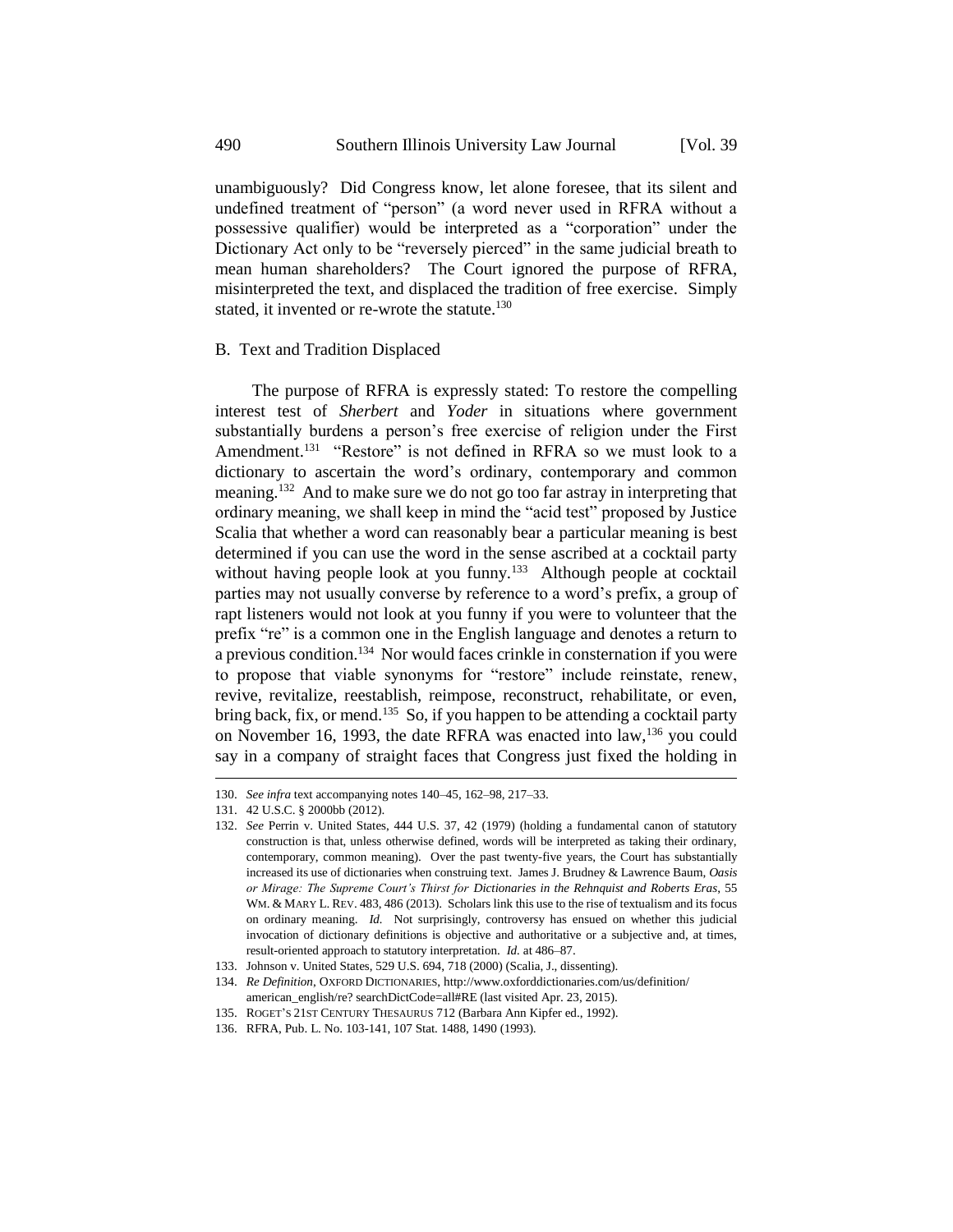*Smith* by reviving the compelling interest test. That revitalization, you could accurately state, pertains to the test or standard itself; Congress did not address nor did it expand the class of persons who can engage in the protected exercise of religion, nor did it seek to extend the substantive boundaries of free exercise.<sup>137</sup> Whatever free-exercise rights persons possessed prior to the passage of RFRA remain the same because exercise of religion is defined by and limited to the First Amendment.<sup>138</sup> In other words, by defining "exercise" of religion" as "the exercise of religion under the First Amendment to the Constitution," Congress made clear that persons who do not have First Amendment rights are not protected by RFRA.<sup>139</sup> Simply stated, the ordinary meaning given to restoration of a balancing test cannot reasonably be interpreted to include an expansion of protected persons or an enlargement of underlying substantive rights.

Nor is the Dictionary Act's definition of "person" enlightening. Again, the operative principle is not "person."<sup>140</sup> The word "person" never stands alone or independent from "exercise of religion" in the text of RFRA. It is used either as a singular noun in the possessive case (person's exercise of religion)<sup>141</sup> or in conjunction with a personal pronoun in the possessive case (person whose exercise of religion).<sup>142</sup> Accordingly, "person" cannot be parsed alone; as it qualifies or modifies "exercise or religion" (which, in turn, is a defined term) the entire phrase, a person's exercise of religion under the First Amendment, must be construed.<sup>143</sup> That is a road sign Congress posted in the text of the statute. And there are rules of the road (discussed *infra*) the Supreme Court has in place to assist in giving meaning to that phrase.<sup>144</sup> But the Court ignored the clear and unambiguous language of the sign and selected a different path—the wrong path. Because the entire foundation of the Court's opinion rests on the unsupportable textual bifurcation of the operative phrase, the rationale of the opinion is likewise unsupportable. By equating person with corporation, the Court began its interpretive journey down a "one-word" street, marked: WRONG WAY: DO NOT ENTER. And during the course of this linguistic journey, the Court made some declarations on corporate formation and purpose which, although worthy of some

<sup>137.</sup> *See* S. REP. NO. 103-111, at 12 (1993) (stating the purpose of RFRA is only to overturn the Supreme Court's decision in *Smith*, discrediting the notion that the Act could have unintentional consequences or unsettle other areas of the law).

<sup>138.</sup> Rasul v. Myers, 563 F.3d 527, 533 (2009) (Brown, J., concurring).

<sup>139.</sup> *Id.*

<sup>140.</sup> *Id.* at 533–34.

<sup>141.</sup> RFRA§§ 3(a), (b), 107 Stat. at 1488 (codified as amended at 42 U.S.C. §§ 2000bb-1(a), (b) (2012)).

<sup>142.</sup> *Id.*; *see also* 42 U.S.C. §§ 2000bb(b)(2), 2000bb-1(c).

<sup>143.</sup> Gilardi v. Dep't of Health and Human Serv., 733 F.3d 1208, 1211–12 (D.C. Cir. 2013), *cert. granted, judgment vacated, and case remanded*, 134 S. Ct. 2902 (2014).

<sup>144.</sup> *See infra* text and accompanying notes 162–69.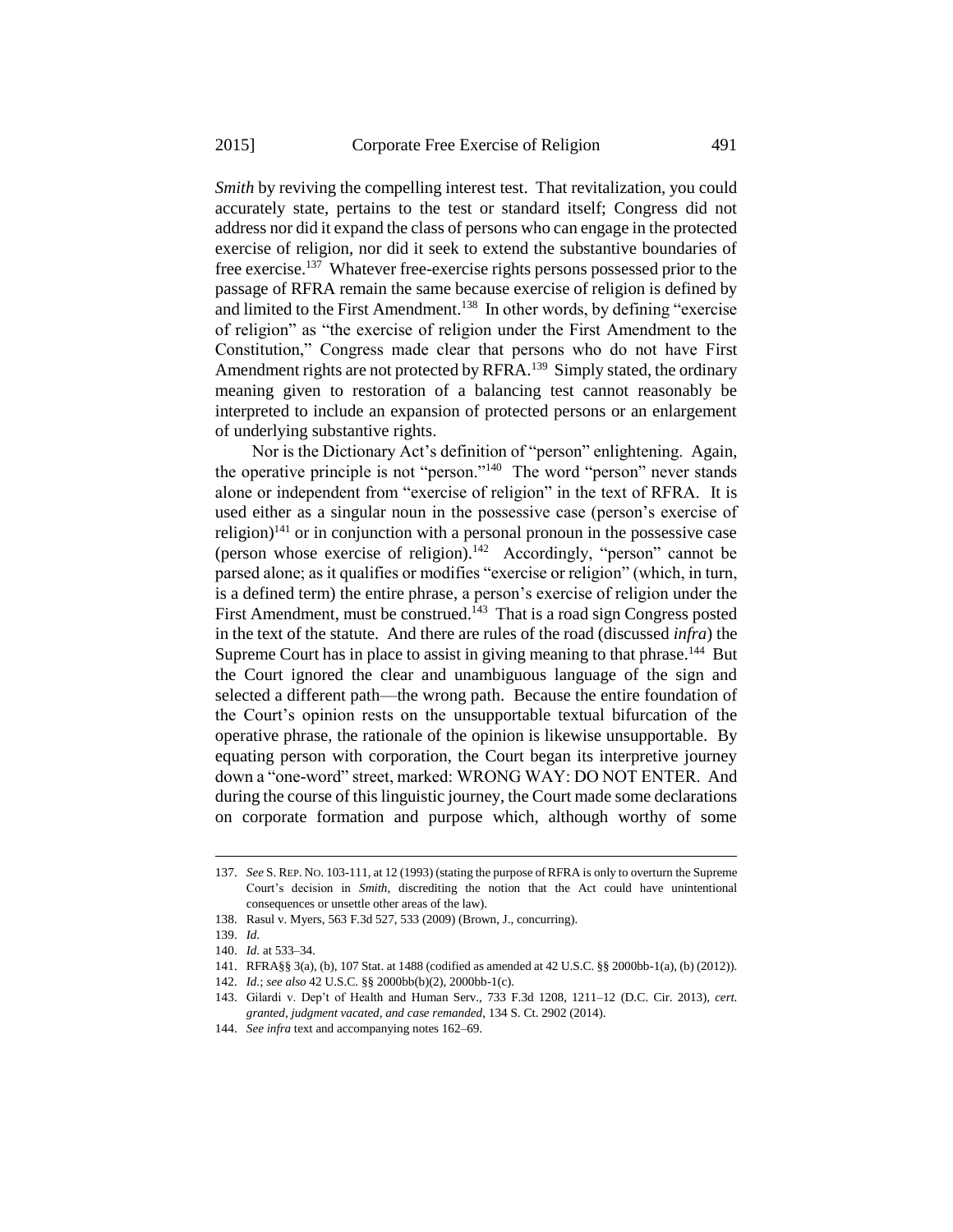comment, are "quite beside the point."<sup>145</sup> In support of the "person is a corporation" thesis, the Court implies that Congress was fully knowledgeable about certain corporate principles when it chose not to define person.<sup>146</sup> The Court set forth these principles in a semi-syllogistic format and without citation of authority:

- A corporation is a legal fiction;  $147$
- It takes the form of an organization used by humans to achieve desired ends:<sup>148</sup>
- The desired end of a business corporation is to make a profit;  $149$
- The purpose of the legal fiction is to provide protection for human beings;<sup>150</sup>
- If rights are extended by Congress to business corporations, the purpose is to protect the corporation's human shareholders;<sup>151</sup>
- In RFRA Congress extended the right of free exercise of religion to all corporations;<sup>152</sup>
- General business corporations cannot, separate and apart from the actions or belief systems of their human owners, exercise religion; $153$
- Thus, when free-exercise rights are extended to business corporations, the purpose is really to protect the religious liberties of their human shareholders.<sup>154</sup>

What is the Court really trying to say? Is there a distinction (or not) between corporation and individual when it comes to religious exercise? Where does the answer lie? It apparently does not lie with the concept of associational standing for that involves the redressing of members' rights and injuries without a showing of injury to the association itself.<sup>155</sup> Here, the

- 148. *Id.*
- 149. *Id.*

-

- 150. *Id.*
- 151. *Id.*
- 152. *Id.*
- 153. *Id.*
- 154. *Id.*
- 155. *See* United Food and Commercial Workers Union Local 751 v. Brown Group, Inc., 517 U.S. 544, 552 (1996) (defining the modern doctrine of associational standing as one in which an organization may sue to redress its members' injuries, even without a showing of injury to the association itself). An illustration of this concept apropos to RFRA is found in Gonzales v. O'Centro Espirita Beneficente Uniao Do Vegetal, 546 U.S. 418 (2006). There the Court affirmed the grant of a preliminary injunction under RFRA against the federal government in favor of a New Mexico

<sup>145.</sup> Burwell v. Hobby Lobby Stores, Inc., 134 S. Ct. 2751, 2768 (2014) (commenting that although true, it is quite beside the point that corporations cannot do anything at all, separate and apart from the human beings who own, run, and are employed by them).

<sup>146.</sup> *See id.* at 2768 (stating Congress provides protection for the Hahns and Greens of the world through the use of the familiar legal fiction of corporation).

<sup>147.</sup> *Id.* at 2768.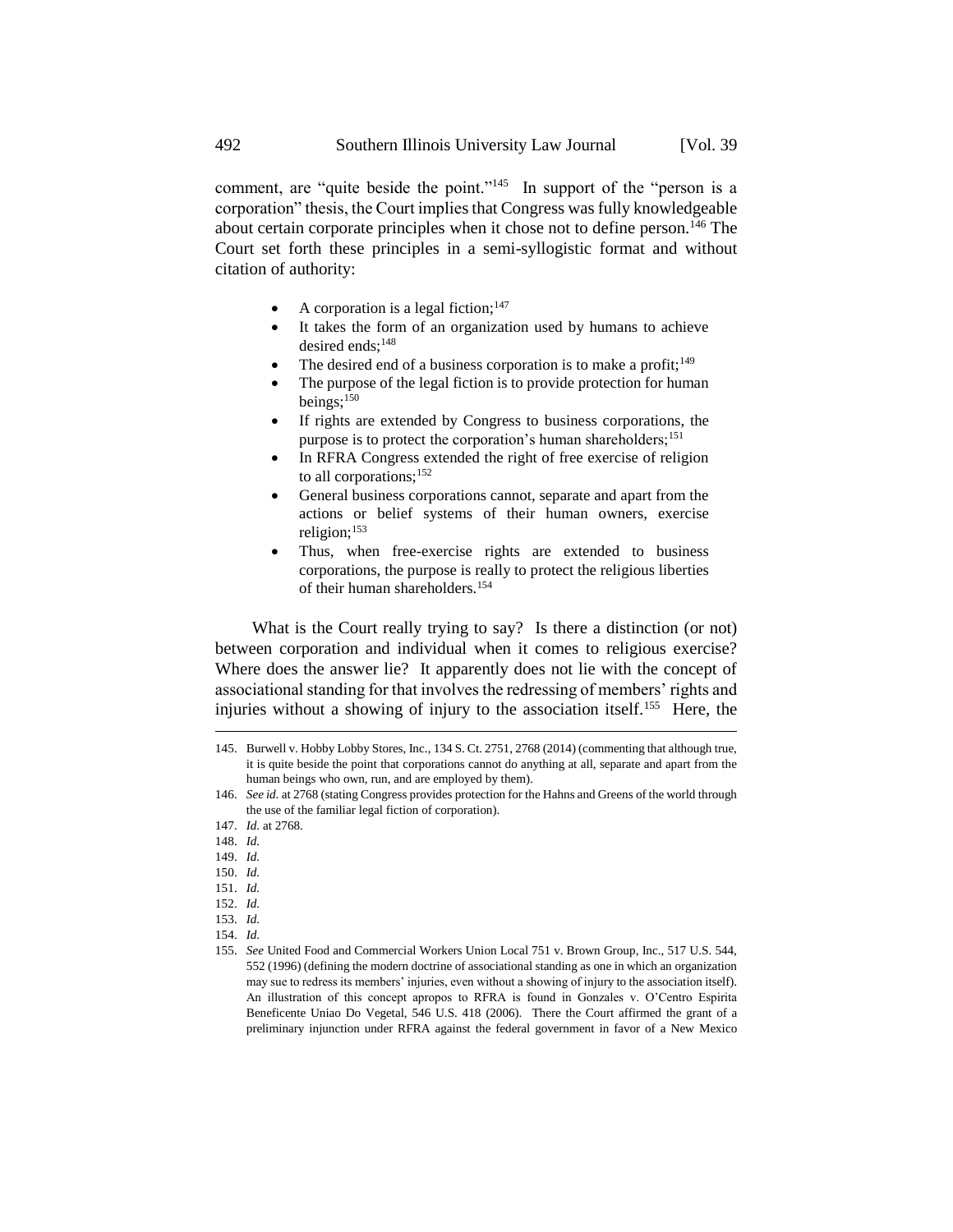association or for-profit corporation is injured or directly affected by the contraception mandate.<sup>156</sup> By not relying on *Citizens United v. Federal Election Commission*<sup>157</sup> and the First Amendment right of corporations to express themselves for political purposes,<sup>158</sup> the Court backs away from extending any constitutional free-exercise rights to corporations per se.<sup>159</sup> What the Court appears to be saying with its refrain of human shareholder protection is that at least on the "closely held corporate" facts before it, a unity of interest exists between corporation and individual that is indivisible. Stated otherwise, RFRA grants closely held, for-profit corporations religious rights of their own, rights which are informed and brought to life by the belief system of their human shareholders.<sup>160</sup> Because the human shareholders oppose the use of contraception, the corporation's obligation under the ACA to include contraceptive coverage in its workplace health insurance plan is understood as a burden on the owners' religious liberty and, in turn, on the corporation itself.<sup>161</sup> What a neat and tidy circle of logic, or more cynically phrased, a closely held corporate Catch-22.

Enough of the corporate wrong-way detour; back to the phrase actually posted on the Congressional road sign—a person's exercise of religion under the First Amendment. "The query is simple: do corporations enjoy the shelter of the Free Exercise Clause? Or is the free-exercise right a 'purely personal' one, such that it is unavailable to corporations and other organizations because 'the historic function' of the particular guarantee has been limited to the protections of individuals?"<sup>162</sup> Several courts, judges, and even Hobby Lobby in its brief attempted to answer this query by looking to the "nature, history and purpose" of the Free Exercise Clause.<sup>163</sup> These three

religious non-profit corporation which had sought equitable relief on behalf of its 130 members to permit them to engage in the sacramental practice of drinking hallucinogenic tea. *Id.* at 433.

<sup>156.</sup> Patient Protection and Affordable Care Act, 42 U.S.C. § 300gg-13(a)(4) (2010).

<sup>157.</sup> Citizens United v. Fed. Election Comm'n, 558 U.S. 310 (2010).

<sup>158.</sup> *Id.* at 342.

<sup>159.</sup> In contrast, the Tenth Circuit in *Hobby Lobby* did not back away from this position stating it saw no reason why the Court would not recognize constitutionally-based, for-profit corporate religious expression as it had already acknowledged First Amendment protection for corporate political expression. Hobby Lobby Stores, Inc. v. Sebelius, 723 F.3d 1114, 1135 (10th Cir. 2013) (en banc), *aff'd sub nom.*, Burwell v. Hobby Lobby Stores, Inc., 134 S. Ct. 2751 (2014).

<sup>160.</sup> Korte v. Sebelius, 735 F.3d 654, 688 (7th Cir. 2013) (Rovner, J., dissenting).

<sup>161.</sup> *Id.*

<sup>162.</sup> Gilardi v. U.S. Dep't of Health and Human Serv., 733 F.3d 1208, 1212 (D.C. Cir. 2013), *cert. granted, judgment vacated, and case remanded*, 134 S. Ct. 2902 (2014).

<sup>163.</sup> *Id.*; Conestoga Wood Specialties Corp. v. Sec'y of the U.S. Dep't of Health and Human Serv., 724 F.3d 377, 384-85, 388 (3d Cir. 2013), *rev'd sub nom.*, Conestoga Wood Specialties Corp. v. Burwell, 134 S. Ct. 2751 (2014); Autocam Corp. v. Sebelius, 730 F.3d 618, 626 (6th Cir. 2013), *cert. granted*, *judgment vacated*, *and case remanded sub nom.*, Autocam Corp. v. Burwell, 134 S. Ct. 2901 (2014); Hobby Lobby Stores, Inc. v. Sebelius, 723 F.3d 1114, 1168 (10th Cir. 2013) (Briscoe, C.J., concurring in part and dissenting in part), *aff'd sub nom.*, Burwell v. Hobby Lobby Stores, Inc., 134 S. Ct. 2751 (2014); *Korte*, 735 F.3d at 696-98 (7th Cir. 2013) (Rovner, J.,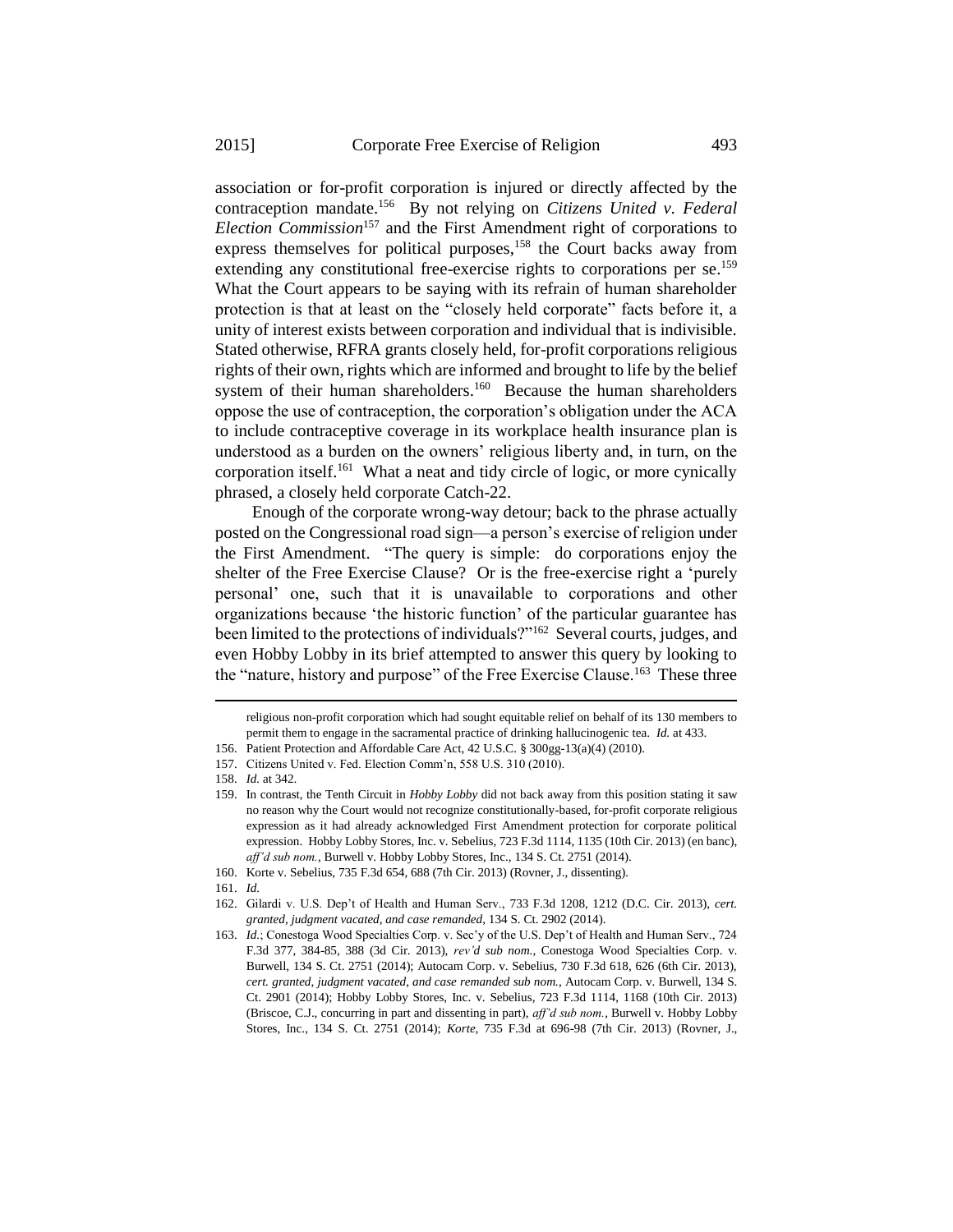factors or rules of the constitutional road, if you will, demonstrate that only individuals and communities of believers, not secular corporations, enjoy the shelter of the Free Exercise Clause. The heritage of religious liberty in this country centers around an individual's religious conscience and a community of believers.<sup>164</sup> The Supreme Court has accorded protection consistent with this original design. Individuals, clergy, religious entities and organizations, sects and congregations, and religiously affiliated educational associations all have been held to fall under the umbrella of potential First Amendment protection against government interference.<sup>165</sup> One need look no further than *Smith*, in which the Court provides a litany of case law and situations in which the government either had overstepped its bounds in attempting to regulate religious belief or surely would be prohibited from regulating certain religiously motivated actions or abstinence from physical acts.<sup>166</sup> Each prohibited government regulation or purported prohibition—compelling affirmation of religious belief; punishing the expression of religious doctrines it believes to be false; imposing special disabilities on the basis of religious views or status; lending its power to one or the other side in controversies over religious authority or dogma; "assembling with others for a worship service; participating in sacramental use of bread and wine; proselytizing; [and] abstaining from certain foods or certain modes of transportation"—involves individuals, religious clergy, or religious entities.<sup>167</sup> In fact the Court in *Smith* used the word "individual" several times in discussing the nature of First Amendment protection.<sup>168</sup> More recently, the Court echoed the community of believers' concept by noting the text of the First Amendment gives special solicitude to the rights of religious organizations.<sup>169</sup>

In contrast, nothing in the text of the First Amendment, Congress's debates, the historical context of the amendment's ratification, or any Supreme Court case suggests that artificial creatures of the law, incorporated to make money while limiting the liability of its shareholders, are deserving

-

dissenting); Brief of Respondent at 24, Sebelius v. Hobby Lobby Stores, Inc., *aff'd sub nom.*, Burwell v. Hobby Lobby Stores, Inc., 134 S. Ct. 2751 (2014) (No. 13-354).

<sup>164.</sup> *Gilardi*, 733 F.3d at 1212-13. *See* Michael W. McConnell, *The Origins and Historical Understanding of the Exercise of Religion*, 103 HARV. L. REV. 1409, 1488–90 (1990) (noting the substitution of "free exercise of religion" for the "rights of conscience" in the constitutional formulation signifies a desire to protect a community of believers or religious bodies from governmental interference in addition to and even when the interference has no direct relation to a claim of conscience).

<sup>165.</sup> *Gilardi*, 733 F.3d at 1212–13.

<sup>166.</sup> Emp't Div., Dep't of Human Res. of Or. v. Smith, 494 U.S. 872, 877–78 (1990).

<sup>167.</sup> *Id.*

<sup>168.</sup> *Id.* 

<sup>169.</sup> Hosanna-Tabor Evangelical Lutheran Church and Sch. v. EEOC, 132 S. Ct.. 694, 706 (2012).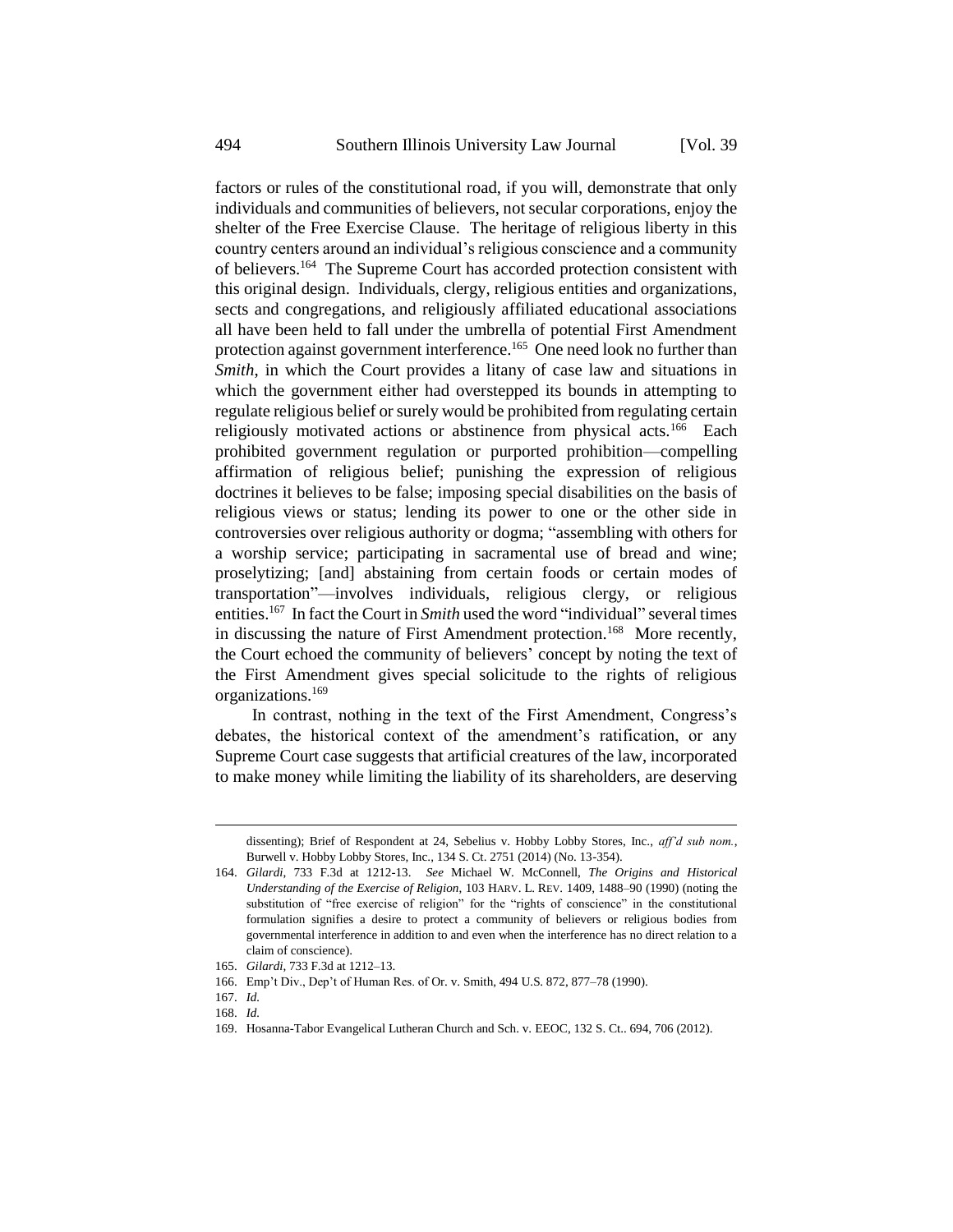of constitutional religious protection.<sup>170</sup> Unlike religious organizations, which exist to foster the interests of persons subscribing to the same religious faith, workers who sustain the operations of for-profit corporations are not commonly drawn from one religious community.<sup>171</sup> In the pursuit of profit, shareholders are not acting in their capacity as members of a religious congregation or parishioners of a church. They do not comprise an association of individuals joined together for a common religious purpose.<sup>172</sup> They are investors, authorized by state law to issue stock and form a separate legal entity, in the hopes of generating a positive monetary return on their investment.<sup>173</sup>

Hobby Lobby attempts to seek shelter under the Free Exercise Clause by arguing that an individual's freedom to worship cannot be "vigorously protected from interference by the [government] unless a correlative freedom to engage in [a] group effort toward those ends [are] not also guaranteed."<sup>174</sup> While there may be some truth in this observation, Hobby Lobby and the Court steadfastly refuse to acknowledge that the nature, purpose and history of this correlative freedom relates to a community of believers who bring themselves together to believe, profess, worship, and engage in sacramental activities.<sup>175</sup> There is no religious tradition for secular corporations,

- 171. *Hobby Lobby*, 134 S. Ct. at 2795 (Ginsburg, J., dissenting).
- 172. Ron Fein, *Why Every Single Supreme Court Justice Got Hobby Lobby Wrong*, JURIST (Sept. 18, 2014, 12:00 PM), http://jurist.org/hotline/2014/09/ron-fein-hobby-lobby.php.
- 173. *Id.*

-

- 174. Brief for Respondents at 24, Sebelius v. Hobby Lobby Stores, Inc., *aff'd sub nom.* Burwell v. Hobby Lobby Stores, Inc., 134 S. Ct. 2751 (2014) (No. 13-354) (quoting Roberts v. U.S. Jaycees, 468 U.S. 609, 622 (1984)).
- 175. *See Hobby Lobby*, 134 S. Ct. at 2796-97 (Ginsburg, J., dissenting) (commenting on majority's forgetfulness for not recognizing that religious organizations exist to serve and perpetuate religious values shared by a community of believers). From a Christian theological perspective, H. Richard Niebuhr has expressed the role of churches succinctly and eloquently: "The purpose of the Church is to increase among human beings the love of God and neighbor." H. RICHARD NIEBUHR, THE PURPOSE OF THE CHURCH AND ITS MINISTRY 31 (1977). Or, as voiced by the eminent theologian Paul Tillich, one to whom the Court had looked for guidance in explaining the concept of religion in the conscientious objector case of *United States. v. Seeger*, 380 U.S. 163, 180 (1965):

[T]he Church gave an antidote against the threat of anxiety and despair, namely itself, its traditions, its sacraments, its education, and its authority. The anxiety of guilt was taken into the courage to be as a part of the sacramental community. The anxiety of doubt was taken into the courage to be as a part of the community in which revelation and reason are united.

<sup>170.</sup> *See* Burwell v. Hobby Lobby Stores, Inc., 134 S. Ct. 2751, 2795 (2014) (Ginsburg, J., dissenting) (noting that the Court had never, until today, extended religious exemptions to any entity operating in the commercial, profit-making world); *Gilardi*, 733 F.3d at 1212–13 (summarizing the history of purpose of the Free Exercise Clause as encompassing only individuals and religious bodies, not for-profit corporations); Conestoga Wood Specialties Corp. v. Sec'y of the U.S. Dep't of Health and Human Serv., 724 F.3d 377, 384–85, 388 (3d Cir. 2013), *rev'd sub nom.* Burwell v. Hobby Lobby Stores, Inc., 134 S. Ct. 2751 (2014) (questioning how the Free Exercise Clause, designed to secure religious liberty for the individual, can be interpreted to include within its umbrella of protection a for-profit artificial being that is created to make money).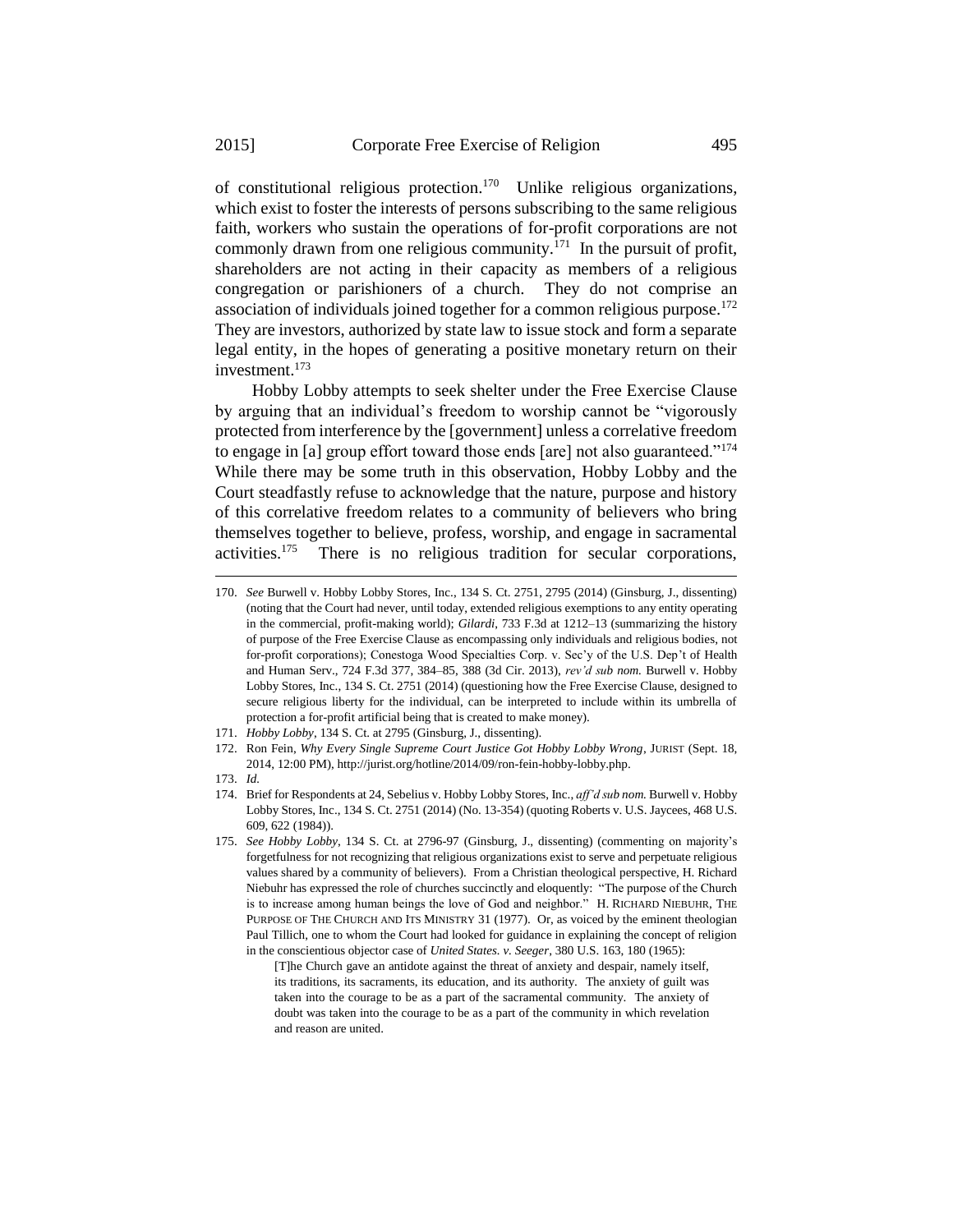consisting of shareholders, officers, employees, or others associated therewith.<sup>176</sup> They have diverse personal beliefs, diverse degrees of religious devotion, diverse moral compasses, and perhaps diverse notions as to whether and how corporations ought to reflect their "ultimate concerns" in business operations.<sup>177</sup>

More fundamentally, what distinguishes for-profits from religious nonprofits is the utilization of labor for financial gain rather than the perpetuation of a religious value-based mission.<sup>178</sup> Employees provide that labor, and by accepting that labor, for-profit corporations submit to legislation designed to promote employee welfare.<sup>179</sup> This is the associational dynamic of forprofits—a far cry from joining your hands with fellow congregants in prayer at a Sunday morning worship service or partaking of the sacraments, whether it be taking Holy Communion at a Catholic service or ingesting peyote at a Native American sacred gathering. The First Amendment is a prism through which the validity of these claims are viewed, not the categorical imperative of statutory definitional consistency as myopically reflected by a small sliver of the corporate world which coincidentally happens to be closely held, familial and unanimous in their pro-life beliefs. Although admitting that Congress knows how to write a statute which links the meaning of a provision to a constitutional source,<sup>180</sup> the Court refuses to apply this rudimentary principle to its interpretation of RFRA.

The Court believes it is justified in doing so because it is "obvious [the 2000 amendment to RFRA effectuated] a complete separation from First Amendment case law."<sup>181</sup> It is true Congress deleted the reference to the First Amendment when defining religious exercise. It is also true the definition

PAUL TILLICH, THE COURAGE TO BE 95 (1952).

<sup>176.</sup> *See Hobby Lobby*, 134 S. Ct. at 2796 (Ginsburg, J., dissenting) (noting the discrete and different characteristics of ecclesiastical and lay corporations dating back to the time of Blackstone in the mid-eighteenth century).

<sup>177.</sup> Korte v. Sebelius, 735 F.3d 654, 704 (7th Cir. 2013) (Rovner, J., dissenting).

<sup>178.</sup> Gilardi v. U.S. Dep't of Health and Human Serv., 733 F.3d 1208, 1242 (D.C. Cir. 2013) (Edwards, J., concurring in part and dissenting in part), *cert. granted*, *judgment vacated*, *and case remanded*, 134 S. Ct. 2902 (2014). In emphasizing definitional consistency in its opinion, the Court noted no less than five times the government conceded that non-profit corporations are persons under RFRA. *Hobby Lobby*, 134 S. Ct. at 2769, 2769 n.20, 2771, 2774. True, but beside the point, the Solicitor General argued at oral argument, for the query is not who or what is a person within the meaning of RFRA, but rather what is the meaning of the phrase "person's exercise of religion." Transcript of Oral Argument at 48, 51, *Hobby Lobby*, 134 S. Ct. 2751 (No. 13-354, 13-356). *See supra* text accompanying notes 162–63.

<sup>179.</sup> *Gilardi*, 733 F.3d at 1242–43 (Edwards, J., concurring in part and dissenting in part). *See* United States v. Lee, 455 U.S. 252, 261 (1982) (holding when followers of a particular sect enter into commercial activity as a matter of choice, the limits they accept on their own conduct as a matter of conscience and faith are not to be superimposed on the statutory schemes which are binding on others in that activity).

<sup>180.</sup> *Hobby Lobby*, 134 S. Ct. at 2772.

<sup>181.</sup> *Id.* at 2761–62.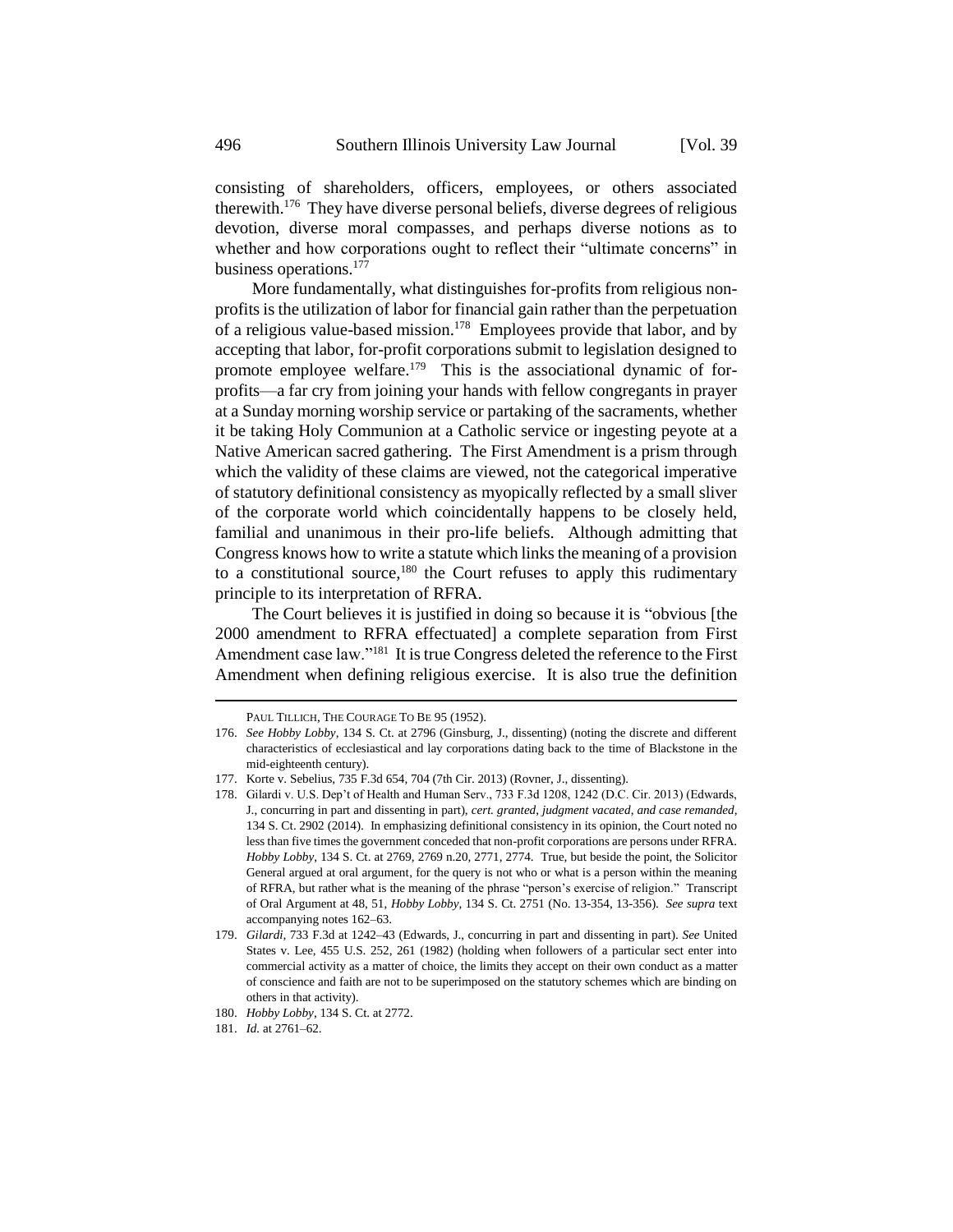changed colors—from one importing a meaning ("'the exercise of religion' means the exercise of religion under the First Amendment to the Constitution")<sup>182</sup> to one conveying inclusiveness ("'religious exercise' includes any exercise of religion, whether or not compelled by, or central to, a system of religious belief").<sup>183</sup> The circumstances leading up to and surrounding the amendment, however, appear to support a conclusion far less sweeping and grandiose than that announced by the Court. As discussed previously, RLUIPA was enacted in response to the Court's decision in 1997 that Congress had exceeded its enforcement powers under section five of the Fourteenth Amendment in mandating state compliance with RFRA.<sup>184</sup> Three years later, Congress turned to its powers under the Commerce and Spending clauses to justify application of the compelling-interest test to two categories of state action—land use regulation and management of institutionalized persons.<sup>185</sup> And while Congress was correcting the error of its constitutional ways, it took the opportunity to fix the mistake lower federal courts had been making since 1993 in imposing proof of centrality on prisoners' claims of infringement under RFRA.<sup>186</sup> It effectively directed courts to return to the

<sup>182.</sup> RFRA, Pub. L. No. 103-141, § 5(4), 107 Stat. 1488, 1489 (1993).

<sup>183.</sup> RLUIPA, Pub. L. No. 106-274, § 8, 114 Stat. 803, 806 (2000) (amending section 5 of RFRA).

<sup>184.</sup> *See supra* text accompanying notes 50–51.

<sup>185.</sup> RLUIPA §§ 2, 3, 114 Stat. at 803–04. *See* Cutter v. Wilkinson, 544 U.S. 709, 715 (2005) (recognizing that Congress limited the reach of RLUIPA to two subjects, invoking its authority over each by reliance on the Spending and Commerce Clauses).

<sup>186.</sup> *See* Bryant v. Gomez, 46 F.3d 948, 949 (9th Cir. 1995) (requiring proof by a prisoner that the government is preventing a religious experience that the faith mandates); Werner v. McCotter, 49 F.3d 1476, 1480 (10th Cir. 1995), *superseded by statute*, RLUIPA, Pub. L. No. 106-274, 114 Stat. 803 (noting that governmental regulation must substantially burden religious activity that manifests some central tenet of a prisoner's individual beliefs or denies a prisoner a reasonable opportunity to engage in activities that are fundamental to a person's religion); Abdur-Rahman v. Mich. Dep't of Corr., 65 F.3d 489, 491 (6th Cir. 1995), *superseded by statute*, RLUIPA, Pub. L. No. 106-274, 114 Stat. 803 (rejecting RFRA claim by prisoner that an essential tenet of his religious beliefs was substantially burdened); Mack v. O'Leary, 80 F.3d 1175, 1179 (7th Cir. 1996), *superseded by statute*, RLUIPA, Pub. L. No. 106-274, 114 Stat. 803(recognizing that the substantial burden requirement of RFRA must inhibit or constrain conduct or expression that manifests a central tenet of religious belief or compels conduct or expression that is contrary to those beliefs); Weir v. Nix, 114 F.3d 817, 820 (8th Cir. 1997), *superseded by statute*, RLUIPA, Pub. L. No. 106-274, 114 Stat. 803 (adopting the language of the Tenth Circuit in *Werner*). In a case not involving a prisoner, the Fourth Circuit held that a parents' economic burden, incurred due to the failure of the school board to provide a cued speech transliterator to their hearing-impaired child at his religious school at no cost, was not substantial. The Fourth Circuit found the parents and child were neither compelled to engage in conduct prescribed by religious beliefs, nor forced to abstain from any action their religion mandates they take. Goodall by Goodall v. Stafford Cnty. Sch. Bd., 60 F.3d 168, 172 (4th Cir. 1995).

Ironically, the Court contributed to the confusion surrounding the substantial burden element with some sloppy dicta in *Hernandez v. Comm'r*, 490 U.S. 680 (1989). In re-citing the elements of the compelling-interest test, the Court described the substantial burden as one which relates to a "central religious belief or practice." *Id.* at 699. This description, of course, was contrary to precedent. Emp't Div., Dep't of Human Res. of Or. v. Smith, 494 U.S. 872, 887 (1990); Thomas v. Review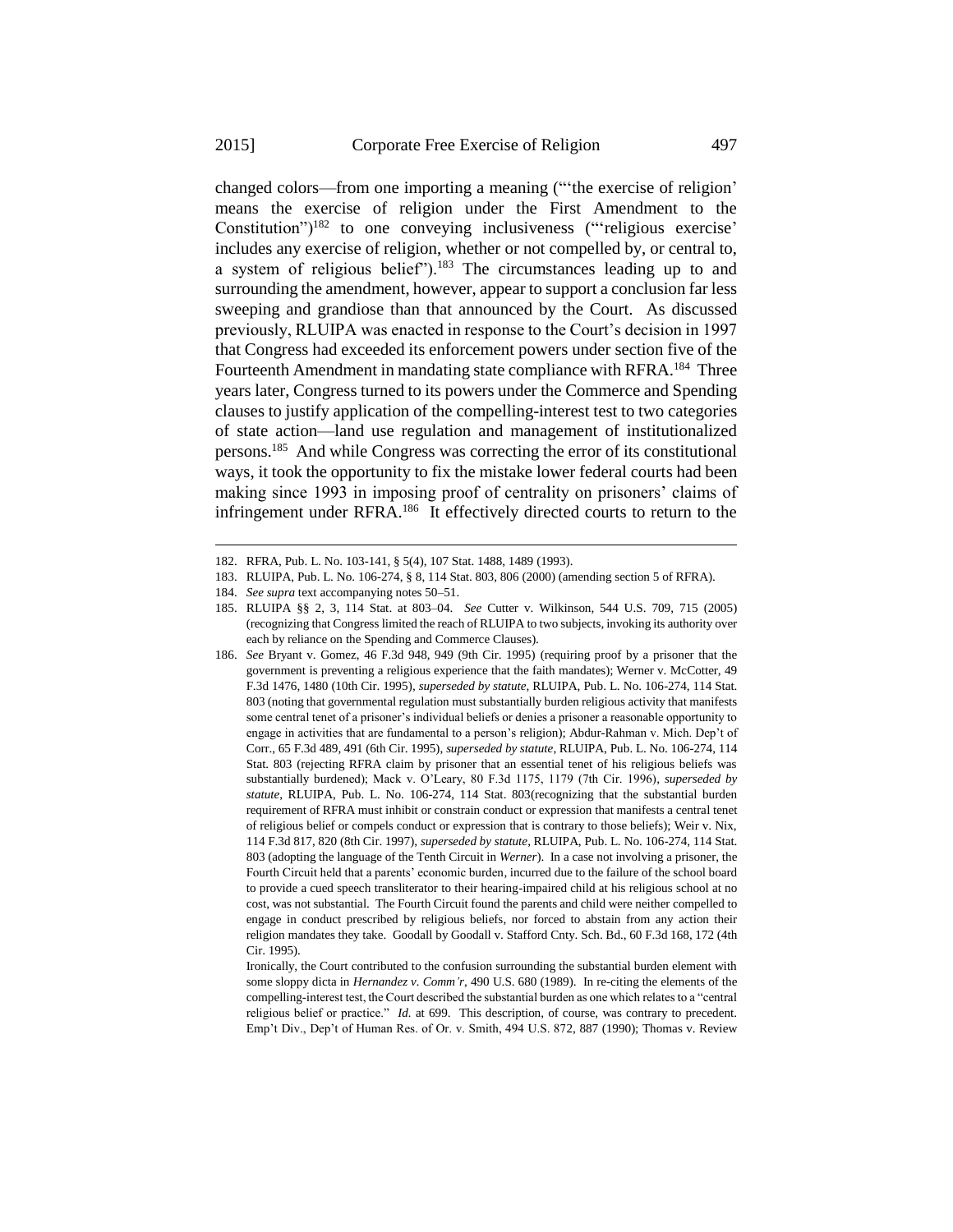*status quo ante*. <sup>187</sup> The amendment was not a change so much as a "clarif[ication of] issues that had generated litigation under RFRA."<sup>188</sup> Congress made clear that neither compulsion nor centrality is an essential feature of a religious belief system.<sup>189</sup> This clarification was incorporated into RFRA to ensure uniformity in enforcement.<sup>190</sup> There is simply no indication that the "any exercise of religion" phrase in the 2000 amendment was intended to broaden the universe of persons protected by RFRA.<sup>191</sup>

Moreover, the absence of "First Amendment" in the 2000 definition clarification of religious exercise is not the unambiguous and revolutionary game-changer the Court makes it out to be.<sup>192</sup> The Court claims its responsibility is to interpret RFRA as written.<sup>193</sup> If true, the Court would see what an ambiguous mess Congress made out of the two statutes in providing guidance on how "religious exercise" is to be construed. RLUIPA, chapter 21C of Title 42 of the United States Code, contains a rule of construction; RFRA, chapter 21B of Title 42, does not. The rule of construction for RLUIPA provides: "This Act shall be construed in favor of a broad protection of religious exercise, to the maximum extent permitted by the terms of this Act and the Constitution."<sup>194</sup> The absence of such a rule—or any rule of construction for that matter—in RFRA means that only persons affected by two limited categories of state governmental activity are entitled to have their form of religious exercise construed to the maximum extent permitted by the Constitution. This does not make a lick of sense.<sup>195</sup> Why

Bd. of Ind. Emp't Sec. Div., 450 U.S. 707, 716 (1981); Jones v. Wolf, 443 U.S. 595, 602-06 (1979); Presbyterian Church in U.S. v. Mary Elizabeth Blue Hull Mem'l Presbyterian Church, 393 U.S. 440, 450 (1969); United States v. Ballard, 322 U.S. 78, 85–87 (1944).

<sup>187.</sup> Burwell v. Hobby Lobby Stores, Inc., 134 S. Ct. 2751, 2792 (2014) (Ginsburg, J., dissenting).

<sup>188.</sup> H.R. REP. NO. 106-219, at 30 (1999).

<sup>189.</sup> *See id.* (noting religious exercise need not be compulsory or central to the claimant's religious belief system).

<sup>190.</sup> *Id.* Also incorporated into RFRA was the second part of RLUIPA's definition of "religious exercise," namely, that "[t]he use, building, or conversion of real property for the purpose of religious exercise shall be considered to be religious exercise of the person or entity that uses or intends to use the property for that purpose." RLUIPA, Pub. L. No. 106-274, § 8, 114 Stat. 803, 806 (amending section 5 of RFRA).

<sup>191.</sup> *Hobby Lobby*, 134 S. Ct. at 2792 (Ginsburg, J., dissenting).

<sup>192.</sup> *See id.* at 2761–62 (stating the reference to the First Amendment in RLUIPA and in the 2000 amendment to RFRA constitutes an obvious effort by Congress to effectuate a complete separation from First Amendment case law).

<sup>193.</sup> *Id.* at 2785.

<sup>194.</sup> RLUIPA § 5(g), 114 Stat. at 806 (codified at 42 U.S.C. §2000cc-3(g) (2012)).

<sup>195.</sup> The Court attempts to avoid this nonsense by arguing that the mere incorporation of RLUIPA's definition of religious exercise into the text of RFRA carries with it RLUIPA's broad rule of construction. *Hobby Lobby*, 134 S. Ct. at 2762 n.5. Stated otherwise, the Court claims the rule of construction rides piggy-back on top of the definition when the latter is incorporated into the text of RFRA. This claim is belied by the fact that the language of the rule of construction is anchored to the RLUIPA chapter itself, and that RFRA, a separate chapter in the United States Code, contains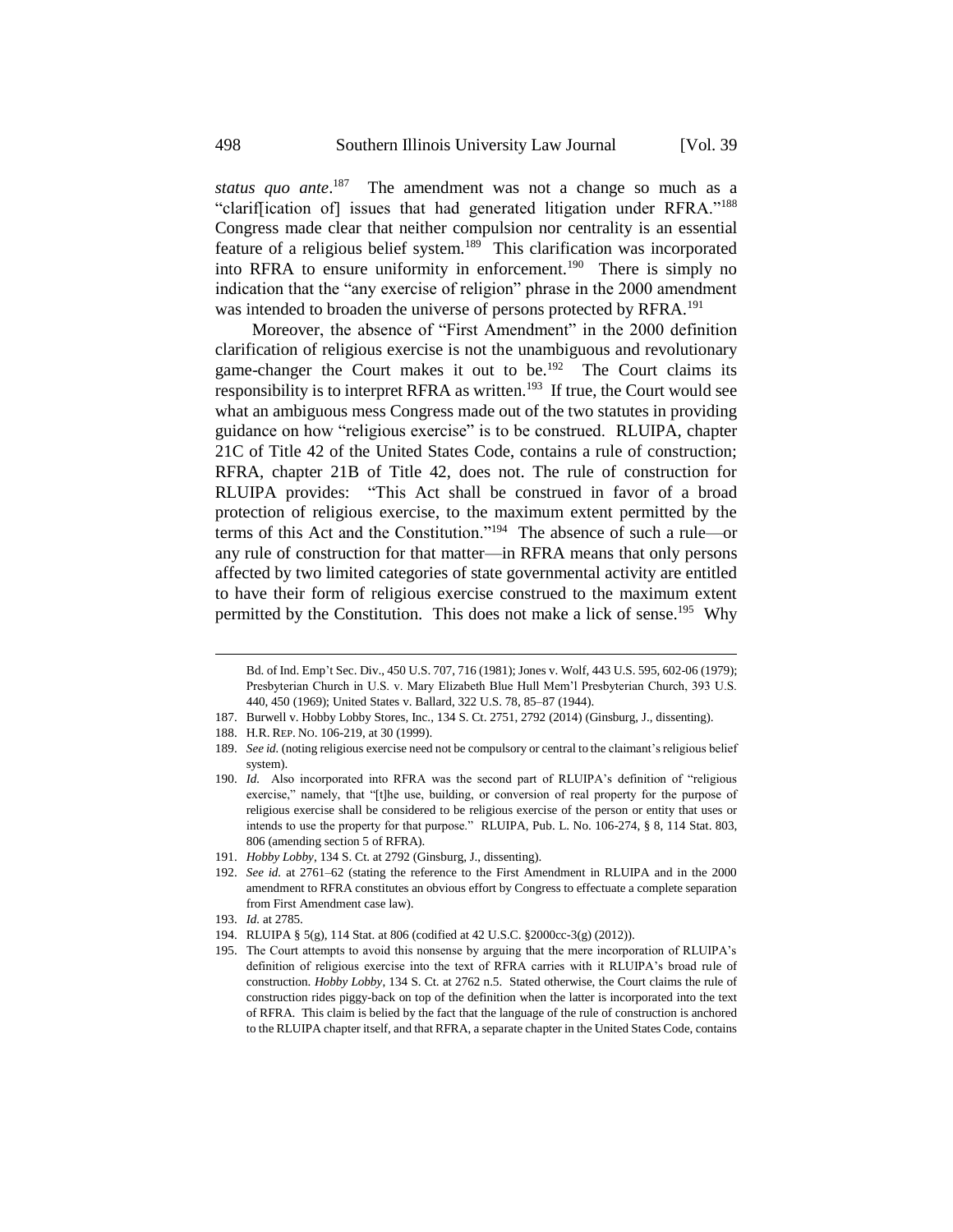should state prisoners and religious institutions that are affected by local land use regulation be entitled to have their claims of religious exercise construed more broadly than claims by all other classes of persons victimized by federal governmental activity?

Congress did not intend such an absurd and inconsistent rule of construction. Nor did it intend the deletion of the reference to the First Amendment in the 2000 clarifying amendment to carry revolutionary weight. In the same paragraph of the House report in which the authors explain the need for clarification, they note that "religious exercise" under both RFRA and RLUIPA includes only conduct that is the exercise of religion under the First Amendment.<sup>196</sup> Rather than construing the absence of the First Amendment in the text of the 2000 amendment of RFRA as a Congressional takeover of the most cherished amendment, rendering moot more than 200 years of constitutional protection against actions of the federal government, the omission should be viewed as a legislative clarifying error, an inadvertent deletion of the textual hook which had always precluded persons who did not have First Amendment rights from asserting RFRA claims.<sup>197</sup> Did Congress really intend to hide an elephant of revolutionary religious change in a mouse hole of an incorporated statutory phrase?<sup>198</sup> Yes, the Court effectively answers, creating a schizophrenic world of religious exercise between a limited class of "state" RLUIPA persons protected by a broad rule of construction and an expansive class of RFRA "federal" persons with no such protection.

#### C. Don't Blame Us

-

Wrapping up its opinion in *Hobby Lobby*, the Court writes: "The wisdom of Congress's judgment on this matter is not our concern. Our responsibility is to enforce RFRA as written, and under the standard that RFRA prescribes, the HHS contraceptive mandate . . . as applied to closely

no omnibus rule of construction governing the statute in its entirety. *Id.* at 2792 n.10 (Ginsburg, J., dissenting).

<sup>196.</sup> H.R. REP. NO. 106-219, at 30 (1999).

<sup>197.</sup> Rasul v. Myers, 563 F.3d 527, 534 (D.C. Cir. 2009) (Brown, J., concurring).

<sup>198.</sup> *See Hobby Lobby*, 134 S. Ct. at 2796 (Ginsburg, J., dissenting) ("Congress does not 'hide elephants in mouseholes'") (quoting Whitman v. Am. Trucking Ass'ns, 531 U.S. 457, 468 (2001)). Moreover, why would Congress confuse its revolution by incorporating into the text of RFRA the entirety of RLUIPA's definition of "religious exercise" that "[t]he use, building, or conversion of real property for the purpose of religious exercise shall be considered to be religious exercise of the person or entity that uses or intends to use the property for that purpose." Did Congress want to make sure the use of real property for religious purposes would be protected the same under RFRA as RLUIPA? Was such incorporation necessary in view of the all-encompassing scope of the "any exercise of religion" phrase? The Court did not address these questions.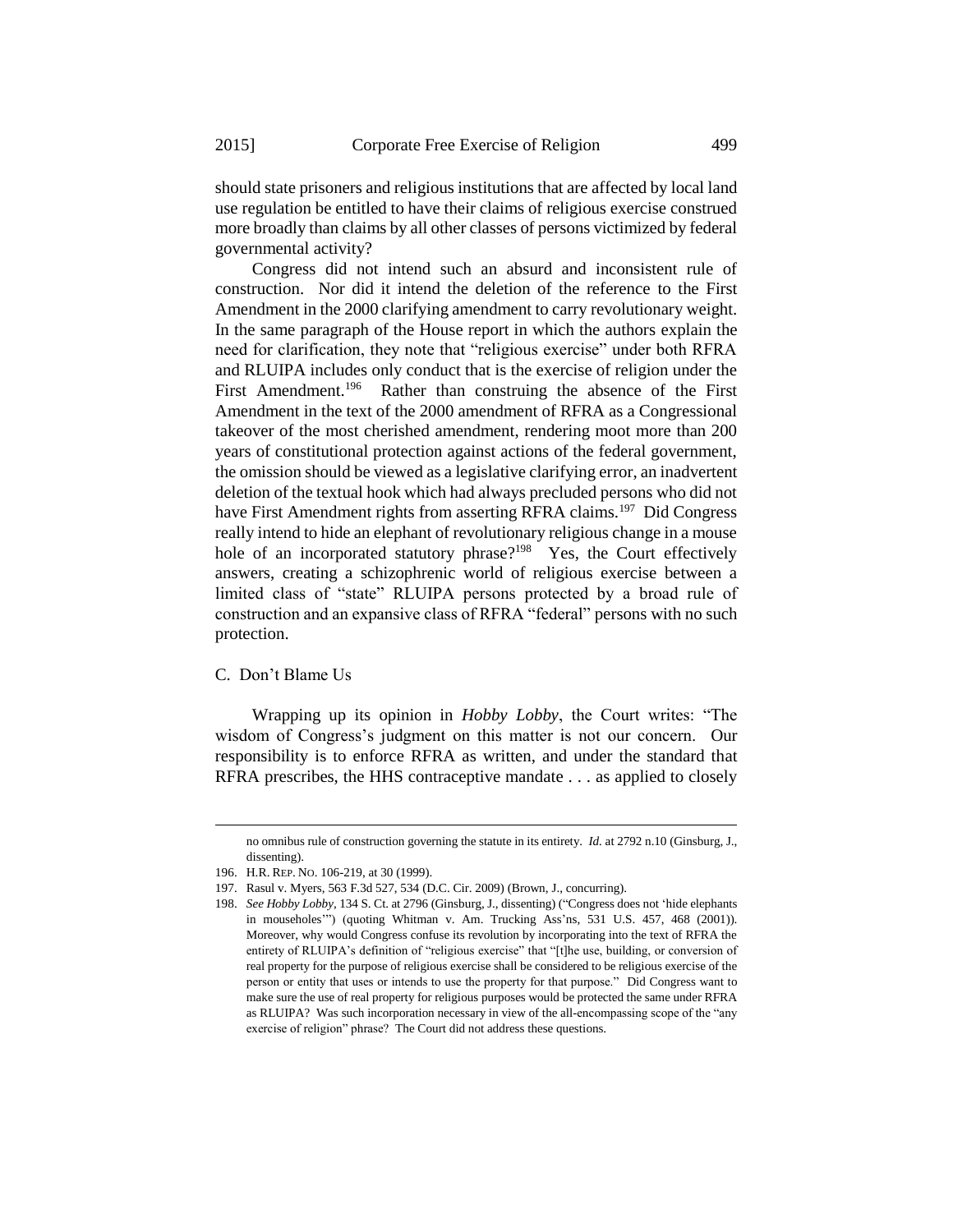held corporations, violates RFRA."<sup>199</sup> In their words, we [the Court] just read the plain language of the text of the statute; we are not dispensing constitutional justice. In fact we ruled twenty-four years ago that applying the compelling-interest test to constitutional free-exercise claims "would open the prospect of constitutionally required religious exemptions from civic obligations of almost every conceivable kind."<sup>200</sup> Congress disagreed with our constitutional judgment, wrote a statute resurrecting the compellinginterest standard, amending it once along the way. With the guidance of The Dictionary Act, we have interpreted the statute, and our job is done. If you do not like the result, do not blame us; we told you so twenty-four years ago.

The Court's blame avoidance is not so simple. Congressional restoration of the compelling-interest test is not the same thing as a purported Congressional bestowment of free-exercise rights on closely held corporations, passed through to human shareholders in pursuit of for-profit business goals. Reliance on The Dictionary Act, premised on a bifurcation of the phrase, "person's exercise of religion," raises an issue of a resultoriented approach to statutory interpretation.<sup>201</sup> Bifurcation provides a foothold to for-profits to assert they are the proper "persons" under RFRA to challenge the contraceptive mandate. The Court ignores one of the basic principles of corporate law,

The corporate owner/employee, a natural person, is distinct from the corporation itself, a legally different entity with different rights and responsibilities due to its different legal status. . . . After all, incorporation's basic purpose is to create a distinct legal entity, with legal rights, obligations, powers, and privileges different from those of the natural individuals who created it, who own it, or whom it employs.<sup>202</sup>

The Court brushes aside this traditional principle. Instead, it announces the only purpose behind a Congressional extension of corporate statutory rights is human shareholder protection,<sup>203</sup> rendering moot over two centuries of First Amendment protection against federal government interference.<sup>204</sup>

Why not go down the textually true path of a "person's exercise of religion" and debate, as the District of Columbia Circuit did, whether the

<sup>199.</sup> *Hobby Lobby*, 134 S. Ct. at 2785. Characterizing the mandate as HHS's is consistent with the Court's framing of the issue as opposed to the verbiage expressed in the petitions for writ of certiorari. *See supra* text accompanying notes 110–11.

<sup>200.</sup> *Id.* (quoting Emp't. Div., Dep't of Human Res. of Or. v. Smith, 494 U.S. 872, 888–89 (1990)).

<sup>201.</sup> *See supra* note 132.

<sup>202.</sup> Cedric Kushner Promotions Ltd. v. King, 533 U.S. 158, 163 (2001).

<sup>203.</sup> *Hobby Lobby*, 134 S. Ct. at 2768.

<sup>204.</sup> *See id.* at 2761–62 (stating the 2000 amendment to RFRA was an obvious effort to effect a complete separation from First Amendment case law).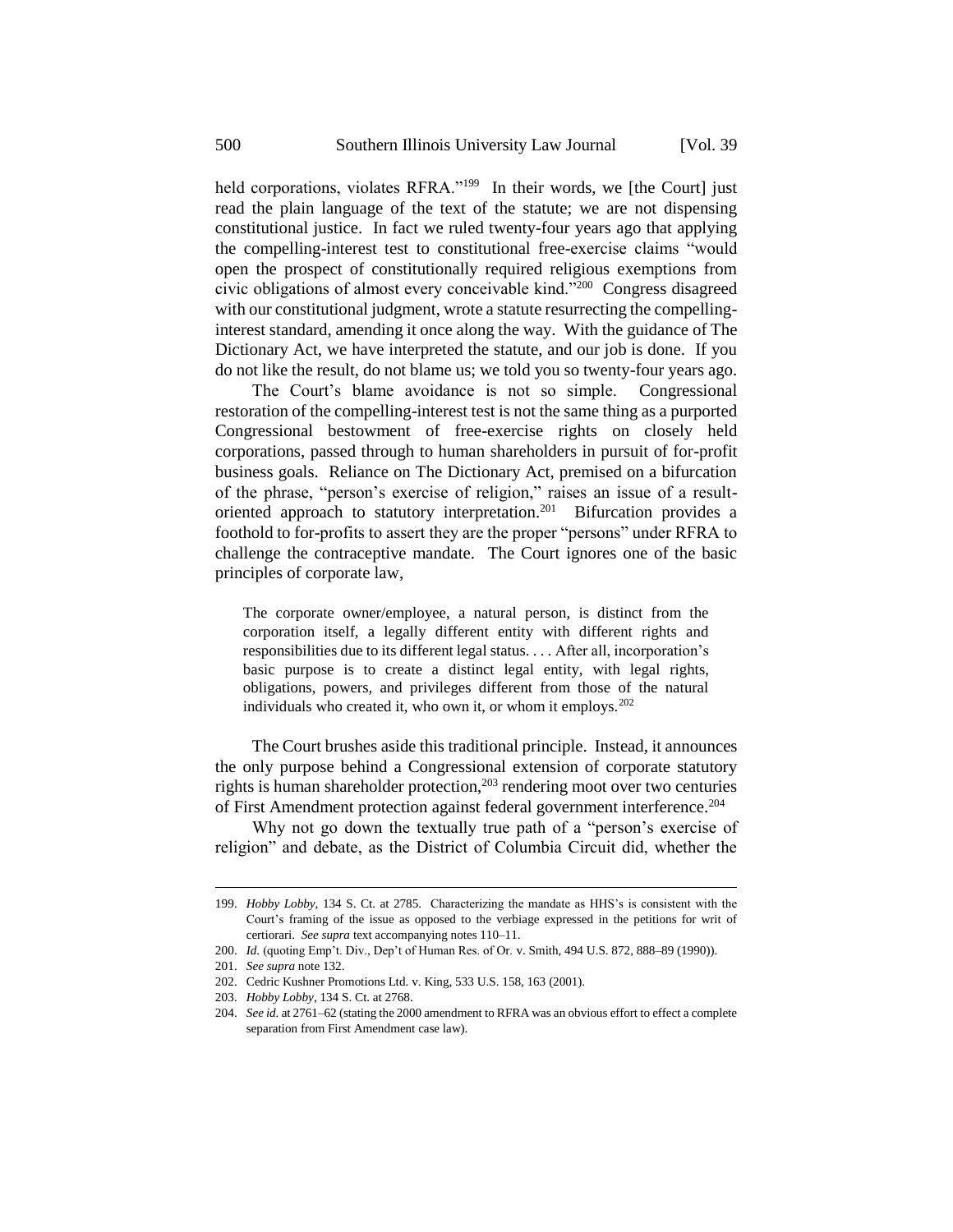personal anti-contraceptive beliefs of the corporation's owners are substantially burdened by the mandate? $2^{0.05}$  There is no mystery that owners are persons as distinguished from animals or things; $^{206}$  that they meet the three requirements of Article III standing (injury in fact, causation, and redress of injury);<sup>207</sup> that prudential considerations of standing, such as the shareholder standing rule,<sup>208</sup> do not apply;<sup>209</sup> and that unnecessary digressions into corporate form, public v. closely held applicability, the purpose of bestowment of statutory corporate rights, and the talk of discrimination against corporations as compared to sole proprietorships and partnerships, can be avoided.<sup>210</sup> All the "dramatic consequences"<sup>211</sup> that go with these digressions can likewise be avoided.

There is likewise little mystery that personal anti-contraceptive beliefs—tied as they are to how human shareholders conduct their businesses—are touched, affected, and indeed burdened by the mandate.<sup>212</sup> But is the burden substantial? That is the question that needed to be debated and decided. It certainly was brought to the table by the shareholders in *Gilardi*, arguing that the government was forcing, coaxing, penalizing, making, (fill in your participle of choice), them to participate and become compliant in the commission of a grave moral wrong.<sup>213</sup> In assessing the merits of this claim, courts are precluded, of course, from questioning its plausibility.<sup>214</sup> But courts can and should consider that religious beliefs of shareholders are inextricably bound to a pursuit of a morally acceptable business life, that owners are not required to use or purchase contraceptives nor prohibited from publically expressing their disapproval of contraceptive use, and that the mandate does not encourage employees to use contraceptives any more than the payment of wages require purchase of such drugs at the corner pharmacy.<sup>215</sup> This debate never occurred.

<sup>205.</sup> Gilardi v. U.S. Dep't of Health and Human Serv., 733 F.3d 1208, 1212–15, 1217–19 (D.C. Cir. 2013); *id.* at 1227–31, 1237–39 (Edwards, J., concurring in part and dissenting in part), *cert. granted*, *judgment vacated*, *and case remanded*, 134 S. Ct. 2902 (2014).

<sup>206.</sup> *Id.* at 1215.

<sup>207.</sup> *Id.* at 1228 (Edwards, J., concurring in part and dissenting in part). Standing to assert a claim or defense under RFRA is specifically governed by Article III by the Constitution. RFRA, Pub. L. No. 103-141, § 3(c), 107 Stat. 1488, 1489 (codified as amended at 42 U.S.C. 2000bb-1(c) (2012)).

<sup>208.</sup> Franchise Tax Bd. of Cal. v. Alcan Aluminum Ltd., 493 U.S. 331, 336 (1990).

<sup>209.</sup> *Gilardi*, 733 F.3d at 1230-31 (Edwards, J., concurring in part and dissenting in part).

<sup>210.</sup> Burwell v. Hobby Lobby Stores, Inc., 134 S. Ct. 2751, 2667-70 (2014).

<sup>211.</sup> *Id.* at 2767.

<sup>212.</sup> *Gilardi*, 733 F.3d at 1231 (Edwards, J., concurring in part and dissenting in part).

<sup>213.</sup> *Id.* at 1218.

<sup>214.</sup> *See supra* text and accompanying notes 186–89.

<sup>215.</sup> *Gilardi*, 733 F.3d at 1237–39 (Edwards, J., concurring in part and dissenting in part).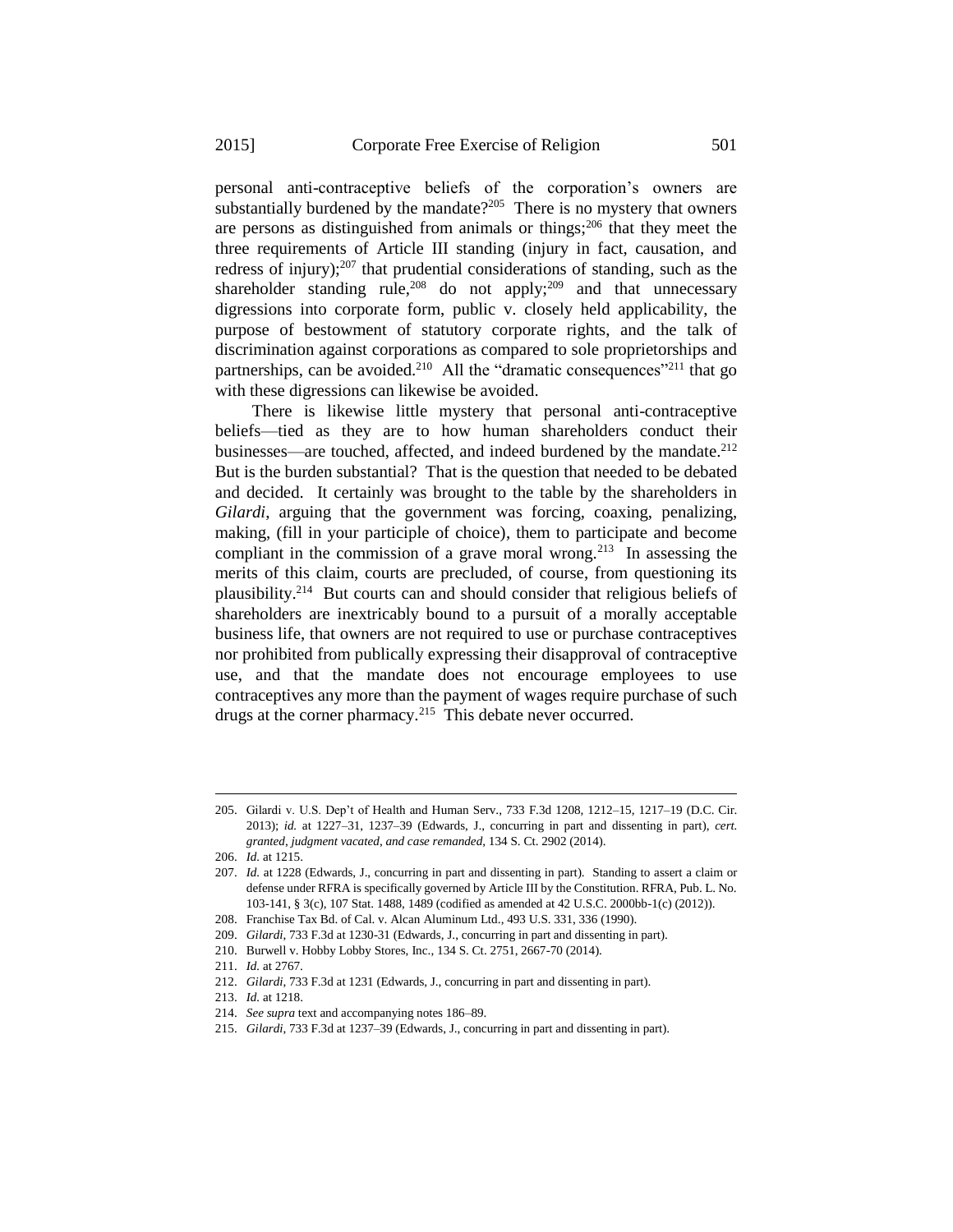Instead, an "argle-bargle"<sup>216</sup> on closely held corporations is offered: persons are closely held corporations; closely held corporations, standing alone, cannot exercise religion; and human shareholders are the intended beneficiaries of religious liberties formally extended to and bestowed upon fictitious corporate shells.<sup>217</sup> Fewer than half the states have a statutorily created corporate form, a "close corporation," and even for the states that do, the definition of and requirements for such a business vary.<sup>218</sup> What the Court is really saying is that a "person" under RFRA is a corporation via The Dictionary Act only if it exhibits the following characteristics:

- 1. It is entirely family-owned;
- 2. It consists of a small number of shareholders;
- 3. The shareholders and the board of directors are co-extensive;
- 4. The family/shareholders/directors are unanimous in their religious connections;
- 5. The family/shareholders/directors are unanimous in wishing to seek an exemption from the contraception coverage requirement; and
- 6. The companies have long held themselves out to employees, customers and the public as companies operating under religious
- 216. United States v. Windsor, 133 S. Ct. 2675, 2709 (2013) (Scalia, J., dissenting) (commenting on the majority's opinion in *Windsor* holding unconstitutional the heterosexual definition of marriage in the Defense of Marriage Act).
- 217. *See supra* text and accompanying notes 115–24, 147–54.
- 218. Comment on the definition of "eligible organization" for purposes of Coverage of Certain Preventative Services Under the Affordable Care Act (Oct. 21, 2014), *available at*  https://web.law.columbia.edu/sites/default/files/microsites/gender-sexuality/prpcp\_comments\_on \_proposed\_regs\_corp\_law\_profs\_for\_submission.pdf. After an eleven-month comment period and the receipt of more than 75,000 comments, the government published a final set of regulations on the definition of "eligible organization" as it pertains to a "closely held for-profit entity." *See* Coverage of Certain Preventive Services Under the Affordable Care Act, 80 Fed. Reg. 41318, 41324, 41346-47 (published July 14, 2015) (to be codified at 45 C. F. R. 147.131 (b) (2) (ii), (b) (4). In addition to the obvious features of not being a nonprofit entity and not being publicly traded, a closely held for-profit entity must have more than 50 per cent of the value of its ownership interest owned directly or indirectly by five or fewer individuals or have an ownership structure that is substantially similar thereto. *Id.* at 41346. Various rules exist with respect to performing the calculation. First, ownership interests owned by a corporation, partnership, estate or trust are considered owned proportionately by such entity's shareholders, partners, or beneficiaries while ownership interests owned by a nonprofit entity are considered owned by a single owner. *Id.* Second, an individual is considered to own the ownership interests owned, directly or indirectly, by or for his or her family. *Id*. at 41347. Family includes only brothers and sisters (including half-brothers and half-sisters), a spouse, ancestors, and lineal descendants. *Id.* Finally, if a person holds an option to purchase ownership interests, he or she is considered to be the owner of those ownership interests. *Id.* With respect to claiming an exemption and accommodation, the organization's highest governing body (such as its board of directors, board of trustees, or owners, if managed directly by its owners) must adopt a resolution or similar action, under the organization's applicable rules of governance and consistent with state law, establishing its objections based on the owners' sincerely held religious beliefs. *Id.* at 41346.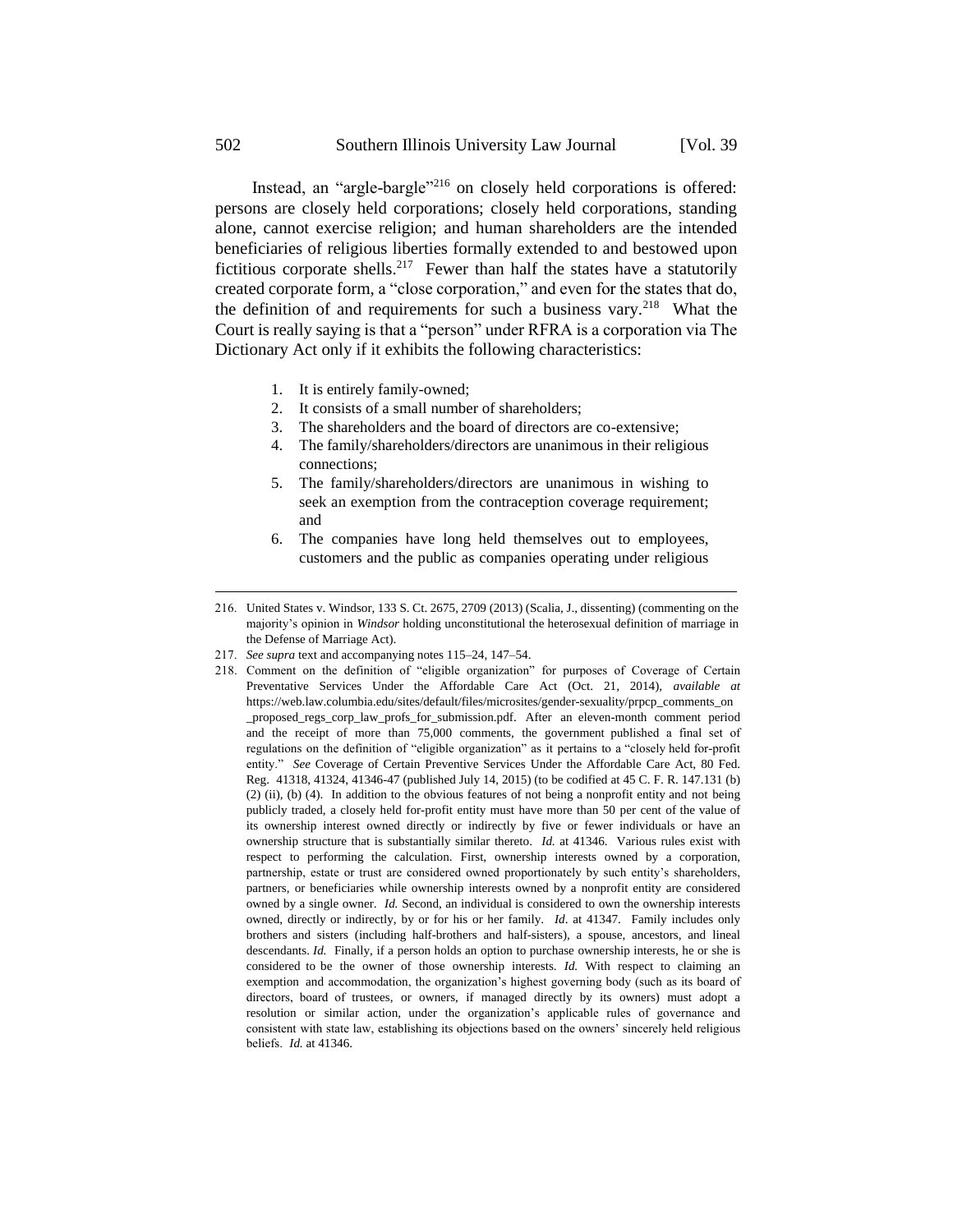1

principles that constrain their business behavior in accordance with the religious beliefs of the shareholders. $2^{19}$ 

This brings to mind Humpty Dumpty scornfully lecturing Alice on the nature of semantics: "When I use a word, it means just what I choose it to mean—neither more nor less."<sup>220</sup> A new reality for the fictional world of corporations now exists. "Puzzling," Alice may have responded, or because it fails his cocktail party "acid test,"<sup>221</sup> Justice Scalia's own soft epithet of "jaw-dropping" may be most apropos.<sup>222</sup>

Having judicially canonized corporate free exercise, the Court then proceeded to determine that shareholders' religious liberties were substantially burdened by financial penalties imposed for non-compliance with the mandate,<sup>223</sup> and that although no-cost contraceptive care may serve a compelling governmental interest, $2^{24}$  it could be effected by a means less restrictive than requiring these shareholders to fund contraceptive methods in a manner that violates their religious beliefs.<sup>225</sup> And there just happened to be a less restrictive alternative in place, a self-certification exemption offered by HHS to religious employers that still ensured employees and their dependents no-cost care.<sup>226</sup> This is what the Court was talking about in its opening remarks about an expansion of the exemption having "precisely

- 220. LEWIS CARROLL, ALICE'S ADVENTURES IN WONDERLAND AND THROUGH THE LOOKING-GLASS 186 (New American Library 1960). Judicial references to Alice's wonderings number well over 1,000, her encounter with Mr. Dumpty being one of the most frequently cited. Parker B. Potter, Jr., *Wondering About Alice: Judicial References to Alice in Wonderland and Through the Looking-Glass*, 28 WHITTIER L. REV. 175, 176–77 (2006).
- 221. *See supra* text accompanying note 133.
- 222. United States v. Windsor, 133 S. Ct. 2675, 2698 (2013) (Scalia, J., dissenting).
- 223. *See* Burwell v. Hobby Lobby Stores, Inc., 134 S. Ct. 2751, 2775–76, 2779 (2014) (noting that if the group health plans do not cover the contraceptives at issue, the corporate plaintiffs will be taxed \$100 per day for each affected individual, which in Hobby Lobby's case would amount to \$475 million per year).

226. *Id.*

<sup>219.</sup> *Id.* at 2. An interesting example of the fallout of including for-profits within the definition of person in a religious freedom statute recently occurred in Indiana. The Indiana Legislature had specifically defined person in the Religious Freedom Restoration statute to include an individual; an organization organized and operated primarily for religious purposes; and a corporation, partnership, limited liability company, or any other entity that may sue or be sued and that exercises practices that are compelled or limited by a system of religious belief held by individual(s) who have control and substantial ownership of the entity. *See* Ind. Code §34-13-9-7 (Effective July 1, 2015). Faced with an avalanche of negative publicity surrounding the potential use of the statute as a tool to discriminate, primarily on the basis of sexual orientation, the legislature quickly amended the statute to add a definition of "provider" which essentially included for-profits and excluded religious organizations and their clergy and then further amended the statute to prohibit a provider from refusing to offer or provide services, facilities, the use of public accommodations, and goods on the basis, *inter alia*, of race, sex, sexual orientation, and gender identity. *See* Ind. Code §34-13-9-0.7 and §34-13-9-7.5. (Effective July 1. 2015).

<sup>224.</sup> *Id.* at 2780.

<sup>225.</sup> *Id.* at 2872.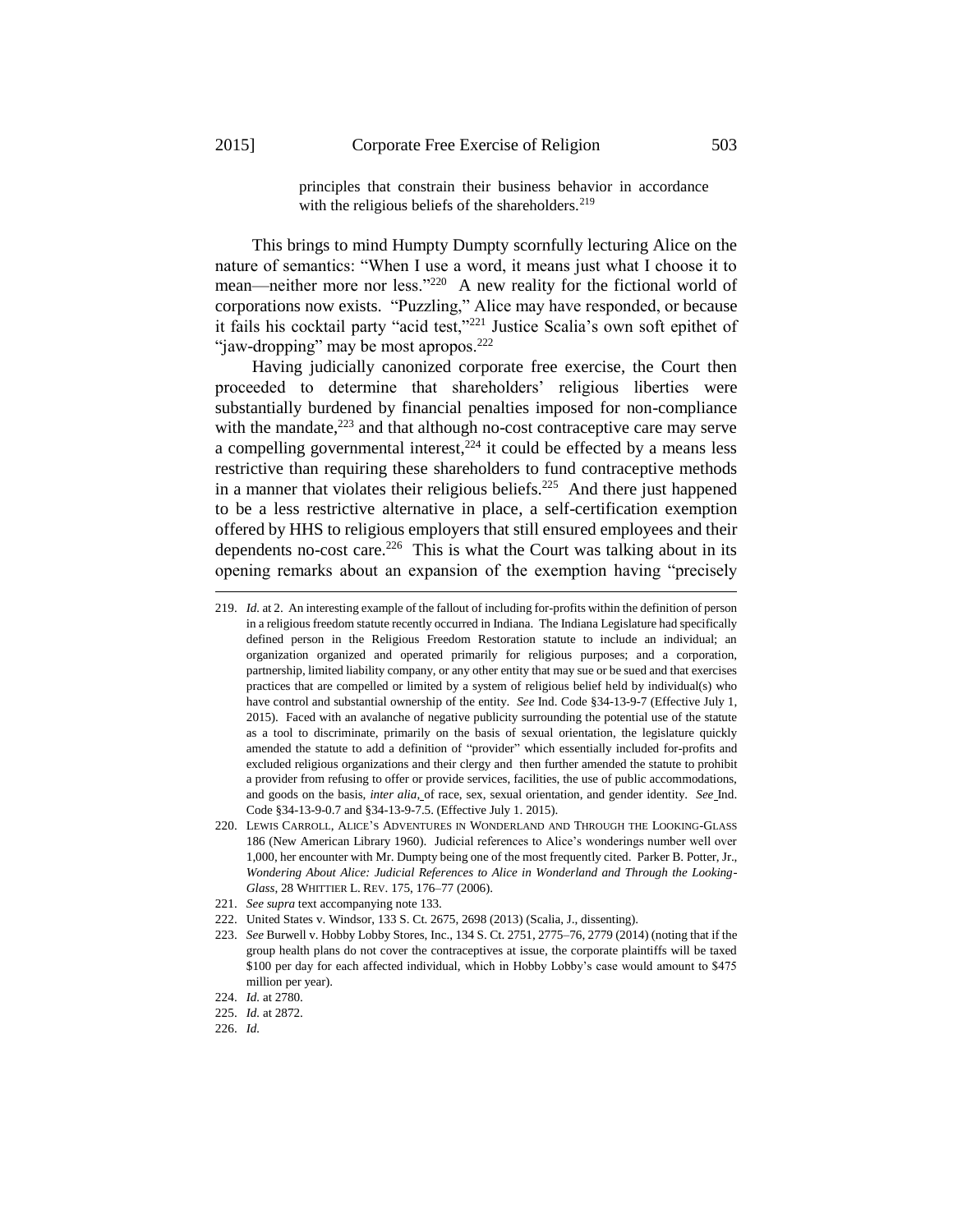zero" impact on female employees of Hobby Lobby and other corporate plaintiffs.<sup>227</sup> That may be true, but in dicta leading up to this finding of a less restrictive approach, the Court chartered a path for corporate employers and religious non-profits to claim an exemption from the exemption-notification process, an impact that is anything but precisely zero.<sup>228</sup> In fact, its impact, if fully implemented, constitutes a violation of the Establishment Clause.<sup>229</sup> The Court wasted no time taking its first step down this path when, three days after deciding *Hobby Lobby*, it issued a temporary injunction prohibiting HHS from requiring a religious employer to certify its religious objections to the mandate on a government-issued form and to send a copy of the completed form to the third-party administrator of its health-insurance plan.<sup>230</sup> But we are getting ahead of ourselves. First, we must discuss the *Hobby Lobby* dicta.

## V. THE PROCESS OF EXEMPTION, RELIGIOUS LIBERTY, AND THE ESTABLISHMENT CLAUSE

Before identifying the HHS accommodative approach as the basis for its lesser-restrictive-means holding, the Court in *Hobby Lobby* had a few choice words to say about the viability of no-cost healthcare legislation within the context of a strict scrutiny analysis. And the Court was not positive:

The most straightforward way [of the Government achieving its desired goal of cost-free contraceptive care] would be for [it] to assume the cost of providing the four contraceptives at issue to any women who are unable to obtain them under their health-insurance policies due to their employers' religious objections. This would certainly be less restrictive of the plaintiffs' religious liberty, and HHS has not shown . . . that this is not a viable alternative.<sup>231</sup>

Subsidizing, in whole or in part, the cost of contraceptive drugs and devices, the Court added, may even warrant the creation of entirely new legislative programs in order to satisfy the least restrictive command of the RFRA strict scrutiny test.<sup>232</sup>

<sup>227</sup>*. See id.* at 2760 ("The effect of the HHS-created accommodation on the women employed by Hobby Lobby and other companies involved in these cases would be precisely zero.").

<sup>228.</sup> *See infra* notes 232–33, 253, 268–70 and accompanying text.

<sup>229.</sup> *See infra* notes 271–77 and accompanying text.

<sup>230.</sup> *Hobby Lobby*, 134 S. Ct. at 2807.

<sup>231.</sup> *Id.* at 2780.

<sup>232.</sup> *Id.* at 2781. Justice Ginsburg took objection to what she characterized as this "let the government pay" alternative, arguing it would impede women's receipt of benefits "by requiring them to take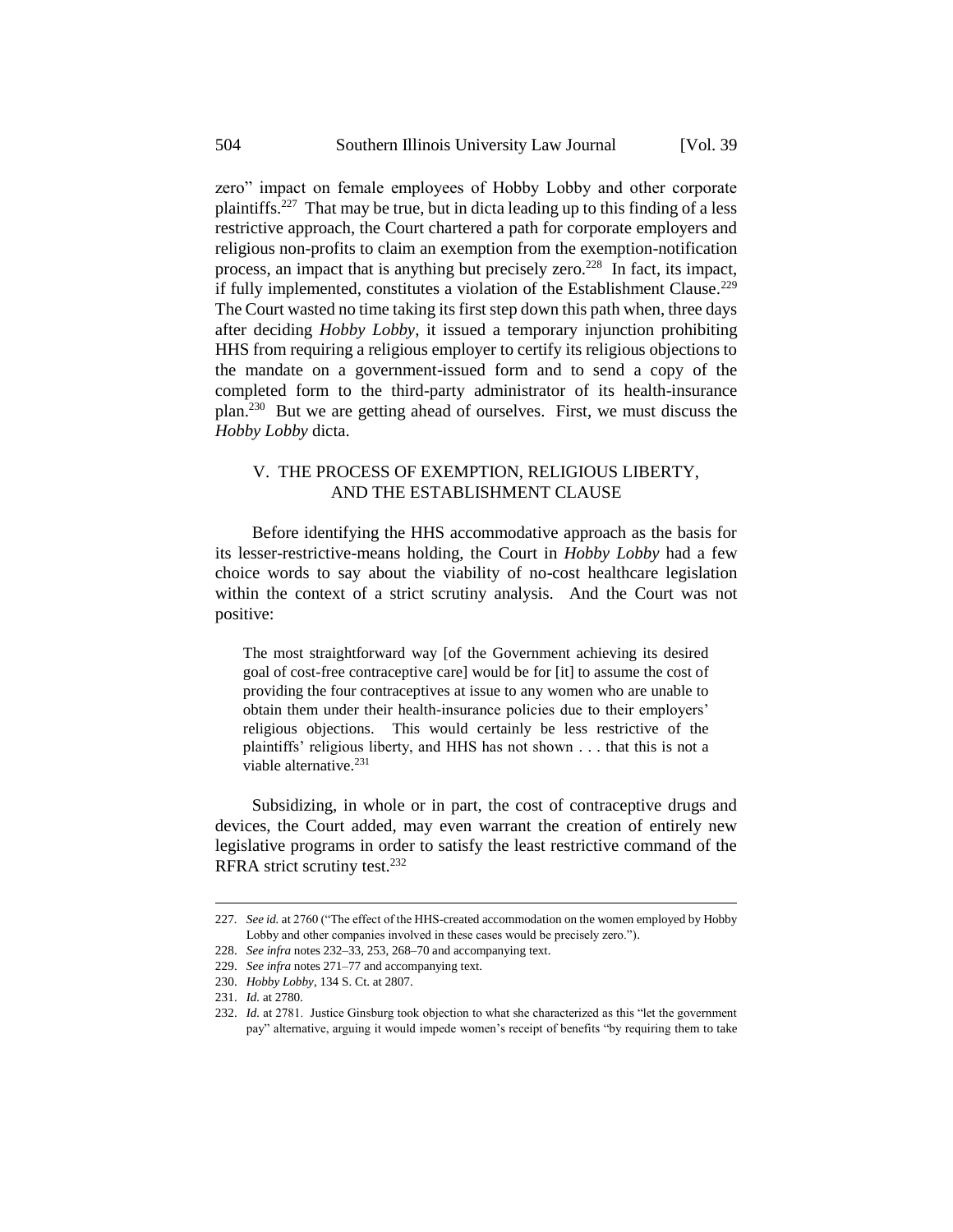Minimizing the potential fallout of this stark dictum, Justice Kennedy added a concurring comment.<sup>233</sup> He emphasized that the Court, although discussing Hobby Lobby's argument that the Government should pay for the objectionable drugs and devices, withheld judgment on whether this is a "proper response to a legitimate claim for freedom in the health care arena."<sup>234</sup> And echoing Establishment Clause concerns of a unanimous court in *Cutter v. Wilkinson*, <sup>235</sup> he observed that a person's free exercise of religion may not "unduly restrict other persons, such as employees, in protecting their own interests, interests the law deems compelling."<sup>236</sup>

So the question remains: will the self-certification process, if challenged directly, satisfy the least-restrictive means test while still providing precisely zero impact to female employees covered under an employer's group health plan? The first hint came three days later with the issuance of an emergency injunction by the Court in *Wheaton College v.*  Burwell.<sup>237</sup> Wheaton College, a religious non-profit entity clearly exempt from the mandate, asserted the exemption itself impermissibly burdened its free-exercise rights under RFRA on the theory that sending the governmentissued form to the third-party administrator of its health plan made it compliant in providing contraceptive services by triggering the obligation of the administrator to provide the services to which it objects.<sup>238</sup> The language of the government form, EBSA Form 700, requires an authorized representative of the organization to certify that the health coverage it establishes, maintains, or arranges, qualifies for a religious accommodation from providing contraceptives sources without cost sharing.<sup>239</sup> The form then directs the organization to provide a copy of the certification to its health insurance issuer or third-party administrator, as the case may be, "in order for the plan to be accommodated with respect to the contraceptive coverage

steps to learn about, and to sign up for, a new [government funded and administered] heath benefit," a step Congress did not contemplate. *Id.* at 2802 (Ginsburg, J., dissenting) (quoting Coverage of Certain Preventive Services Under the Affordable Care Act, 78 Fed. Reg. 39,888 (July 2, 2013)).

<sup>233.</sup> *Id.* at 2785–87 (Kennedy, J., concurring).

<sup>234.</sup> *Hobby Lobby*, 134 S. Ct. at 2786.

<sup>235.</sup> Cutter v. Wilkinson, 544 U.S. 709 (2005). In *Cutter*, the Court upheld the constitutionality of RLUIPA from a facial attack by prison officials that the accommodation of prisoners' religious rights violated the Establishment Clause. *Id.* at 720. The Court noted, however, that in properly applying RLUIPA, courts must take adequate account of the burdens a requested accommodation may impose on non-beneficiaries. *Id.* 

<sup>236.</sup> *Hobby Lobby*, 134 S. Ct. at 2787 (Kennedy, J., concurring). Justice Kennedy believes HHS carried its burden to show the mandate serves a compelling governmental interest in providing insurance coverage that is necessary to protect the health of female employees. *Id.* at 2785–86. Although the four dissenters agree, five votes exist to support an actual finding of fact that the first prong of the RFRA strict scrutiny test is satisfied. *Id.* at 2799 (Ginsburg, J., dissenting).

<sup>237.</sup> Wheaton Coll. v. Burwell, 134 S. Ct. 2806, 2807 (2014).

<sup>238.</sup> *Id.* at 2808 (Sotomayor, J., dissenting).

<sup>239.</sup> *Id.* at 2816 (Appendix).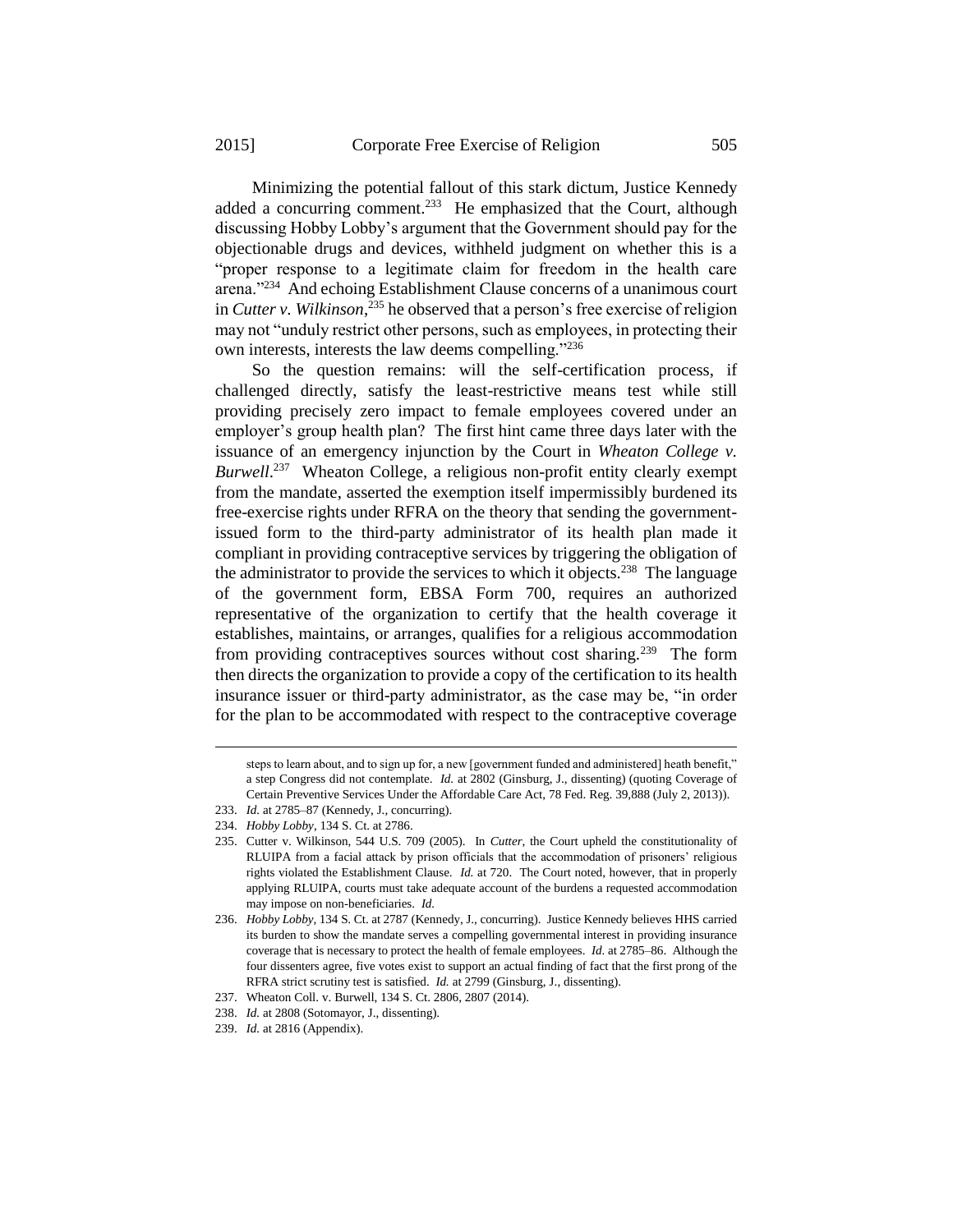requirement."<sup>240</sup> With all three female justices dissenting, the Court issued a conditional injunction: if Wheaton College informed HHS in writing of its eligibility for a religious exemption, it need not use Form 700 nor need it send a copy of the form to its third-party administrator, and HHS would be enjoined from enforcing the pertinent provisions of the mandate pending final disposition of appellate review.<sup>241</sup> The interlocutory injunction was issued pursuant to the All Writs Act.<sup>242</sup> Interestingly, the last two Chief Justices of the Court had previously declared that injunctions issued under this statue, to block the operation of a duly enacted law and regulation, in cases where the courts below had not yet adjudicated the merits and where the courts had declined request for similar injunctive relief, were proper only if the legal writs at issue were indisputably clear. $243$ 

Justice Sotomayor authored a blistering dissent, which was joined by Justice Ginsburg and Justice Kagan.<sup>244</sup>

Those who are bound by our decisions usually believe they can take us at our word. Not so today. After expressly relying on the availability of the religious-nonprofit accommodation to hold that the contraceptive coverage requirement violates RFRA as applied to closely held for-profit corporations, the Court now, as the dissent in *Hobby Lobby* feared it might, retreats from that position. That action evinces disregard for even the newest of this Court's precedents and undermines confidence in this institution $245$ 

After all, as Justice Sotomayor notes, RFRA requires Wheaton to show accommodation "substantially burden[s] [its] exercise of religion." Can it be that availing itself of the very accommodation designed to prevent its participation in administering contraceptive services is a substantial burden? In a word, no. That is because the law requires some entity provide contraceptive coverage. The operation of law imposes the guarantee of contraceptive coverage—not a religious non-profit's election not to be the entity that provides coverage. And, even if the minimally burdensome paperwork necessary for the Government to administer the accommodation could be deemed substantial, then it is the least restrictive means.<sup>246</sup> As Justice Sotomayor points out, the Court has no business rewriting

<sup>240.</sup> *Id.*

<sup>241.</sup> *Id.* at 2807.

<sup>242.</sup> 28 U.S.C. § 1651(a) (2012).

<sup>243.</sup> Lux v. Rodrigues, 131 S. Ct. 5, 7 (2010) (Roberts, C.J., in chambers); Turner Broad. Sys., Inc. v. Fed. Commc'ns Comm'n, 507 U.S. 1301, 1303 (1993) (Rehnquist, C.J., in chambers).

<sup>244.</sup> *Wheaton Coll.*, 134 S. Ct. at 2807 (Sotomayor, J., dissenting).

<sup>246.</sup> *Id.* at 2808.

<sup>246.</sup> *Id.* at 2814.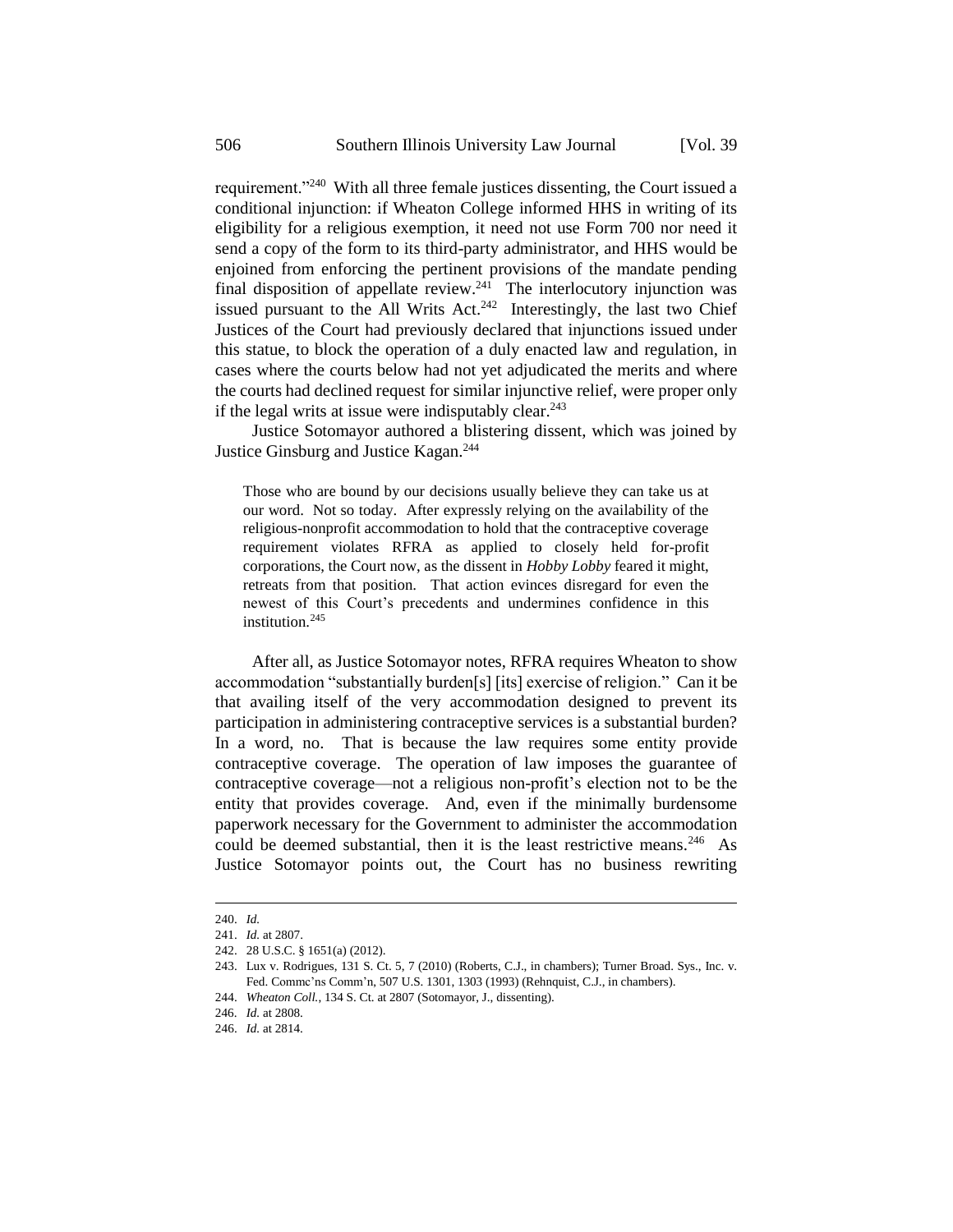administrative schemes,  $247$  and even if it did, the Court's scheme of using two stamps (where the non-profit who wishes to be exempt notifies DHS, who then has to notify the unnamed third-party administrator) as opposed to one (the nonprofit notifies its third-party administrator directly on the simple form provided) does anything but make the accommodation process easier.<sup>248</sup> Justice Sotomayor concluded the Court failed to appreciate "a simple truth: The Government must be allowed to handle the basic tasks of public administration in a manner that comports with common sense."<sup>249</sup>

The grant of an interlocutory injunction in *Wheaton College* was by no means the final word and may well have raised more questions than it answered:

- What are the rights of Wheaton College that are "indisputably clear?"
- What part of RFRA puts on hold the "written equivalent of raising" a hand in response to the government's query as to which religious organizations want to opt out[?] $1250$
- Does the *Wheaton College* injunction strengthen the *Hobby Lobby* dicta and foreshadow how the Court will deal with objections to the exemption notification process and thus, to the future viability of the mandate?
- If the objections are upheld on the merits, does that amount to an "unlawful fostering of religion?"
- Will the recent HHS regulation of an alternative notice process make a difference?
- How will Justice Kennedy untie the Gordian knot of the "let the government pay"<sup>251</sup> polemic, as voiced by the other four members of the *Hobby Lobby* majority and the four dissenters?<sup>252</sup>

Some religious employers appear to think the *Hobby Lobby* dicta is their legal ticket to salvation from complicity in the grave moral evil of facilitating contraception through participation in the exemption notification process. It was the cornerstone of their less-restrictive alternative pitch to the District of Columbia Court of Appeals in the first federal appellate case to reach the merits of the validity of the HHS regulation promulgated after the *Wheaton College* injunction.<sup>253</sup>

<sup>247.</sup> *Id.*

<sup>248.</sup> *Id.* at 2815.

<sup>249.</sup> *Id.*

<sup>250.</sup> Priests for Life v. U.S. Dep't of Health and Human Servs., 772 F.3d 229, 250 (D.C. Cir. 2014).

<sup>251.</sup> *Hobby Lobby*, 134 S. Ct. at 2802 (Ginsburg, J., dissenting).

<sup>252.</sup> *See supra* notes 232–37 and accompanying text.

<sup>253.</sup> Joint Supplemental Brief of Appellants at 19, Priests for Life v. U.S. Dep't of Health and Human Servs., 772 F.3d 229 (D.C. Cir. 2014) (No. 13-5368).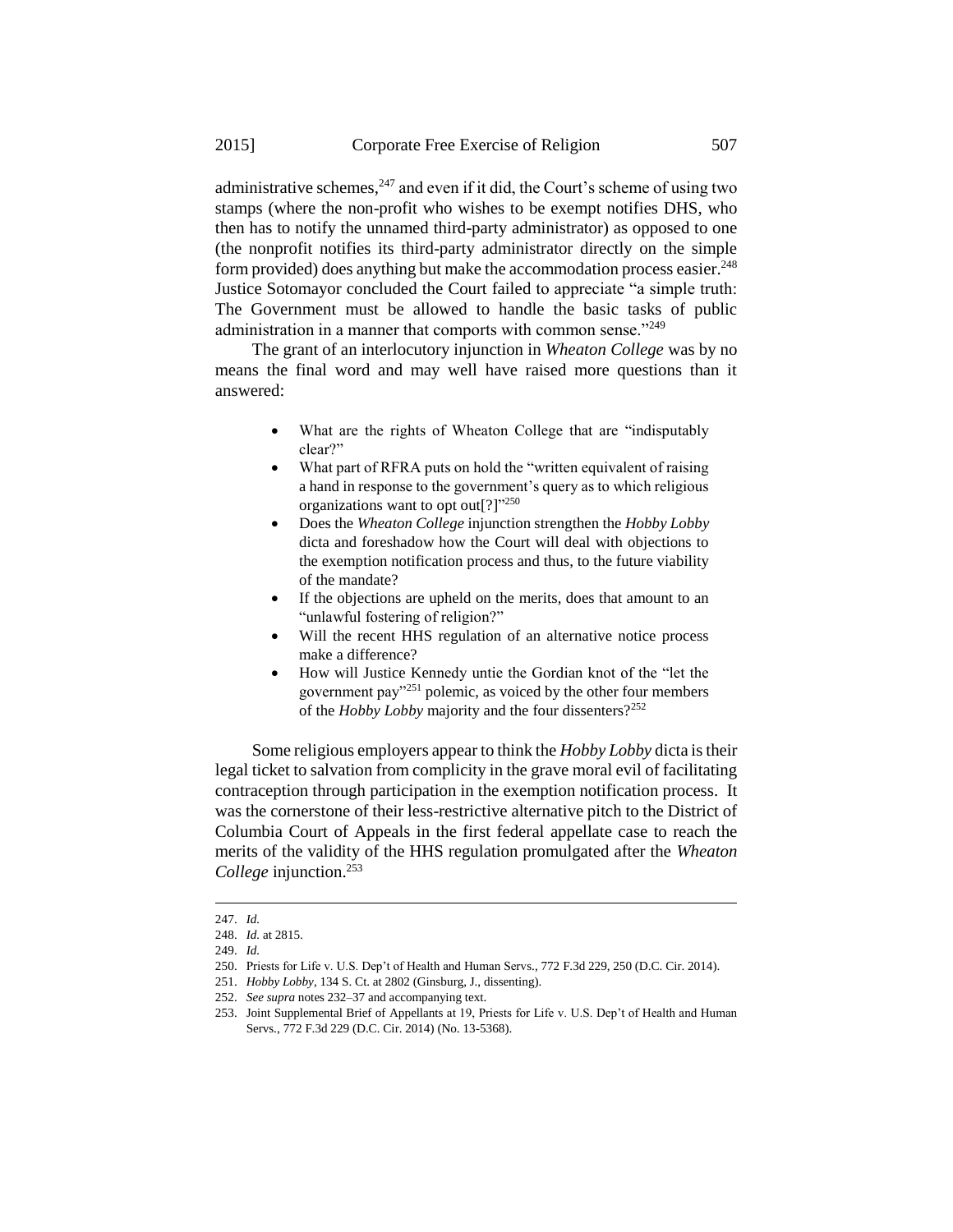Priests for Life v. U.S. Department of Health and Human Services<sup>254</sup> forms the jumping-off point as to why religious objections to providing contact information to an insurance representative or a third-party administrator do not constitute a substantial burden on religious exercise and why any argument that they do, runs afoul of the Establishment Clause.

There, eleven Catholic organizations (who employ both Catholics and non-Catholics) in the D.C. area claimed the regulatory accommodation that permitted them to opt out of the contraceptive coverage requirement under the ACA itself, imposed an unjustified substantial burden on plaintiffs' religious exercise in violation of RFRA.<sup>255</sup> Plaintiffs asserted that the notice they submit in requesting accommodation is a "trigger" that activates substitute coverage, and that the government will "hijack" their health plans and use them as "conduits" for providing contraceptive coverage to their employees and students. $256$  Plaintiffs claimed the government has no compelling interest in requiring notice of their desire to opt out and has not shown the notice requirement is the least restrictive means."<sup>257</sup> The D.C. Circuit disagreed.

The court stated that notice was not a substantial burden on the objector.<sup>258</sup> Rather, completing the one-page form was the equivalent to raising a hand in response to a government query.<sup>259</sup> And the suggestion by plaintiffs that submitting the one-page form implicated them in the process of providing contraceptive coverage was also meritless.<sup>260</sup> Burdens that fall to third parties are not substantial burdens.<sup>261</sup> And here, the opt-out (accommodation) shifts to the government, a third party, the obligation to insure for female contraceptive services (the requirement the objector opposes). At bottom, the free exercise of religion does not allow a religious objector to dictate Government conduct simply because it offends sincerely

<sup>254.</sup> After the HHS regulation of August 27, 2014, the process of exemption, as stated by the Court in *Priests for Life*, "works simply:"

A religious organization that objects on religious grounds to including coverage for contraception in its health plan may so inform either the entity that issues or administers its group health plan or the Department of Health and Human Services. Delivery of the requisite notice extinguishes the religious organization's obligation to contract, arrange, pay, or refer for any coverage that includes contraception. The regulations then require group health plan insurers or administrators to offer separate coverage for contraceptive services directly to insured women who want them, and to inform beneficiaries that the objecting employer has no role in facilitating that coverage.

<sup>772</sup> F.3d at 236.

<sup>255.</sup> *Id.* at 239.

<sup>256.</sup> *Id.* at 237.

<sup>257.</sup> *Id.*

<sup>258.</sup> *Id.* at 247.

<sup>259.</sup> *Id.* at 250.

<sup>260.</sup> *Id.* at 252.

<sup>261.</sup> *Id.* at 248.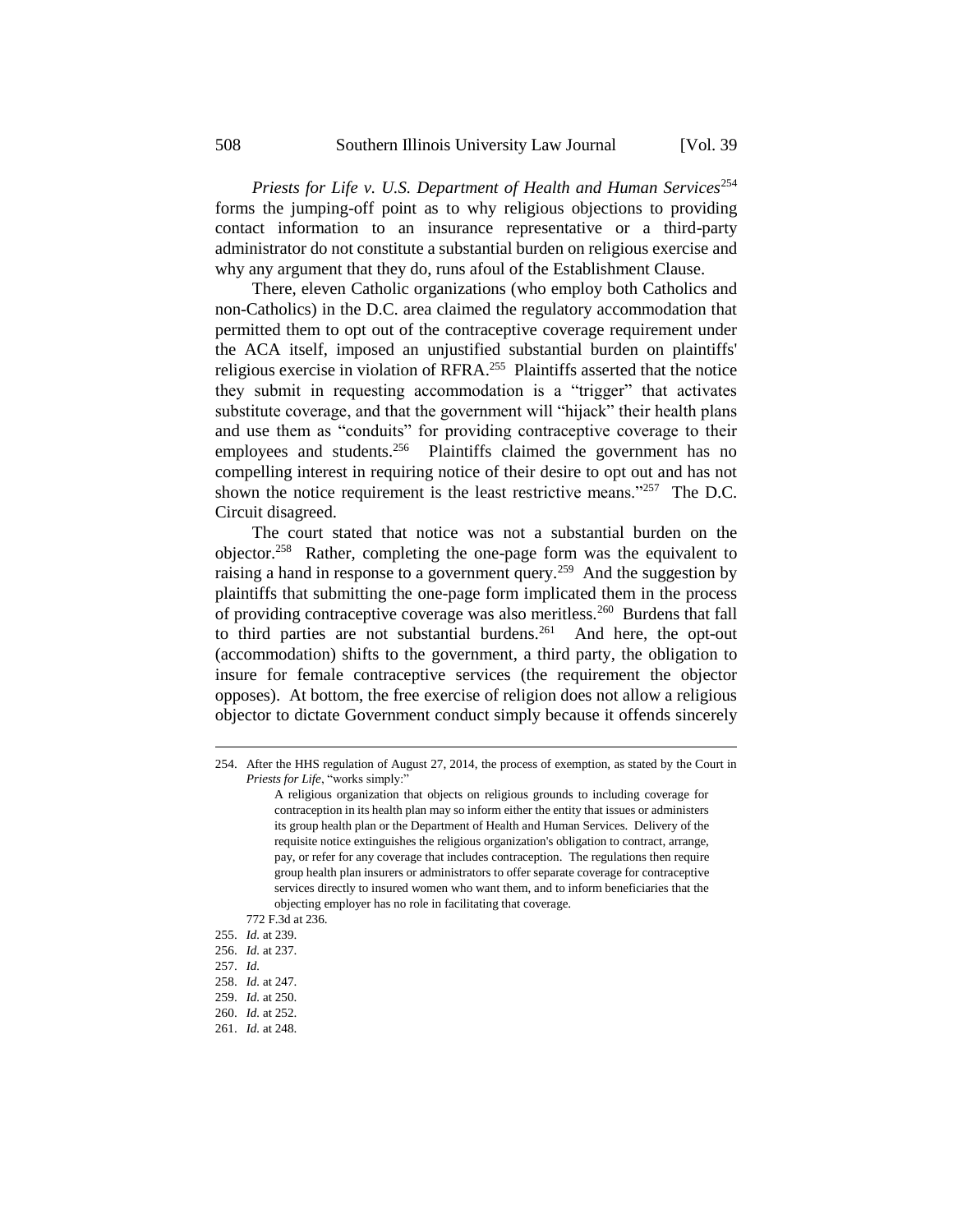held religious sensibilities, as incidental effects of government programs that do not coerce individuals to *act* in a manner contrary to their religious beliefs are permissible.<sup>262</sup> The "act" here is filling out a form, which is not against Catholic beliefs, and the beneficiaries receive coverage—not due to the optout form but rather because the ACA imposes that obligation.<sup>263</sup> In fact, the court characterized the alleged burden of the opt-out Form "a single sheet of paper" as "*de minimis*." 264

In short, the substantial burden argument is groundless:

Religious objectors do not suffer substantial burdens under RFRA where the only harm to them is that they sincerely feel aggrieved by their inability to prevent what other people would do to fulfill regulatory objectives after they opt out. They have no RFRA right to be free from the unease, or even anguish, of knowing that third parties are legally privileged or obligated to act in ways their religion abhors. . . . "Government simply could not operate if it were required to satisfy every citizen's religious needs and desires."265

Thus, RFRA was no aid to the *Priests for Life* objectors because RFRA only grants objectors a right to be free of any unjustified substantial governmental burden on their religious exercise.<sup>266</sup>

The court went on to find that even if the accommodation was a substantial burden, it furthered a compelling governmental interest by promoting public health (reducing unwanted pregnancies and medical risks that flow from the same to mother and child) and gender equality (unwanted pregnancies bear greater economic burdens on women).<sup>267</sup> Finally, the D.C. Circuit rejected the plaintiffs' reliance on the *Hobby Lobby* dicta previous discussed. Plaintiffs argued that the Government could offer such lesser restrictive alternatives as "tax deductions or credits for the purchase of contraceptive services, expand eligibility for existing federal programs that provide free contraception, allow women to submit receipts to the federal government for reimbursement, or provide incentives for pharmaceutical

<sup>262.</sup> *Id.*

<sup>263.</sup> *Id.* at 253.

<sup>264.</sup> *Id.* at 249.

<sup>265.</sup> *Id.* at 246 (quoting Lyng v. Nw. Indian Cemetery Protective Ass'n, 485 U.S. 439, 453 (1988)).

<sup>266.</sup> Other circuits agree on the lack of a substantial burden. Little Sisters of the Poor Home for the Aged, Denver v. Burwell. No. 13-1540, 2015 WL 4232096, at \*29-30 (10th Cir. 2015); Wheaton Coll. v. Burwell, No.14-2396, 2015 WL 3988356, at \*3-5 (7th Cir. 2015); East Texas Baptist Univ. v. Burwell, No. 14-20112, 2015 WL 3852811, at \*5 (5th Cir. 2015); Geneva Coll. v. Sec'y of the U.S. Dep't of Health and Human, Serv., 778 F. 3d 422, 428 n. 3, 442 (3d Cir. 2015), *stay denied sub nom.*, Zurik v. Burwell, Nos. 14A1065, 14-1418, 2015 WL 3947586 (2015).

<sup>267.</sup> *Priests for Life*, 772 F.3d at 264.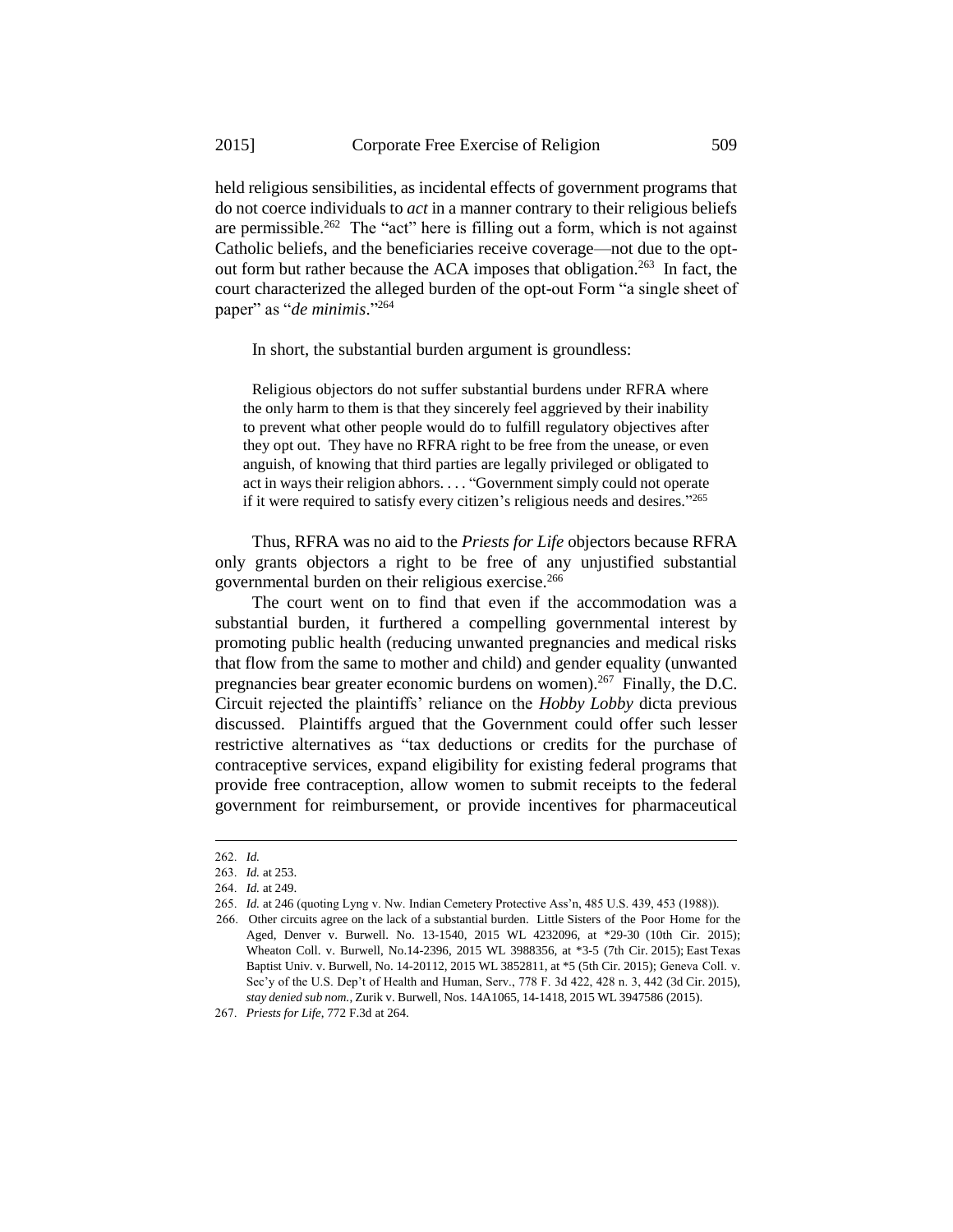companies to provide contraceptives free of charge to women." <sup>268</sup> All of these alternatives would substantially impair the government's interest and pose financial, logistical, informational, and administrative burdens on women.<sup>269</sup> Quoting Justice Kennedy's concurrence in *Hobby Lobby*, the court noted that RFRA does not permit religious exercise to "unduly restrict other persons, such as employers, in protecting their own interests, interests the law deems compelling."<sup>270</sup>

This in turn raises an Establishment Clause issue. In *Estate of Thornton v. Caldor*, <sup>271</sup> the Supreme Court held that a statute that favors one religion over all other interests violates the Establishment Clause because "[t]he First Amendment . . . gives no one the right to insist that in pursuit of their own interests others must conform their conduct . . ."<sup>272</sup> Accordingly, the Court struck down a Connecticut statute providing Sabbath observers with an absolute and unqualified right not to work on their Sabbath as a violation of the Establishment Clause, since the primary effect of the statute was to impermissibly advance religion.<sup>273</sup>

Citing *Caldor*, the Court in 2005 rejected an Ohio prisoners' RLUIPA challenge that prison officials failed to accommodate their exercise of a "nonmainstream" religion by

denying them access to religious literature, denying them the same opportunities for group worship that are granted to adherents of mainstream religions, forbidding them to adhere to the dress and appearance mandates of their religions, withholding religious ceremonial items that are substantially identical to those that the adherents of mainstream religions are permitted, and failing to provide a chaplain trained in their faith.<sup>274</sup>

The Court stated:

courts must take adequate account of the burdens a requested accommodation may impose on nonbeneficiaries, and they must be satisfied that the Act's prescriptions are and will be administered neutrally among different faiths.<sup>275</sup>

<sup>268.</sup> *Id.* at 265.

<sup>269.</sup> *Id.*

<sup>270.</sup> *Id.* at 266 (quoting Hobby Lobby Stores, Inc. v. Burwell, 134 S. Ct. 2786-87 (Kennedy, J., concurring)).

<sup>271.</sup> Estate of Thornton v. Caldor, Inc., 472 U.S. 703 (1985).

<sup>272.</sup> *Id.* at 710 (quoting Otten v. Baltimore & O.R. Co*.*, 205 F.2d 58, 61 (2d Cir. 1953)).

<sup>273.</sup> *Id.*

<sup>274.</sup> Cutter v. Wilkinson, 544 U.S. 709, 713 (2005).

<sup>275.</sup> *Id.* at 709.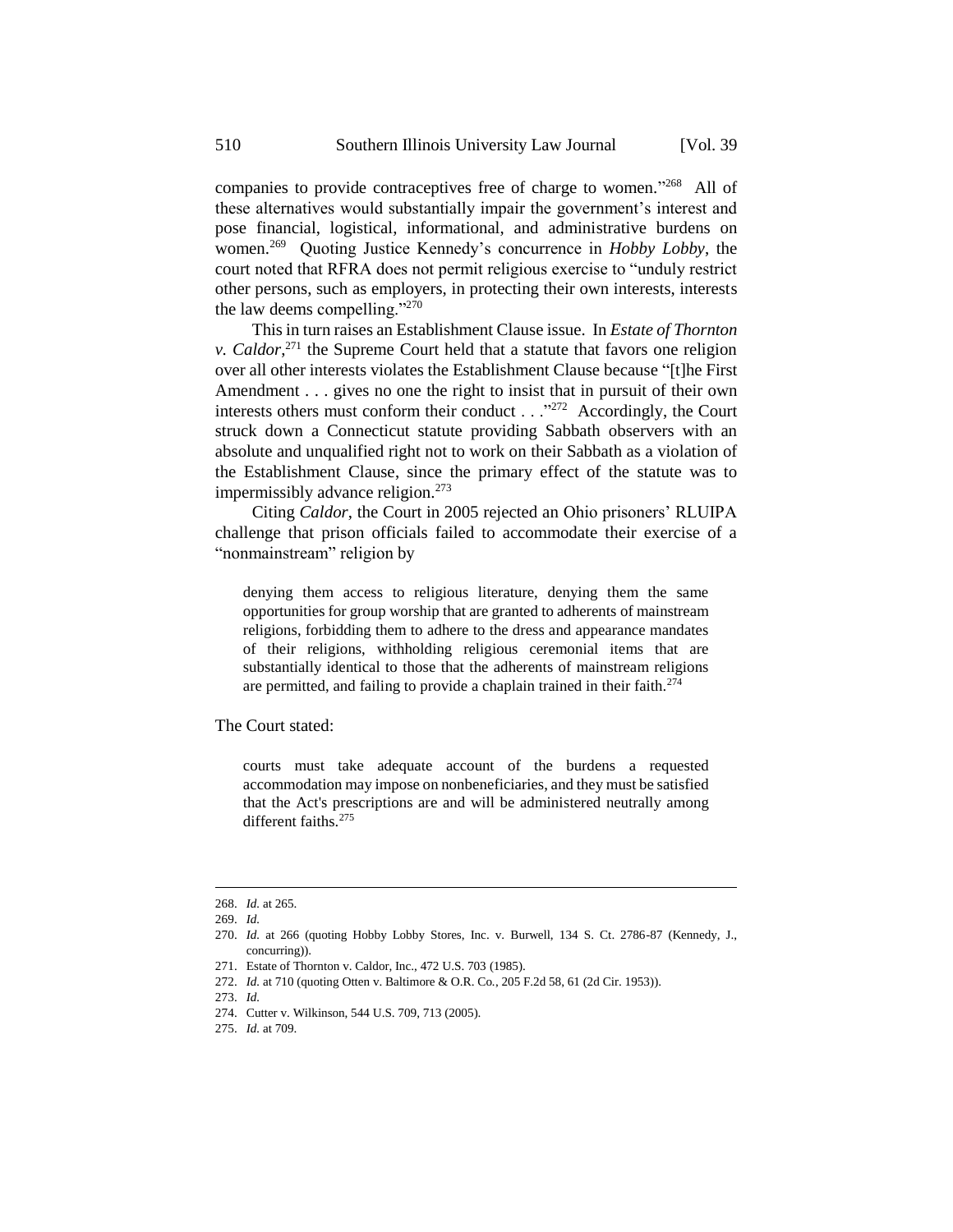In other words, a permissive accommodation of religion's exercise must not "devolve into an unlawful fostering of religion."<sup>276</sup> As the Establishment Clause is a constitutional preexisting external limit on any rights confined by statute, it supersedes any application of RFRA that violates it. Thus, the argument that a particular government rule or measure is not the least restrictive approach to accommodate a person's religious liberties is trumped if the consequence of that argument violates the Establishment Clause.<sup>277</sup>

## VI. CONCLUSION

Repudiating the assertion of Justice Ginsburg, that the accommodation granted to Hobby Lobby and Conestoga may impact the rights of thousands of their female employees or dependents of their employees, $278$  the Court proclaimed the impact precisely zero.<sup>279</sup> These folks, the Court states, have access to insurance without cost-sharing for all FDA-approved contraceptives, access that furthers an assumed compelling public health interest.<sup>280</sup> So when Jane Doe, a thirty-five-year-old mother of four, making close to minimum wage as a retail clerk at a pro-life and exempt Christianbased family corporation, gets seen by her family physician for artificial contraception needs, there should be precisely zero problems with the nocost delivery of that care and any follow-up, such as a prescription or an intrauterine device. No doubt about it, according to the Court.<sup>281</sup> Although Ms. Doe's insurance card will show a subscription to a plan which does not provide contraceptive services, her employer's health insurer or a third-party administrator will have received all the necessary information from the employer to administer her insurance claim. Or will it have all the information? Can her corporate employer effectively deny Ms. Doe's care by claiming its human shareholders are religiously prohibited from providing a notice of exemption? Surely not. Surely, the injunction in *Wheaton College* will not obtain permanent status. Surely, the Court will not back off its assurance of meaningful access by equating the exemption-notification process with a substantial burden on religious exercise. We know the three

-

<sup>276.</sup> Corp. of Presiding Bishop of Church of Jesus Christ of Latter-day Saints v. Amos, 483 U.S. 327, 334–35 (1987).

<sup>277.</sup> Frederick Mark Gedicks & Rebecca G. Van Tassell, *RFRA Exemption from the Contraception Mandate: An Unconstitutional Accommodation of Religion*, 49 HARV. C.R.-C.L. L. REV. 343, 375 (2014).

<sup>278.</sup> Burwell v. Hobby Lobby Stores, Inc., 134 S. Ct. 2751, 2787 (2014) (Ginsburg, J., dissenting).

<sup>279.</sup> *Id.* at 2760 (majority opinion).

<sup>280.</sup> *Id.* at 2760, 2780.

<sup>281.</sup> *See id.* at 2760 ("Under [an HHS accommodation for corporate religious objections, female employees] would still be entitled to all FDA-approved contraceptives without cost sharing.").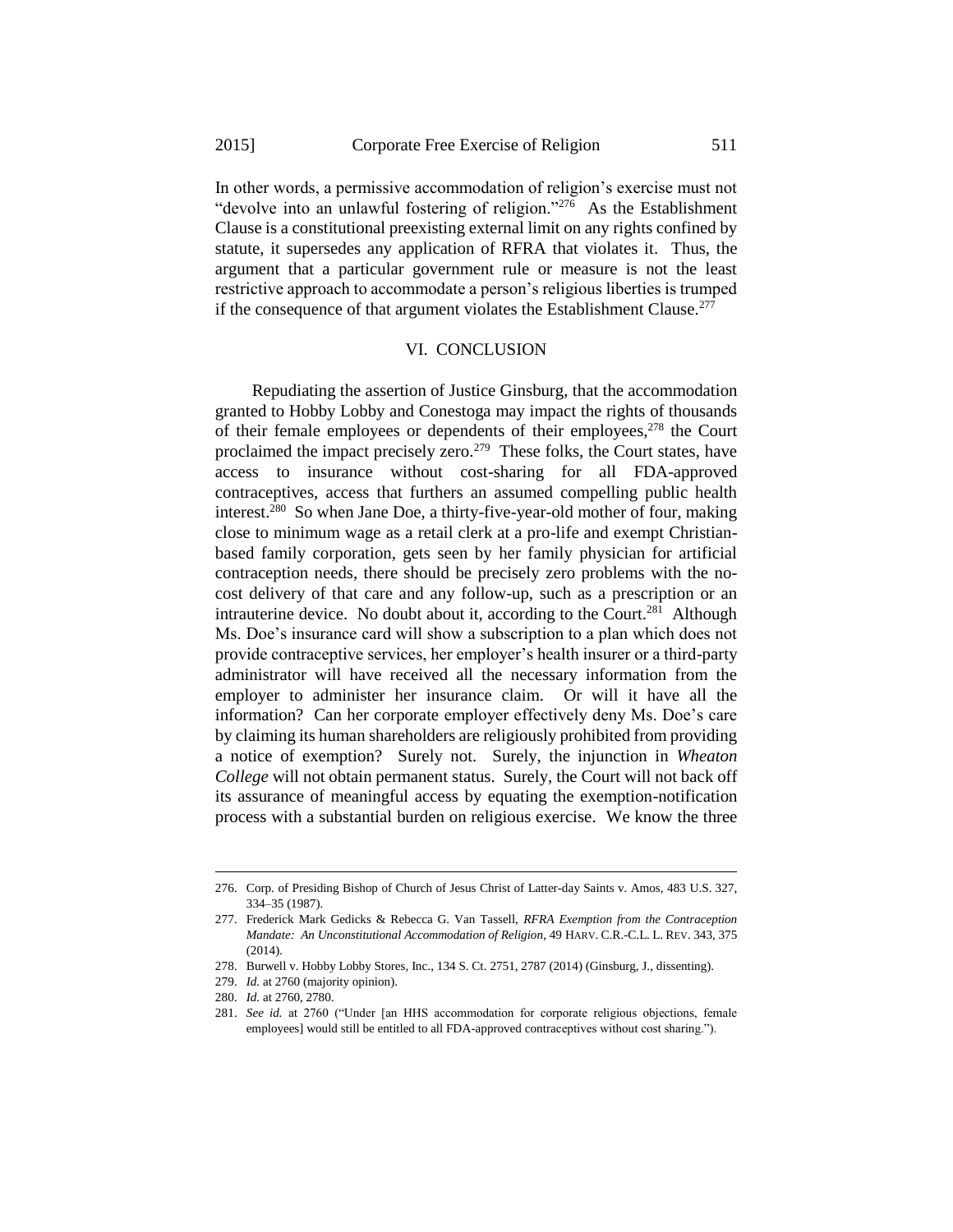female justices are not totally convinced.<sup>282</sup> It defies belief the Court would backtrack. The Court did not contest the argument by HHS that the system of religious exemption and simultaneous full contraceptive access imposes no net burden on the insurance companies that are required to provide the coverage.<sup>283</sup> Five justices believe the contraceptive mandate serves a compelling public health interest.<sup>284</sup> The accommodative system in place is an "alternative that achieves all of the Government's aims while providing greater respect for religious liberty."<sup>285</sup> Alternate notice to the HHS is now on the table, such that HHS can directly rely on this notification "to facilitate the provision of full contraceptive coverage under the [ACA]."<sup>286</sup> How else is full contraceptive coverage effectuated other than by HHS receiving the relevant contact information about the insurance payors from the employers, the ones who obviously possess this information?

For-profits now have an exemption. Can they, with a straight face at a cocktail party or before the highest court in the land, contend this right of exemption is self-executing, and their simply saying so is the end of the matter. No notification to anyone is required; just leave us alone. It can be said, but it cannot constitutionally be done. The Court has already endorsed employer notice to  $HHS$ <sup>287</sup> it has assured all of us "who are bound by [their] decisions"<sup>288</sup> that full and meaningful access continues in the face of an expanded exemption;<sup>289</sup> and it has effectively held that the will of the people, expressed in the passage of the ACA, will not be impinged.<sup>290</sup> The executive branch of government has read *Hobby Lobby* and *Wheaton*, accepted a role as the recipient of the exemption notice, and promulgated proposed regulations to coordinate the delivery of no-cost insured care.<sup>291</sup> Cries of being complicit with, facilitating, initiating or triggering a moral and evil act, discussed in the preceding section, cannot carry the day.<sup>292</sup> These may very well be the sincere beliefs of conscientious objectors, but those beliefs, under the law, are not substantially burdened by sending what amounts to a postcard to HHS with the name, e-mail address, and phone number of their insurance

1

285. *Hobby Lobby*, 134 S. Ct. at 2759.

<sup>282.</sup> Wheaton Coll. v. Burwell, 134 S. Ct. 2806, 2807 (Sotomayor, J., dissenting, joined by Justices Ginsburg and Kagan).

<sup>283.</sup> *Hobby Lobby*, 134 S. Ct. at 2759.

<sup>284.</sup> *See supra* note 237.

<sup>286.</sup> *Wheaton Coll.*, 134 S. Ct. at 2807.

<sup>287.</sup> *See id.* at 2807 (conditioning the issuance of an injunction against enforcement of employer notification to healthcare representatives on EBSA form 700 upon the employer notifying HHS, in writing, of its religious objection to providing coverage for contraceptive services).

<sup>288.</sup> *Id.* at 2808 (Sotomayor, J., dissenting).

<sup>289.</sup> *Hobby Lobby*, 134 S. Ct. at 2759–60.

<sup>290.</sup> *See id.* at 2759–60 (finding that all of the Government's aims of no-cost contraceptive coverage under the ACA are not impeded by expanding the HHS accommodation to owners of for-profit corporations who have religious objections to providing group health contraceptive coverage).

<sup>291.</sup> *See supra* notes 29–33 and accompanying text.

<sup>292.</sup> *See supra* notes 253–57 and accompanying text.